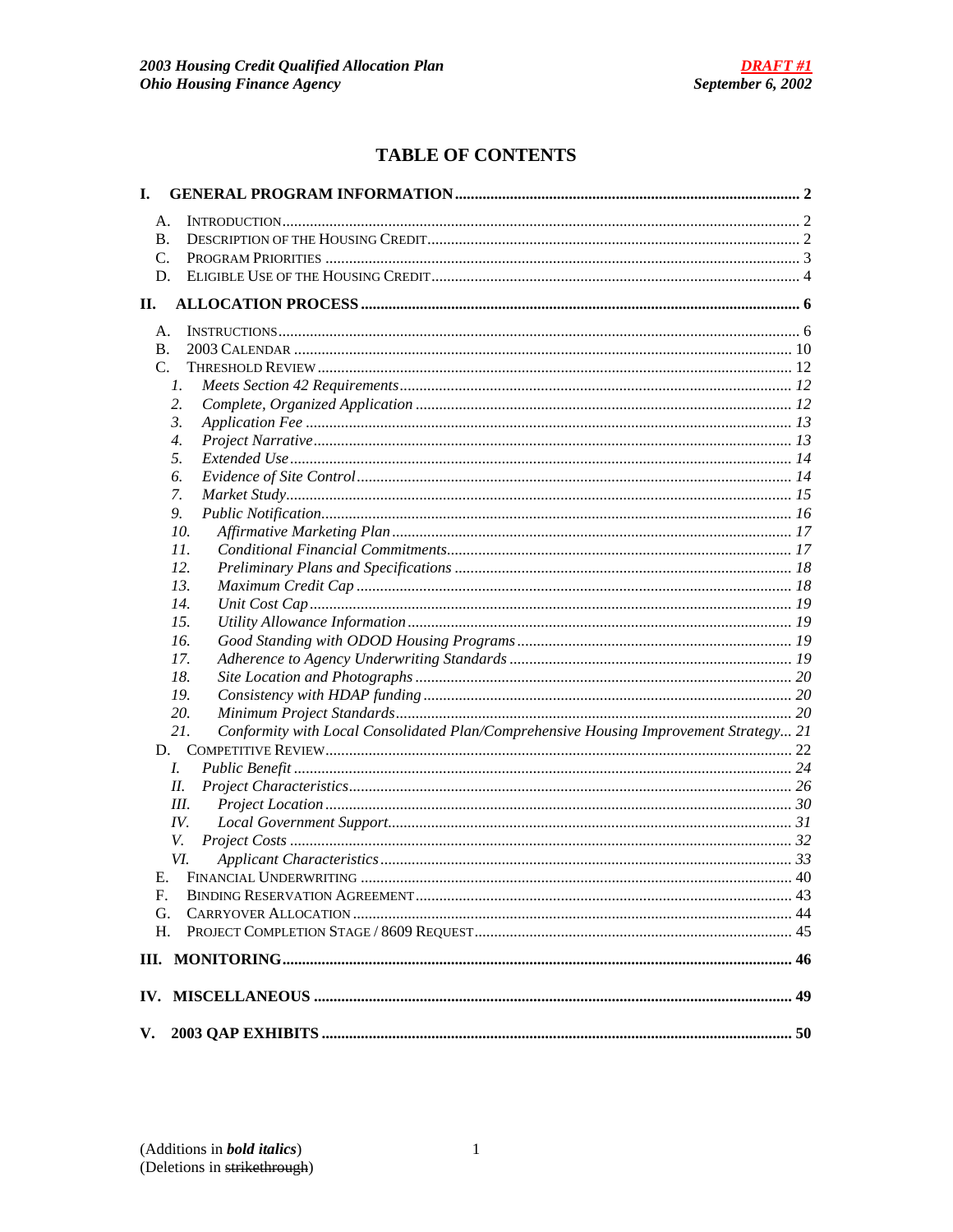# **I. GENERAL PROGRAM INFORMATION**

# **A. Introduction**

The Housing Credit Program is designed to increase the supply of quality affordable rental housing throughout the country. These federal income tax credits provide the private housing development community the incentives to develop affordable housing by offsetting building acquisition, new construction, or substantial rehabilitation costs. Since 1987, the Ohio Housing Finance Agency (OHFA or "the Agency"), within the Ohio Department of Development (ODOD), has used the Housing Credit Program to facilitate the development of almost *over* 60,000 affordable rental housing units in Ohio.

The Internal Revenue Service (IRS) regulations for the Housing Credit Program can be found under Section 42 of the Internal Revenue Code (IRC). Applicants should be familiar with Section 42 of the IRC, regulations and administrative documents (revenue rulings, revenue notices), and all relevant material published by the IRS. Applicants should also consult with their attorney and accountant in order to comply with all program requirements.

This Plan may be subject to change in the future, pending developments in federal and state legislative requirements and/or Agency policy. The Agency reserves the right to make all necessary changes to the Plan.

The Plan is designed specifically for OHFA's Housing Credit Program and is not meant to describe guidelines for other State funding, including OHFA's Multifamily Bond Program, Affordable Housing Loan Program, or the Housing Development Assistance Program (HDAP). Please see the guidelines established for these and other ODOD programs for further information on specific program requirements.

# **B. Description of the Housing Credit**

The Housing Credit was created by Congress in 1986, replacing earlier federal tax incentives for the development of affordable rental housing.

Housing Credits are used to offset an individual's or corporation's federal income tax liability. The amount of Housing Credit received can be subtracted on a dollar-for-dollar basis from the federal income tax liability.

The Housing Credit is received each year for 10 years - the period the taxpayer claims the Housing Credit on his/her federal income tax return. The owner must maintain the income and rent restrictions continuously for 15 years - this is the compliance period. Additionally, the owner must enter into an extended use period of an additional 15 years by filing a Restrictive Covenant on the project with the County Recorder.

The taxpayer may claim the Housing Credit beginning either with the taxable year in which the building is placed-in-service, or in the following year at the owner's election (or the Agency's determination, if necessary). The allocated Housing Credit amount taken by the taxpayer is based on the portion of the building occupied by low-income tenants at the end of the first year of the Housing Credit period.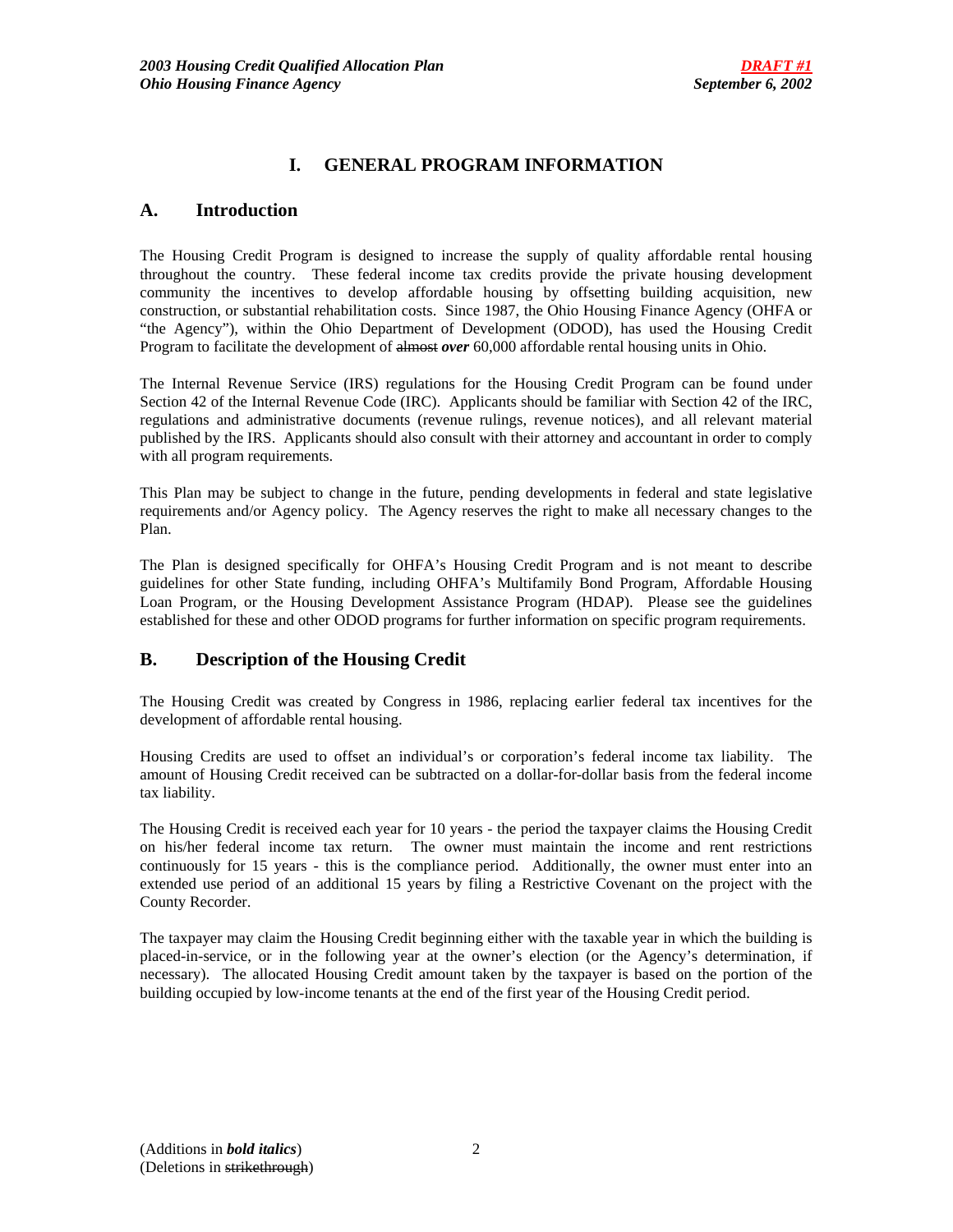# **C. Program Priorities**

The priorities of the Housing Credit program are a blend of state and federal priorities.

The ODOD evaluates housing needs of the state and identifies actions to alleviate these needs. The State's Consolidated Plan (ConPlan) contains information regarding some of the State's housing priorities. The Agency also seeks input from its various housing advisory committees to assist in determining the State's housing needs. The Agency supports all state and federal fair-housing laws and strives to expand housing opportunities for people who are unable to secure safe, decent, and sanitary affordable housing in the private marketplace.

The following is a listing of priorities of the Housing Credit program in Ohio:

**Income Targeting.** A project qualifies for Housing Credit if at least 20% of the project is occupied by households with incomes at or below 50% (20/50 projects) of the Area Median Gross Income (AMGI) or at least 40% of the project is occupied by households with incomes at or below 60% (40/60 projects) of the AMGI. The AMGI limits are published by the Department of Housing and Urban Development (HUD) annually. Incomes are adjusted by household size. OHFA has provided the income limitations by county (See Exhibit A).

Historically in Ohio, most projects have been 100% occupied by households with incomes at or below 60% of the AMGI, in order to have a large applicable fraction. The applicable fraction is defined as the lesser of A.) the number of low-income units divided by the total number of units (unit fraction) or B.) the amount of low-income unit square footage divided by the total amount of residential unit square footage (floorspace fraction). Low-income units are defined as units occupied by households with incomes at or below 50% or 60% AMGI - depending on the minimum set-aside selected by the owner. The applicable fraction is used in the calculation of the annual Housing Credit amount.

**Rent Restriction on Units.** Applicants can receive extra points during the competitive review if they set rents affordable to households with incomes less than 60% of the AMGI. The rent limits are based on the number of bedrooms in the unit. Rent subsidies paid on behalf of the tenant (such as Section 8 program payments) and overage defined by the Rural Development (RD) 515 program are not included in gross rent calculations. Gross rent includes a utility allowance for the utilities paid by the tenant. The Agency has provided the rent limitations by county (See Exhibit A).

In order to assure the units are rented at the specified level elected at application for competitive points, the Agency requires owners to file a Restrictive Covenant in the County Recorder's office where the project is located. The Restrictive Covenant details the restrictions on rent, as well as the term of affordability. Furthermore, the Restrictive Covenant also includes restrictions on the income levels the project is targeting per the election the owner makes on the application.

Utility allowance information is obtained from HUD or the Public Housing Authority in the county where the project is located. If the project is a Rural Development 515 project, the utility allowance is obtained from the Rural Development office.

**Extended Low-Income Use.** Income and rent limitations must be maintained for a minimum period of 15 years and through the extended use period, which is an additional 15 years. Project owners must enter into an extended low-income use agreement with the Agency.

**Safe, Decent, & Sanitary Housing.** All projects must meet applicable building codes promulgated by the Ohio Board of Building Standards and local governmental agencies. Projects must also comply with the Americans with Disabilities Act, if applicable.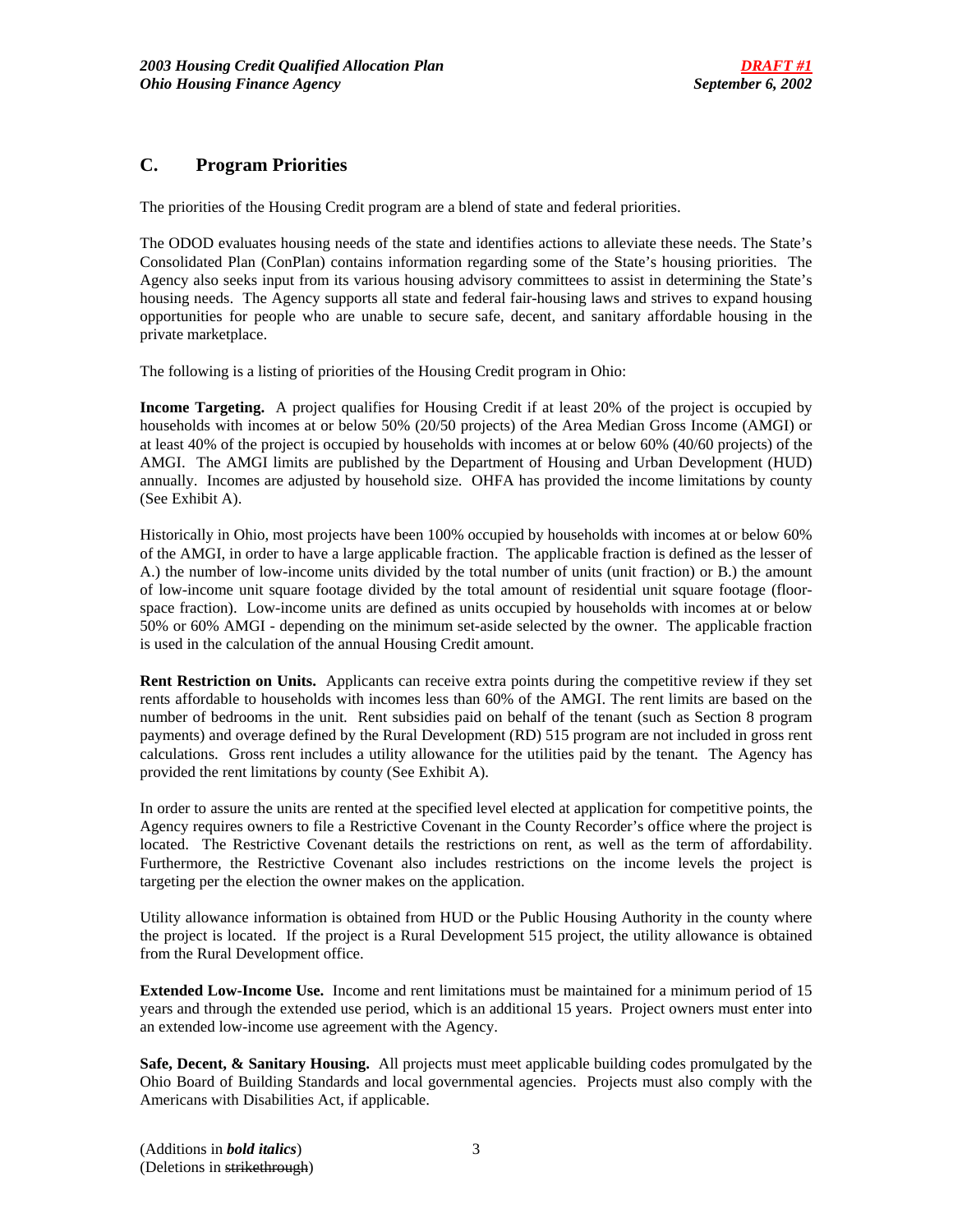**"No More Credit Than Necessary".** Section 42 of the IRC specifically mandates that state housing finance agencies must ensure that the amount of Housing Credit awarded to a project is the minimum amount necessary for the project to be placed in service as affordable rental housing. The Agency will complete this designated task by thoroughly underwriting every project receiving Housing Credit.

**Civil Rights Compliance.** It is the responsibility of the owner/developer/borrower and any of its employees, agents or sub-contractors in doing business with OHFA to adhere to and comply with all Federal Civil Rights legislation inclusive of the Fair Housing Laws, Section 504 of the Rehabilitation Act of 1973, the Americans With Disabilities Act as well as any state and local Civil Rights legislation along with any required related codes and laws. Should OHFA not specify any requirements, such as design, it is none the less the owners responsibility to be aware of and comply with all non-discrimination provisions relating to race, color, religion, sex, handicap, familial status, and national origin. This includes design requirements for construction or rehabilitation, Equal Opportunity in regard to marketing and tenant selection and reasonable accommodation and modification for those tenants covered under the Laws. OHFA has provided a brief guide to federal accessibility requirements (Exhibit O).

# **D. Eligible Use of the Housing Credit**

The Housing Credit can be used to offset the cost of acquiring, substantially rehabilitating, or constructing residential rental housing that is occupied by low-income individuals and families. These units must be available to the general public and have an initial lease of six months or longer.

The costs to develop these low-income units become the building's eligible basis. The Housing Credit can be allocated on common areas as long as these facilities are provided to all tenants without additional fees or charges. It is important to note that units created solely for manager and/or security guard occupancy are considered common space. The Housing Credit is available for the following types of projects:

**Acquisition/Substantial Rehabilitation.** The Housing Credit is available for the acquisition and substantial rehabilitation of a building. The acquisition basis is allocated Housing Credit at the 4% Housing Credit rate. The substantial rehabilitation basis is allocated Housing Credit at the 9% Housing Credit rate. The property cannot have been placed in service within 10 years prior to acquisition. In addition, capital improvements on the building are not eligible cost items if within the previous 10 years, major capital improvements have been made to the building. The new buyer or related entity cannot currently own the building; however, 10% of the ownership may remain unchanged.

The Housing Credit may be claimed on the basis of costs incurred for the substantial rehabilitation of a property without claiming credit on the acquisition basis of the project. At a minimum, non-cosmetic improvements must total \$3,000 per unit, or 10% of total project costs.

**New Construction.** The Housing Credit at the 9% Housing Credit rate is available for the eligible costs to construct a new building or buildings.

**Housing Credit Rate.** The applicable fraction multiplied by the eligible basis is the project's qualified basis. The applicable Housing Credit percentage (commonly referred to as the 9% and 4% Housing Credit rate) is the percentage used to determine the annual Housing Credit amount by multiplying it by the total qualified basis. The Housing Credit rates fluctuate from month to month, and the IRS publishes the new rates monthly. The recipient of an allocation of Housing Credits may "lock-in" the Housing Credit rates at the date of the Binding Reservation Agreement with OHFA or at the date the project is placed into service.

**Single Room Occupancy (SRO).** SRO housing may qualify for Housing Credit even though cooking or sanitation facilities are provided on a shared basis rather than separately within each unit. In certain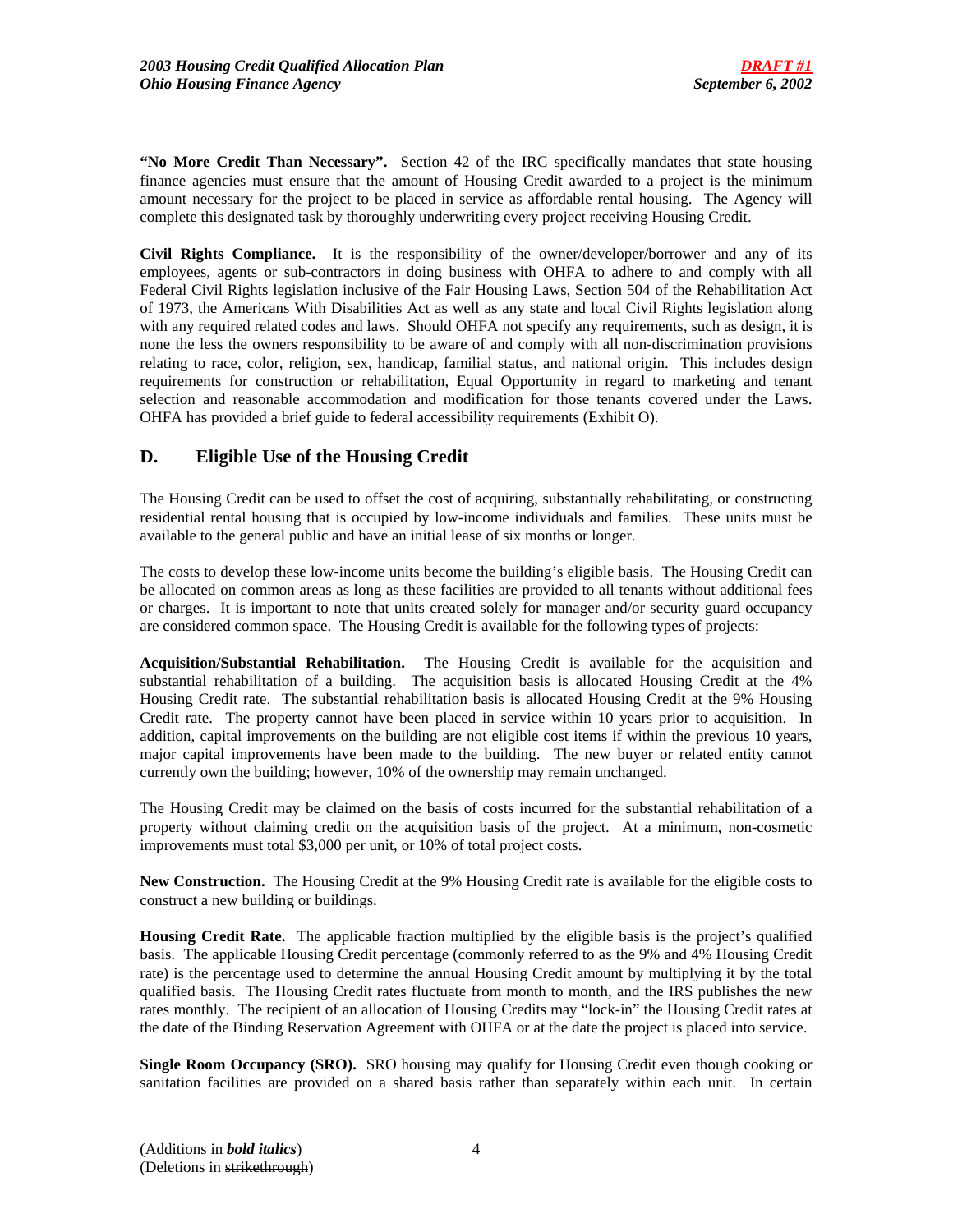circumstances it may be possible to lease SRO units for less than a six-month lease term without violating the non-transient use requirement of the IRC. Please consult with legal experts if pursuing this option.

**Community Service Facility.** The costs of constructing or rehabilitating a community service facility, such as a daycare building, located in a qualified census tract may be included with the eligible basis of a housing credit project. These additional costs cannot exceed 10% of the eligible basis for the entire project. All community service facilities that are part of the same qualified project shall be treated as one facility. A community service facility must be designed to serve primarily individuals, not necessarily residents of the project, whose incomes are 60% or less of the AMGI.

Applicants wishing to include a community service facility with a project must so indicate on the application and provide a thorough description of facility or facilities in the project narrative. The Agency will consider all reasonable documented requests, but as with all basis items, the IRS will make the final determination of what costs can or cannot be included with the eligible basis of a project. Please refer to Section  $42(d)(4)(C)$  of the Internal Revenue Code (IRC) for more information.

**Ineligible Costs.** Certain project costs are not subject to inclusion into eligible basis upon which the Housing Credits are derived. These include:

- 1. Commercial Building Costs
- 2. Land
- 3. Permanent Financing Fees
- 4. Reserves
- 5. Off-Site Improvements
- 6. Syndication Expenses (including legal, accounting, and bridge loan interest)
- 7. Any expense that cannot be depreciated with the building
- 8. OHFA Compliance Fee

This list is not inclusive of all costs that may be ineligible for Housing Credits. Please refer to Section 42 of the IRC for more information or consult a Housing Credit tax advisor.

The Housing Credit is not available for any of the following facilities: hospitals, nursing homes, sanitariums, lifecare facilities, retirement homes (if providing significant services other than housing are mandatory for residents), employer housing, mobile homes and student housing. Factory-made housing that is permanently fixed to real property may qualify for the Housing Credit. Congregate care facilities may be eligible if the "additional supportive services" are provided to the tenant as a voluntary option and the tenant is not charged mandatory fees for those services. Please refer to Section 42 of the IRC for more information.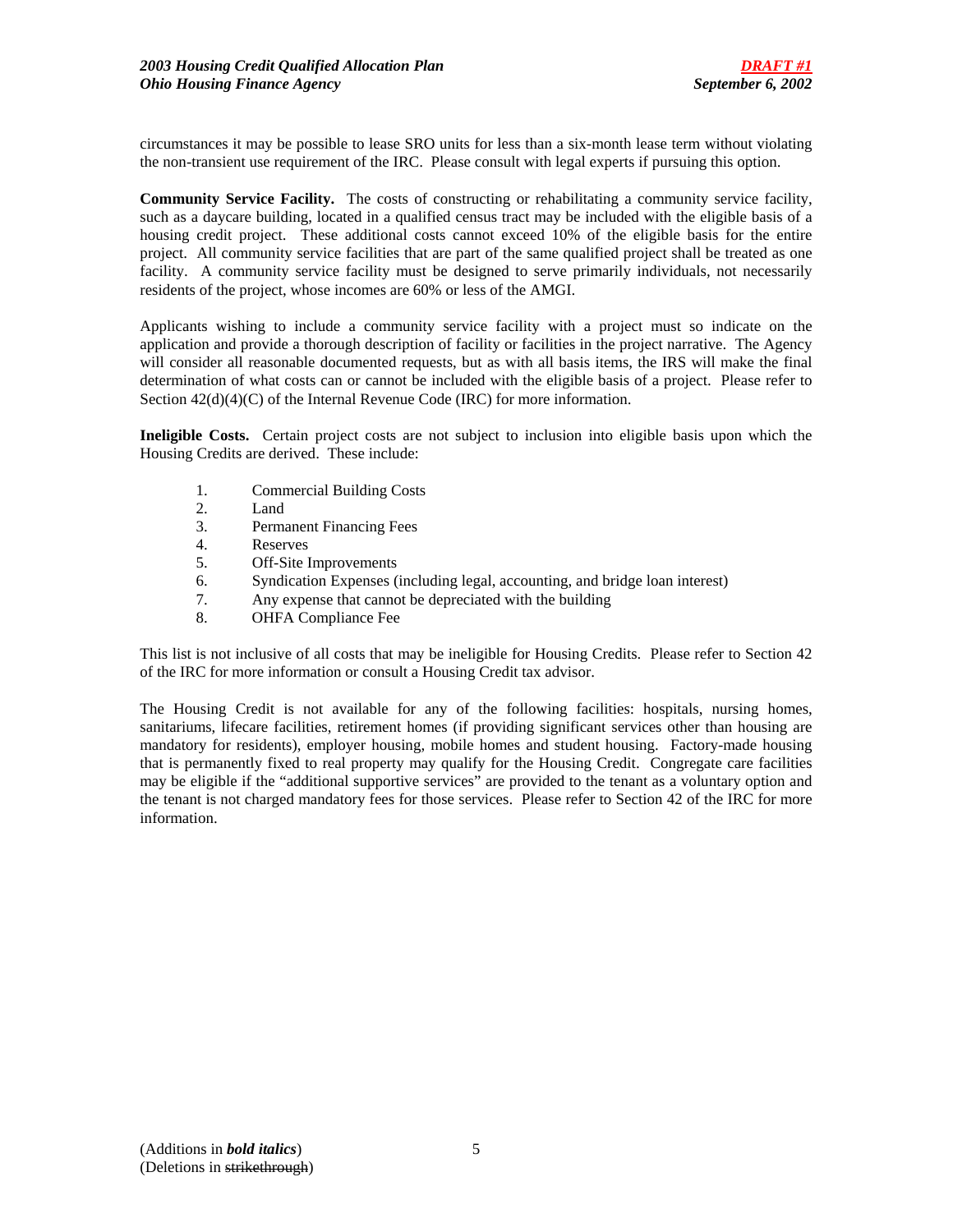# **II. ALLOCATION PROCESS**

# **A. Instructions**

In order to apply for 2003 Housing Credits, submit an application to the **Office of Planning, Preservation, and Development; OHFA; 57 East Main Street, Columbus, Ohio 43215.** The application must be received no later than 5:00 p.m. by the date listed in the program calendar. Applicants must use the 2003 ODOD Affordable Housing Funding Application (AHFA) and submit the appropriate application fee. The AHFA may be completed by typewriter or electronically via Microsoft Excel. This submission should include the actual application and all attachments required by the Agency to ensure proper processing of the application. Please include a copy of the computer disk if the AHFA is prepared in Excel.

The Agency has scheduled one application round for 2002, and the Agency will reserve the State's entire 2002 allocation of housing credits, including returns and national pool, in this round. *All initial applications must be received by the deadline listed in the program calendar (see Page 10). Housing credits will then be reserved in two funding rounds. The Agency will reserve credits in the geographic and preservation pools in the first round. Funding from the Housing Development Assistance Program (HDAP) and Affordable Housing Loan Program (AHLP) will also be available to first round projects. Applicants that do not receive a reservation in the first round are eligible for the second round and may submit revisions to their application. Items such as the development team and location of the project may not be changed. All remaining credits will be reserved to the general pool in the second round. However, HDAP and AHLP funds will not be available in the second round.*

The application round will incorporate three review phases: threshold, competitive, and underwrite. Threshold review is an evaluation of an applicant's ability to meet certain minimum requirements set forth in the Allocation Plan. Competitive review is the scoring of applications through criteria reflecting Congressional mandates and state housing policy as well as input from interested parties. These project scores serve as the basis of the Agency's funding determination. The Agency will allow applicants to remedy threshold and competitive deficiencies after the initial review. Finally, the Agency will review the financial feasibility of the project and the amount of Housing Credit necessary for the development to proceed.

**HDAP Funding**: Because of limited Housing Development Assistance Program (HDAP) funds availability, it is possible that not all requests for HDAP funding will be honored. Therefore, projects in areas where alternative funding sources are available are encouraged not to seek HDAP funding. HDAP funds will be awarded according to competitive score in the following order: Pool C, Pool B, Pool A, *and then the* Preservation Pool and then the General Pool. Housing Credit applicants seeking HDAP funding should include a description of plans for an alternative financial structure should HDAP funds not be awarded. Successful *first round* Housing Credit applicants who have sought, but not been awarded, HDAP funds will have 30 days to provide the Agency with a revised financial structure. The Agency will accept forward commitments for financial resources, i.e. local government HOME funds. An update to the market study may be required if the revised structure includes changes such as new rents. As the Agency anticipates only reviewing the revised financial structure, applicants will be asked to resubmit only those portions of the application relative to the aforementioned revisions and only those changes will be considered by the Agency. Please note that the revised financing structure will constitute a project change and may be subject to rules listed on Page 49 of this Qualified Allocation Plan, including the fact that no changes in a project are allowed if it reduces the project's score in rent structure. Should an applicant be unable to secure alternative or additional financing the housing credit reservation will be returned. Projects that do not receive a Housing Credit reservation in the round will be eligible to continue on a waiting list. The Agency has the discretion to award any returned credits to those projects listed on a waiting list. Projects that did not receive a reservation of Housing Credits and sought HDAP funds must submit a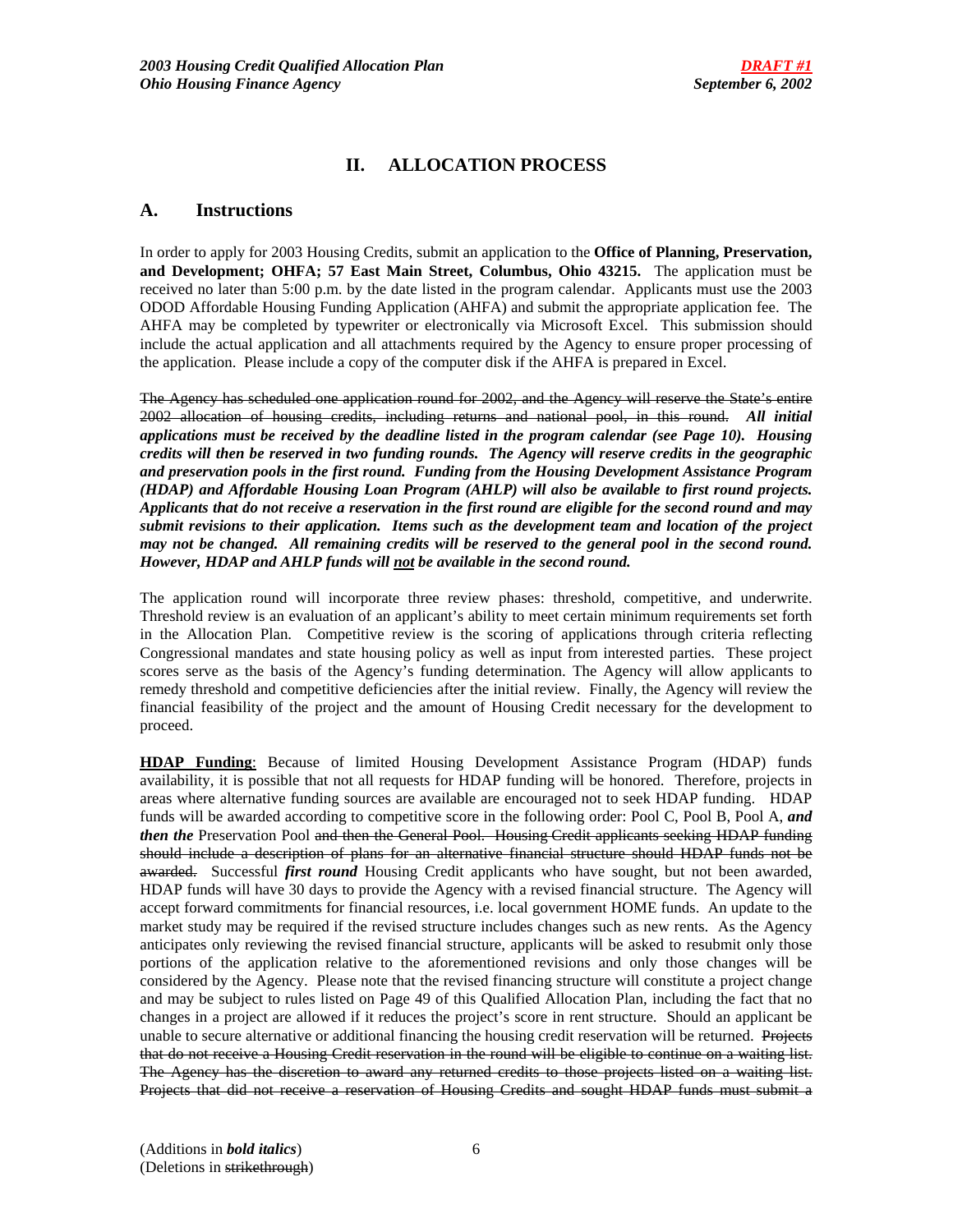revised financial structure along with their request to be placed on a waiting list. In all cases OHFA's underwriting guidelines still apply.

**Special Allocation**: A project that has returned an Housing Credit allocation from a previous year due to the inability to proceed resulting from local government action that has been determined through the judicial system to be inappropriate may seek an allocation of credit in the current year. In order to qualify to apply for this relief, the project must meet the following requirements:

- 1. The project must have received an allocation of competitive Housing Credits from OHFA in a previous year.
- 2. The owner of the allocation must have returned the Housing Credits to OHFA prior to the required placed-in-service date.
- 3. The underlying reason for the return of the credit allocation must relate to action or inaction of the local government approval process to allow for plan approval or building permit issuance.
- 4. The owner of the project must obtain either a final judicial determination that the local action or inaction is inappropriate or a settlement or consent of all parties to an appealable judicial action that no appeal will be taken from a judicial decree or that determines the local activity is inappropriate. As a result of this judicial decree or settlement, the owner of the project must demonstrate that the project can now proceed. OHFA legal counsel and/or the Ohio Attorney General's office will make the determination of these requirements.
- 5. The project will complete a current year application and request OHFA Board consideration to obtain a current year Housing Credit reservation.
- 6. OHFA staff will evaluate the project based on current year criteria, although waivers from current year requirements may be requested and considered. It is OHFA's expectation that comparable competitive commitments will be made. It is expected that any monetary damages received which are related to the project, less direct costs of litigation apportioned between damages that are related and unrelated to the project will be pledged to the project.

Qualifying requests will be summarized and presented to OHFA multifamily subcommittee and Board for consideration and approval. OHFA has no affirmative obligation to grant approval to any project seeking relief.

**Previous Allocation**: Owners of projects that received a prior allocation of Housing Credits may apply for additional credit if necessary for the continued financial feasibility of the project. The ownership structure, development team members, rent elections, applicable fraction, developer's fee, special needs population served (if any), and physical structure of the project may not be changed unless approved in advance by the Agency. **All requests for changes must be received no later than 30 days prior to the 2003 application round** *deadline***.**

Applications for additional credit must include documentation dated within one year prior to application for Housing Credits.

Owners of projects that received an allocation of Housing Credits in previous years and are placed-inservice may only apply for additional Housing Credits if 10% or more residential square footage, and/or 5% or more units have been added to the project. OHFA may waive the previously mentioned requirements if an applicant can demonstrate the following: the project requires an extreme amount of repairs, the project is supported by the local government, and the local government and/or a federal agency is providing additional financial assistance. An extreme amount of repairs is defined as a situation in which the rehabilitation hard costs equal or exceed 50% of the total project cost. In addition, the Agency reserves the right to place restrictions on new ownership or management, limit the developer's fee, and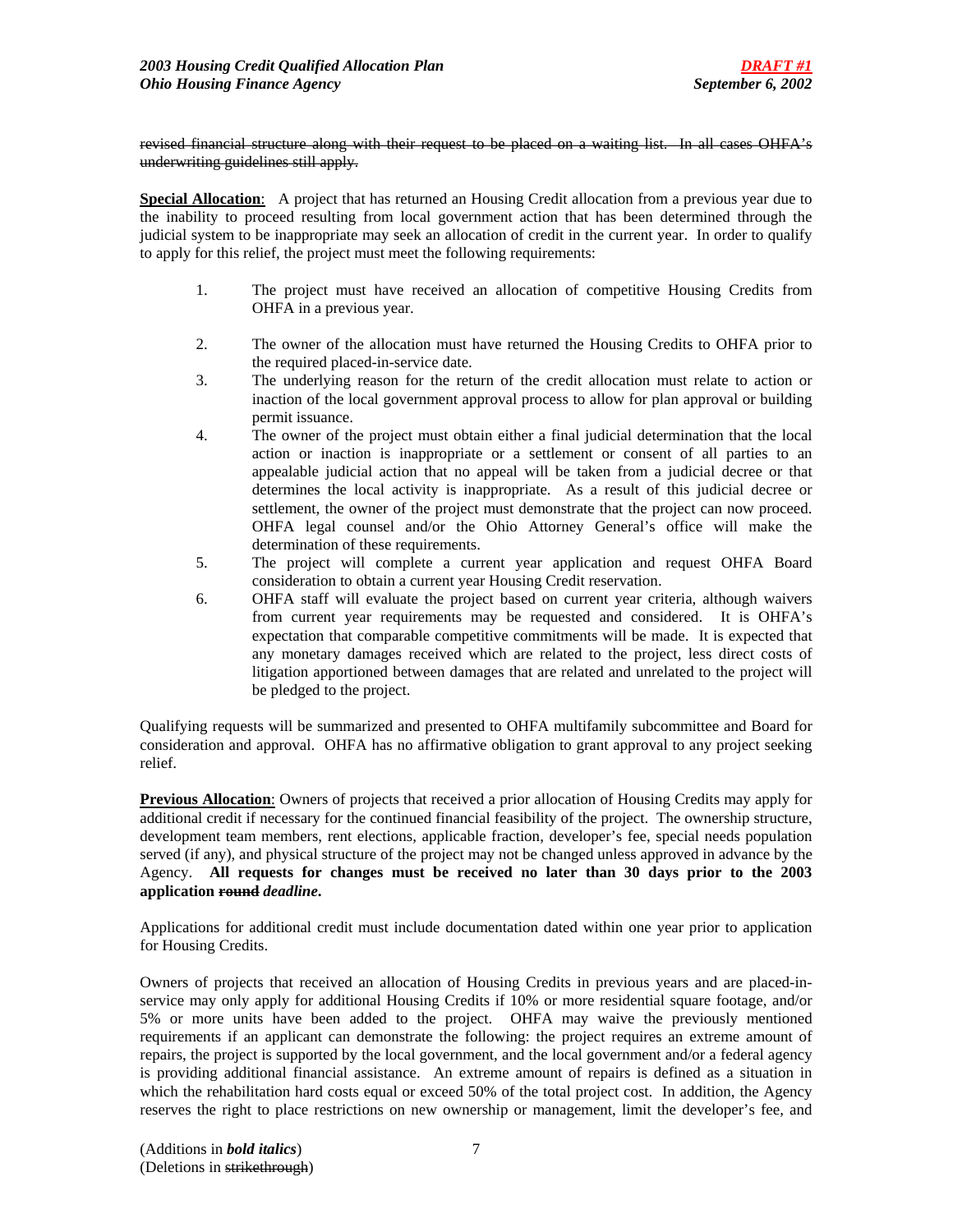require a capital needs assessment with the application. Applicants must include a narrative with the application that outlines the need for the waiver. OHFA has the sole discretion to approve such requests and will judge the requests on a case-by-case basis.

All placed-in-service Housing Credit projects (with no tax-exempt bond financing) must apply during a standard application round, and will be reviewed according to the current year's competitive criteria. In addition, projects that re-apply may be subject to additional underwriting requirements. Projects must provide the previous Housing Credit allocation amount, the previous project square footage, and previous number of units on the new application and in the project narrative. Placed-in-service Housing Credit projects are also subject to rules outlined in Section 42 of the Internal Revenue Code and Treasury Regulations.

**Waiting List**: Projects that did not receive a reservation in any of the pools *the second funding round* will be given the opportunity to be placed on a waiting list for Housing Credits that are returned later in the year.

At the conclusion of the 2002 *second* round a waiting list will be created for the preservation pool, each geographic pool, and the general pool. Projects will be ranked by their scores in each pool. If a project returns Housing Credits that were reserved in the preservation or geographic pools during 2002 *2003* AND the total amount awarded, less the returned credits falls below the minimum amount of credits set aside for that particular pool, then the highest scoring project from that pool will receive an offer for a reservation of credits. If credits reserved in the 2002 *2003* general pool or in any other pool from any other year are returned, the highest scoring project from the general pool waiting list will receive an offer of credits. *Please note that if a project returns credits from the preservation pool or a geographic pool, then any HDAP or AHLP awarded must also be returned. Projects that receive credits from the preservation or geographic waiting lists may then be considered for HDAP or AHLP funding.* 

The Agency will contact representatives of the waiting list projects when Housing Credits become available. The Agency will set a deadline for the applicant to respond to any offer.

**Projects with Tax-Exempt Bond Financing**: Projects receiving tax-exempt bonds that finance over 50% of the project's total aggregate basis must only pass the threshold review and meet Agency underwriting standards in order to receive a letter of eligibility for Housing Credits. These projects do not have to compete for Housing Credits and will not receive a competitive score. The Agency is the final judge of eligibility for the amount of Housing Credits awarded to all tax-exempt bond financed projects. Projectspecific conditions will be listed in the eligibility letter. The annual maximum Housing Credit per project and per developer cap does not apply to these projects. In addition, OHFA may also waive the unit cost cap criterion for tax-exempt bond financed projects. Applicants must include a narrative with the application that describes the need for the waiver. OHFA has the sole discretion to approve such requests and will judge the requests on a case-by-case basis.

In addition to meeting the threshold requirements listed in the QAP, the applicant must supply evidence of the following:

- 1. For non-OHFA-issued bonds, the inducement resolution or final approval resolution of the issuer is required. In addition, a letter from the bond underwriter indicating anticipated rate, term, and amortization of the bonds must be submitted.
- 2. For OHFA-issued bonds, the Housing Credit letter of eligibility will be executed following final approval of the bond issuance by the OHFA Board.
- 3. The Agency reserves the right to require a legal opinion stating that the project is eligible to receive an allocation of Housing Credits pursuant to Section 42(h)(4) of the Internal Revenue Code.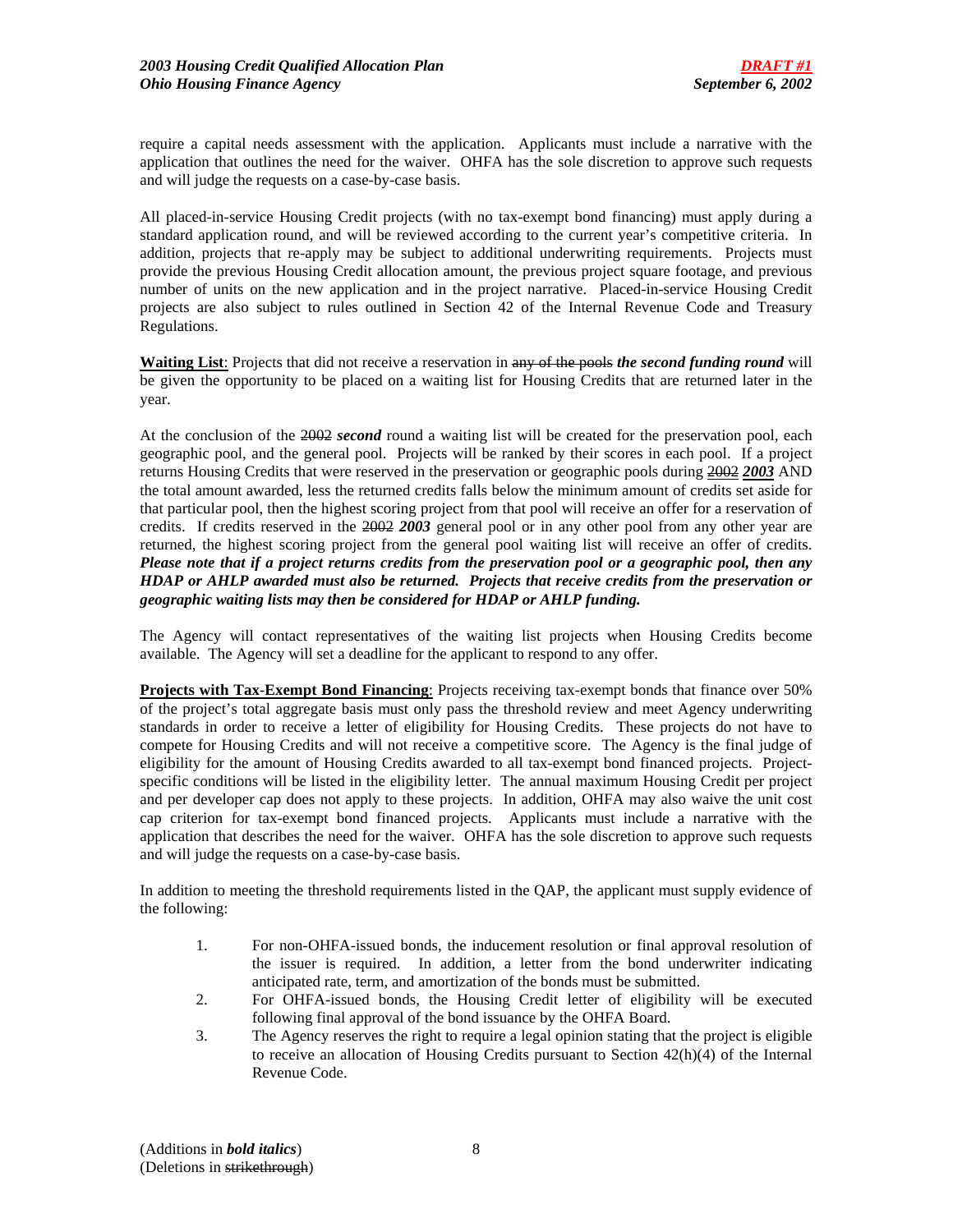These projects will be underwritten using the same standards outlined in these guidelines except that the owner has the option to elect the Housing Credit rate during the month in which the bonds are issued or the month the project is placed-in-service. Please note that the rate election period is tied to the month the notice of issuance indicates. If a project closes in escrow, the rate election applies to that month, not when the final closing occurs. Furthermore, if a bond closes in escrow and does not make a rate election in that month, the credit rate utilized will be the credit rate applicable at the time and for the month in which each building is placed-in-service not back to the date of the escrow closing. *Please note that the owner has up to five days following the month in which the bonds are issued to notify OHFA of the rate election, otherwise the month the project is placed-in-service will be used.*

For non-OHFA issued bonds, applicants may apply at any time during the year. If public notification requirements have been met and any threshold deficiencies have been corrected, the Agency may take up to 4 weeks *6 weeks* to review an application and issue a letter of eligibility. These projects will not need a Carryover Allocation Agreement, but the owner must follow all 8609 Form request procedures outlined in the Qualified Allocation Plan (QAP) and any conditions outlined in the letter of eligibility. Applicants must provide the Agency with a copy of the property's recorded deed, legal description, and permanent parcel numbers within 30 days of site acquisition to facilitate preparation of the project's Restrictive Covenant. OHFA must receive all documentation such as an appraisal for new construction and physical needs assessment for rehab projects no later than the request for Form(s) 8609.

For OHFA issued bonds, please consult the most recent OHFA Multifamily Bond Program guidelines for appropriate submission deadlines.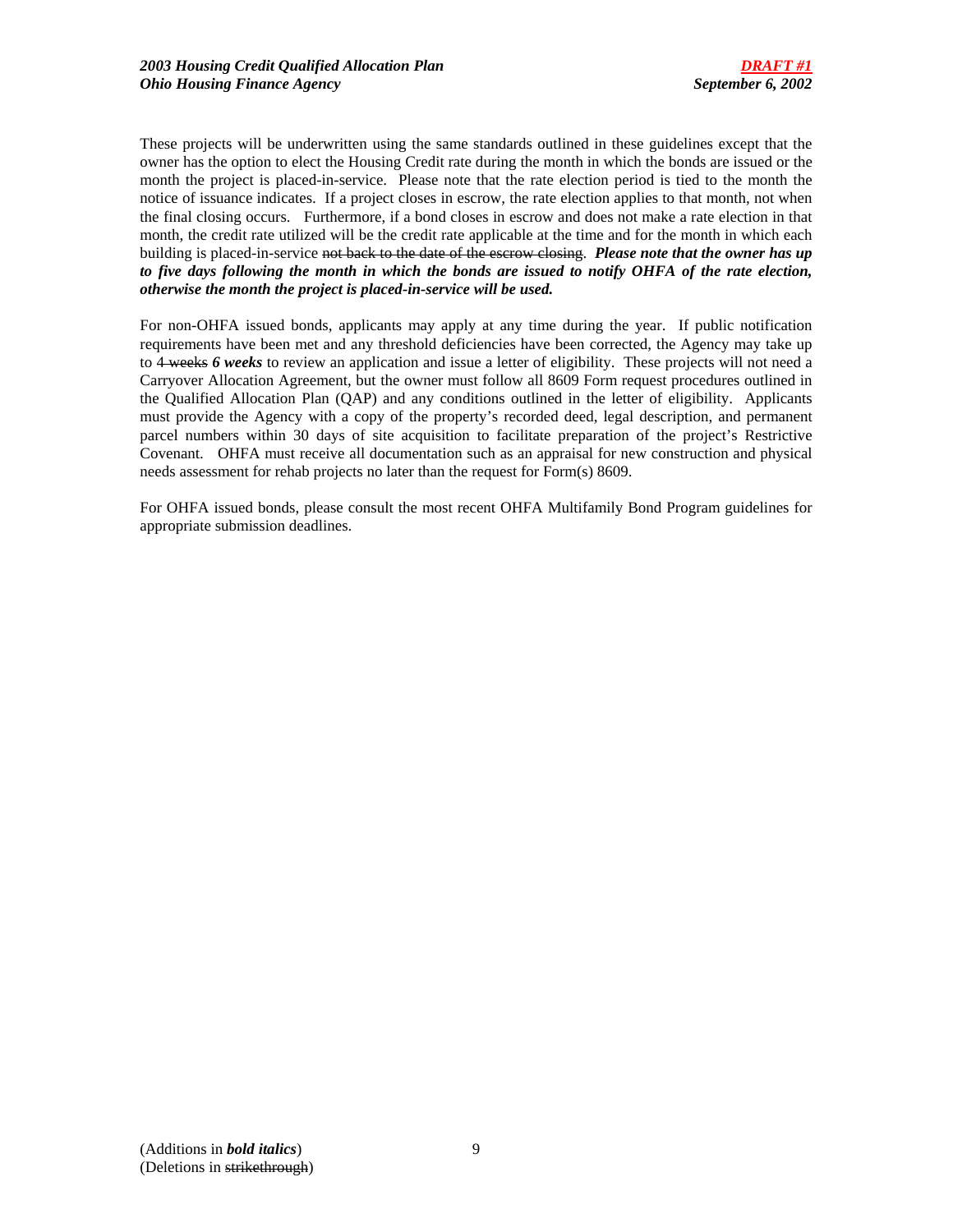# **B. 2003 Calendar**

# **January**

| 6                | 2003 QAP and AHFA Ready for Distribution                        |
|------------------|-----------------------------------------------------------------|
| 27               | 2003 Program Training                                           |
| <b>February</b>  |                                                                 |
| 3                | 2003 Program Training                                           |
| <b>March</b>     |                                                                 |
| 20               | <b>Application Deadline</b>                                     |
| 27               | Agency Notification of Public Notification Deficiencies         |
| <b>April</b>     |                                                                 |
| 3                | Applicant Response Deadline for Public Notification Corrections |
| <u>May</u>       |                                                                 |
| 1                | Agency Notification of Threshold Deficiencies                   |
| 8                | Applicant Response Deadline for Threshold Corrections           |
| <b>June</b>      |                                                                 |
| 5                | Agency Notification of Preliminary Competitive Scores           |
| 12               | Applicant Response Deadline for Appeals/Competitive Corrections |
| 20               | First Round Reservation Agreements Issued                       |
| <u>July</u>      |                                                                 |
| 3                | First Round Reservation Agreements Due                          |
| 17               | <b>Deadline for Revised Applications for Second Round</b>       |
| August           |                                                                 |
| 21               | <b>Second Round Reservation Agreements Issued</b>               |
| 25               | 2004 QAP Process Begins                                         |
| <b>September</b> |                                                                 |
| 4                | <b>Second Round Reservation Agreements Due</b>                  |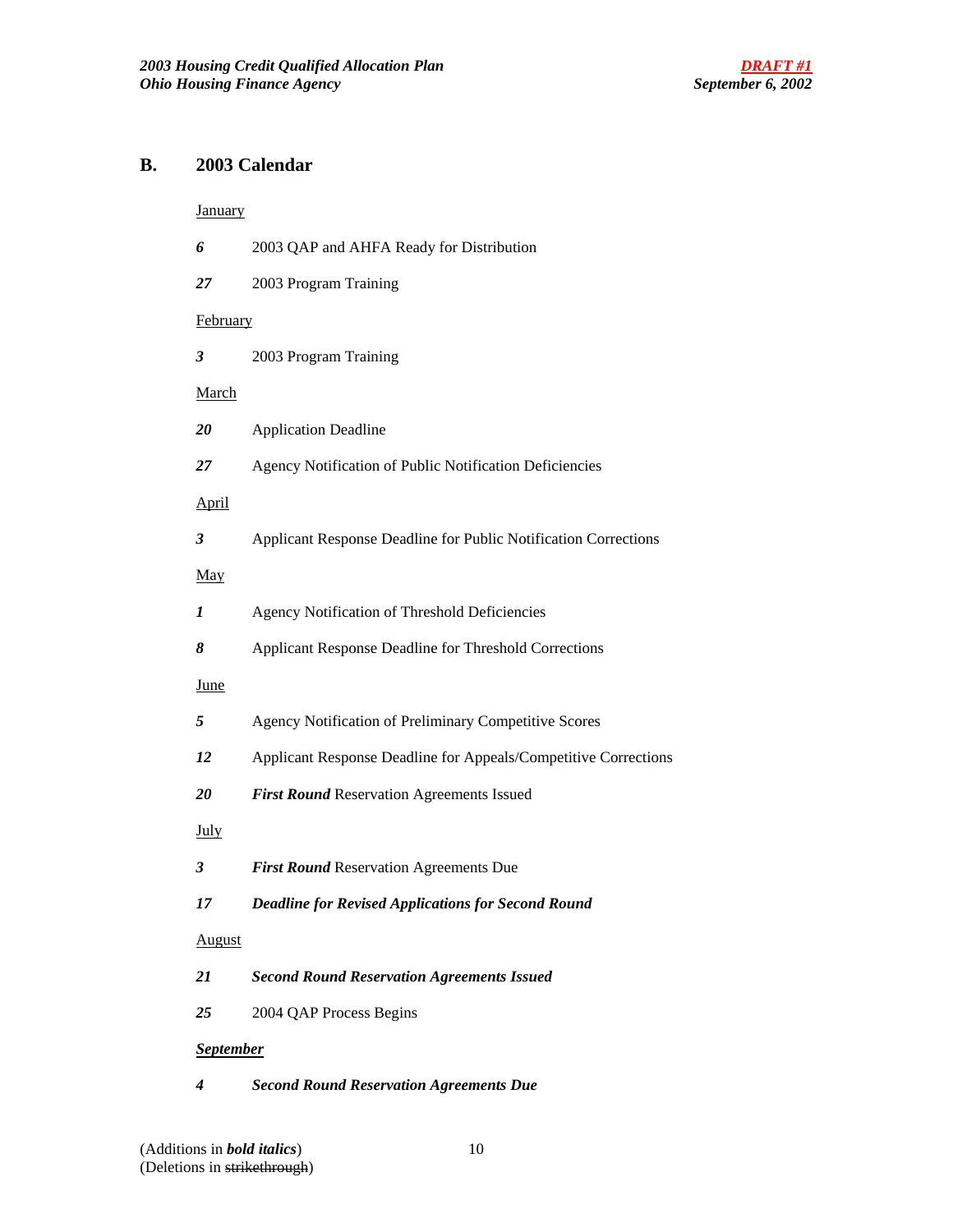# November

| 3<br><b>First Round Carryover Deadline</b> |  |
|--------------------------------------------|--|
|--------------------------------------------|--|

## December

- *1 Second Round Carryover Deadline*
- *1* Carryover Extension Deadline
- *22* Carryover Allocation Agreements Issued
- *29* Carryover Allocation Agreements Due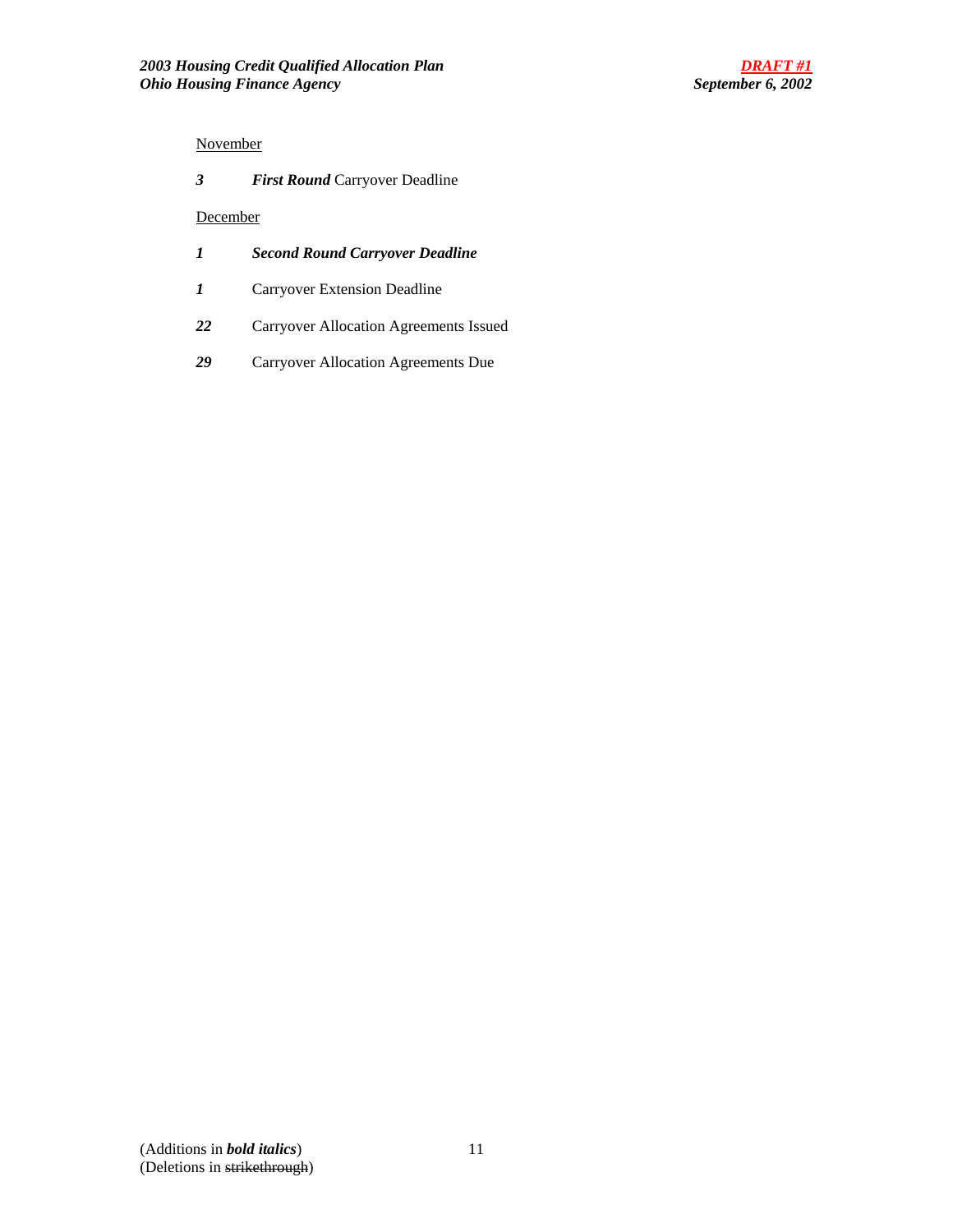# **C. Threshold Review**

The Agency has established the following threshold criteria that must be met in order to qualify for the competitive review stage. In addition, all projects with tax-exempt bond financing must meet all threshold requirements to receive a reservation of Housing Credits (see "Projects with Tax-Exempt Bond Financing", Page 8). Threshold review is a basic review of the application to determine if it is complete, all necessary forms, supporting evidence, and fees are included, and the project meets minimum program requirements.

The Agency will complete threshold reviews of applications and offer the applicants the opportunity to correct deficiencies in their applications. Please refer to the calendar on the preceding pages for timelines for deficiency correction.

Threshold Review Criteria:

- 1. Meets Section 42 Requirements
- 2. Complete, Organized Application
- 3. Application Fee
- 4. Project Narrative
- 5. Extended Use Term
- 6. Site Control
- 7. Market Study
- 8. Zoning
- 9. Public Notification
- 10. Affirmative Marketing Plan
- 11. Conditional Financing Commitments
- 12. Preliminary Plans and Specifications
- 13. Maximum Credit Cap
- 14. Unit Cost Cap
- 15. Utility Allowance Information
- 16. Good Standing in ODOD Housing Program
- 17. Adherence to Agency Underwriting Standards
- 18. Site Location and Photographs
- 19. Consistency with HDAP Funding
- 20. Minimum Project Standards
- 21. Conformity with Local Consolidated Plan/Comprehensive Housing Improvement Strategy

### **1. Meets Section 42 Requirements**

 The project must meet all the requirements set forth in Section 42 of the Internal Revenue Code of 1986, as amended, and all relevant U.S. Department of the Treasury regulations, notices, and rulings.

## **2. Complete, Organized Application**

Applications must be submitted in a three-ring binder, utilizing the index provided with the application and appropriate tabbing. Applications must be complete and consistent with all supporting documentation. Any applications that are incomplete, inconsistent, and/or illegible will be rejected.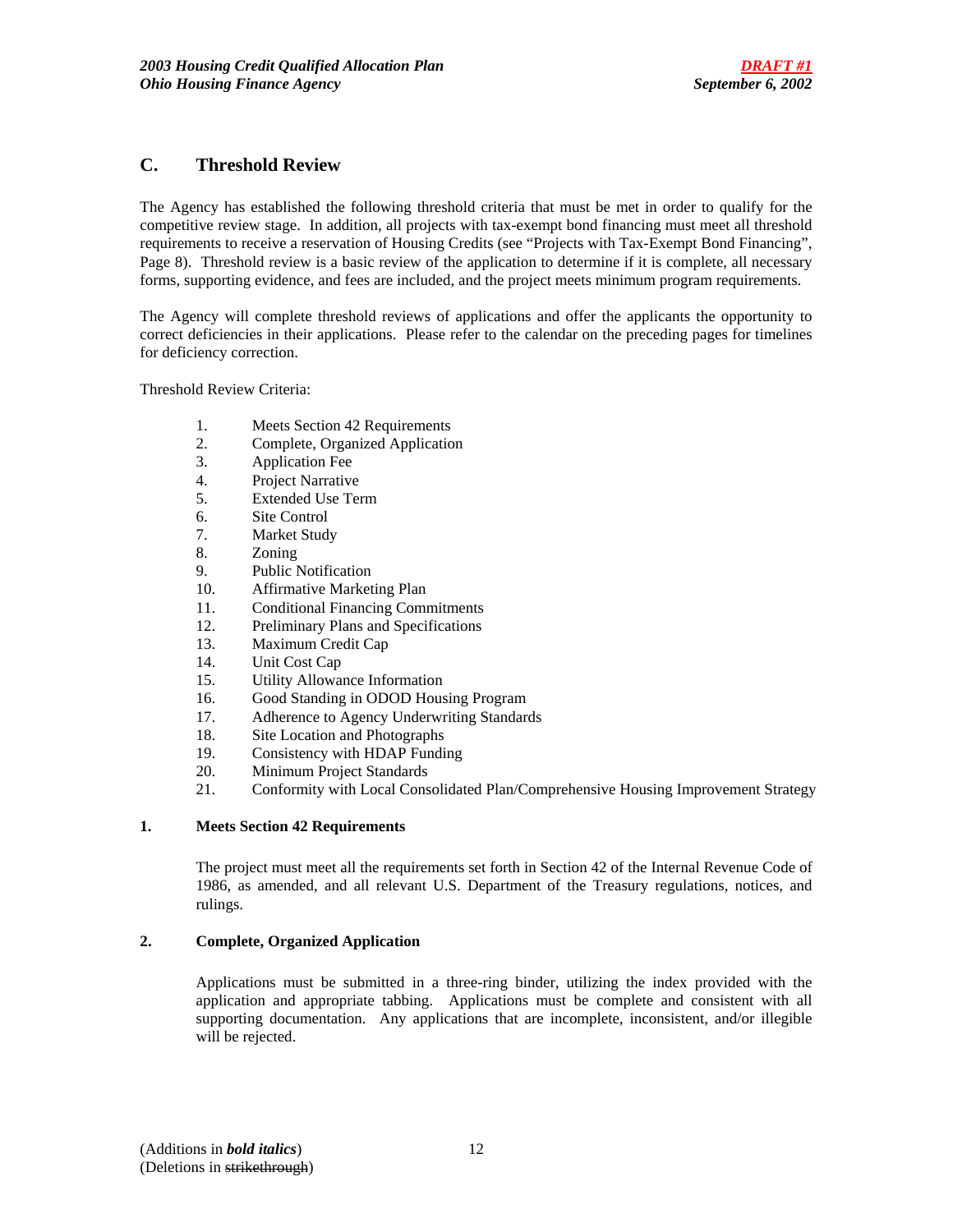## **3. Application Fee**

The appropriate processing fee must accompany each application. If a check is returned for insufficient funds, the application will be immediately rejected. The amount of the application fee is dependent upon the number of units in the project (including market rate and employee units) and is scaled as follows:

| Projects 25 units or less: | \$ 250 |
|----------------------------|--------|
| Projects 26-50 units:      | \$ 500 |
| Projects 51-75 units:      | \$750  |
| Projects $76+$ units:      | \$1000 |

Projects with threshold deficiencies will be charged a resubmission fee. The resubmission fee will equal \$50 per corrected threshold review criterion up to a maximum of \$250. If a resubmission fee check is returned twice for insufficient funds, the application will be rejected. The threshold resubmission fee does not apply to projects with tax-exempt bond financing, *and does not apply to the Public Notification threshold criterion*.

### **4. Project Narrative**

The applicant must submit a project narrative using the outline listed below:

- 1.1 Briefly describe the project and its location(s), project design, target population, development team members, financing, and project timeline.
- 2.1 Briefly describe the history of each organization with an ownership interest in the project, including accomplishments with respect to past projects; programs and services provided to the community or neighborhood served, particularly those activities related to housing; and the service area of the organization.
- 2.2 Describe how each organization will be involved in the project with respect to specific areas of responsibility, and how each organization will function as part of the development team, including the roles of the other members of the development team. Identify specifically what staff members will be involved in the project and their roles. Explain how this project will affect staff capacity, and, if staff capacity is lacking, explain how the organization will expand staff capacity.
- 3.1 Discuss any pre-development funding that is being provided to the project, including whether funds are in the form of a loan or a grant, and the expenses and activities covered by the pre-development funding.
- 3.2 Discuss the financial structure of the project, including how funds will flow into the project, and the terms of grants or loans, including collateral positions and security arrangements of the various funding sources.
- 3.3 Describe the provisions made for project reserves, including operating reserve, replacement reserve, lease-up reserve, and any lender reserve. Provide the assumptions used to estimate the reserve needs.
- 3.4 Describe any specific line items (i.e. miscellaneous or other items) in the operating proforma that may need further explanation.
- 3.5 If the ownership and/or financial structure is anticipated to change during the life of the project, please explain in detail when and how this will occur. For example, the exercising of a lease purchase option, withdrawal of a general partner, or acquisition of the project by a non-profit organization.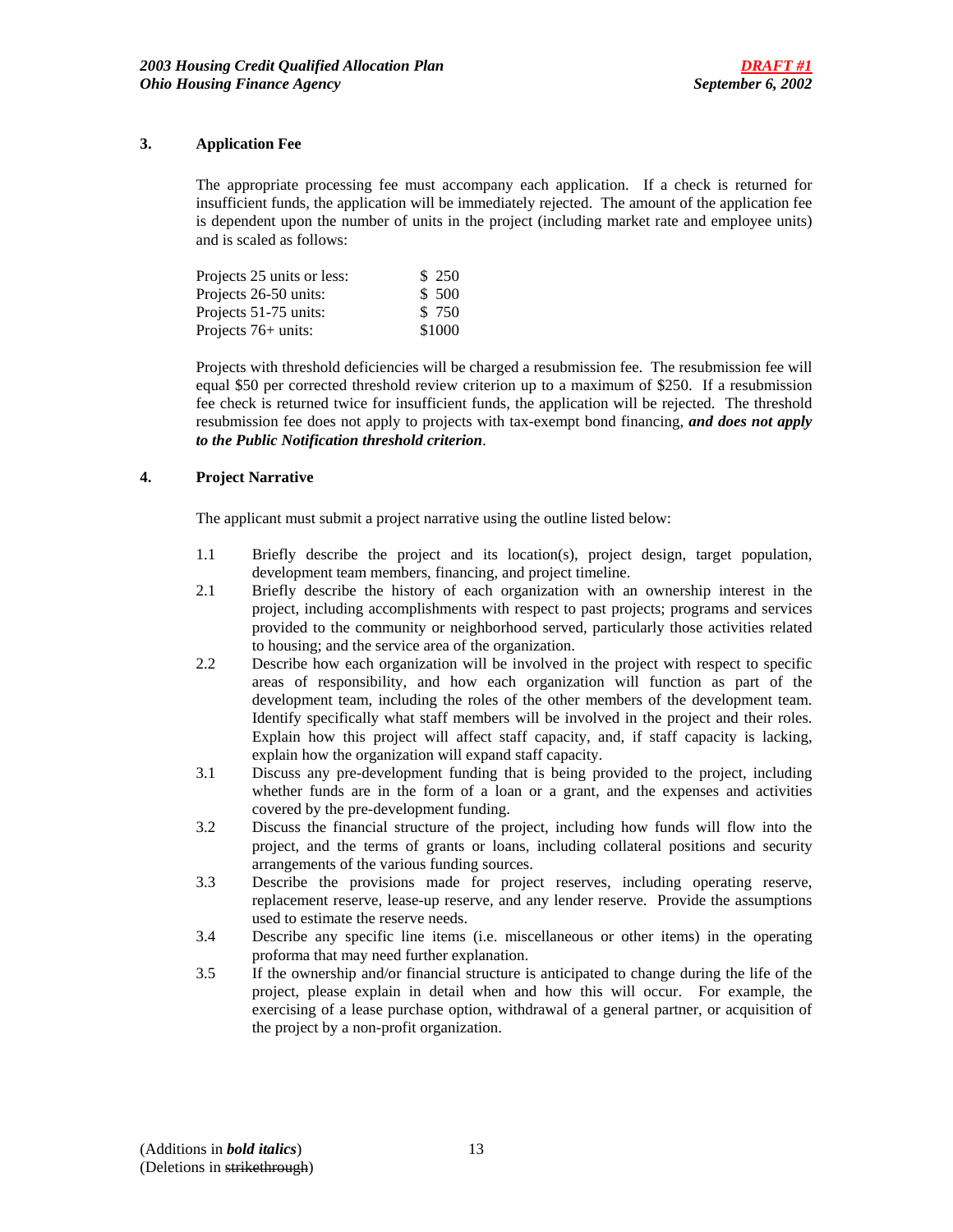## **5. Extended Use**

All projects must commit to an extended use term of a minimum of 30 years of affordability. Projects with tax-exempt bond financing must commit to an extended use term of the greater of 30 years or the outstanding term of the bonds. The owner must file a Restrictive Covenant (provided by the Agency) to waive the right to petition the Agency to terminate the extended use term as described in Section 42 of the Internal Revenue Code.

## **6. Evidence of Site Control**

Both the buyer and seller must evidence site control. The executed and recorded deed(s) of the current owner(s) must be included with the application. In addition, if the current owner(s) is not the applicant, then one of the following must be submitted to properly evidence site control:

- a. Executed purchase option with date certain performance;
- b. Executed purchase contract;
- c. Executed land contract; or
- d. Executed and recorded long-term (35 or more years) land lease.

For portfolio re-engineering projects, applicant must provide evidence that a Transfer of Physical Assets (TPA) application has been submitted to the appropriate party, either the Participating Administrative Entity (PAE) or HUD.

The items listed above are the minimum required to meet the Agency's threshold requirements. The Agency reserves the right to require, as needed, additional documentation that evidences proper site control.

Each of the site options/contracts, as applicable, must not expire before  $\frac{120}{180}$  days following the submission of the application. The Agency reserves the right to waive this requirement for projects with tax-exempt bond financing.

There are two exceptions to the site control requirements listed above:

- a. For scattered site projects with 10 or more sites, the Agency will require that at least 35% of the sites be under control at the time of application. A site is defined as a parcel with an assigned permanent parcel number as it exists at application. For scattered site projects that contain a mix of rehabilitated and newly constructed units, the sites under control must reflect the proportion of rehab units to new construction units. The Agency reserves the right to reduce basis at Carryover if the site control percentage at application is not maintained at Carryover. A project qualifies as a scattered site if there are 10 or more sites AND no more than 50% of the sites are contiguous.
- b. For single-site properties that are currently in default to a mortgage held by a federal agency, the documentation of site control may be held in abeyance until Carryover. In lieu of site control documentation, the project sponsor must produce a deed of the current owner, a letter from the federal agency indicating that the first mortgage which it holds is currently in default, that the federal agency is willing to proceed with a foreclosure action if the project is otherwise eligible for a tax credit reservation, and that foreclosure will be completed and title transferred to the project sponsor prior to the Carryover deadline for the project. No Carryover extensions will be permitted for any project that seeks this avenue of site control.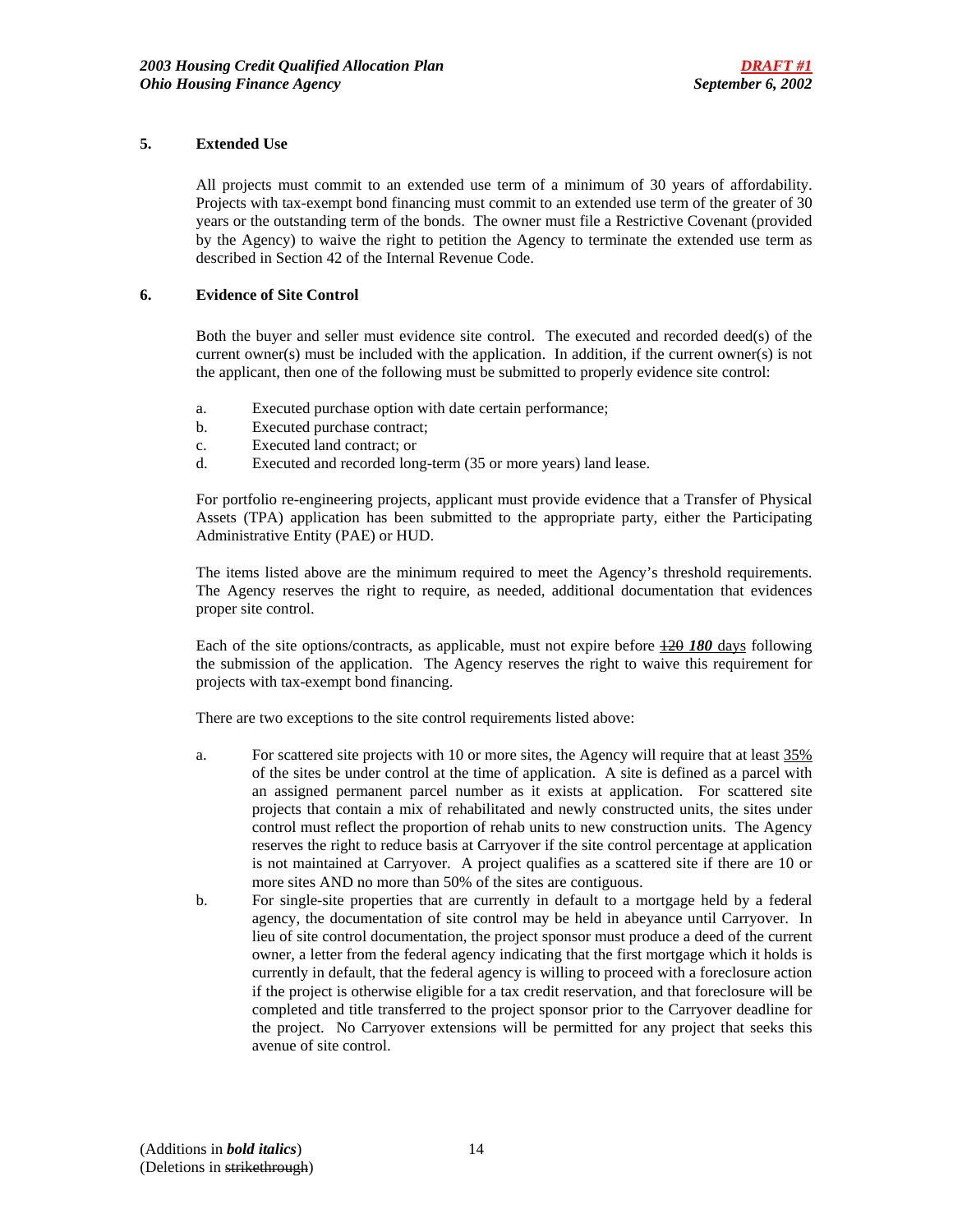## **7. Market Study**

A market study conducted by an independent, disinterested*,* third-party market study professional must be submitted with the application.

The market study provider must organize the study using the index provided by the Agency. Please refer to Exhibit K.

The study must include all of the following:

- a. Provide a brief executive summary in bullet format that briefly reviews the requirements listed below.
- b. Provide a concise conclusion by the author that indicates a market exists for the proposed project. The conclusion must include the estimated stable year vacancy rate and the estimated time needed to fully lease-up the proposed project. If the estimated stable year vacancy rate exceeds 7% and/or the estimated lease-up time exceeds one year, provide a detailed explanation for the higher rates.
- c. Describe the proposed project including location, number of units, number of bedrooms (efficiency, SRO, 1, 2, 3 or 4 and up), and project rents. This information must be consistent with the AHFA.
- d. Describe and provide a map of the effective market area for the proposed project. If the effective market area includes areas outside a five-mile radius from the proposed project, provide a detailed explanation for the larger area.
- e. Analyze the rents of the proposed project and the market rents for the project's effective market area. Include the methodology for the calculation of the market rents.
- f. Describe the number of **income-eligible renter households** in the proposed project's effective market area. Indicate the percentage of these households that are required to fully lease-up the project. If this percentage exceeds 10%, provide a detailed explanation for the higher rate.
- g. Describe and evaluate the public services (transportation, police, fire department, schools), infrastructure (roads, traffic) and community services (shopping, recreation, transportation, medical and services for special needs if applicable) in the effective market area. List the approximate distances to all the services. Also include a description and evaluation of employers serving the effective market area.
- h. If the project will be serving a special needs population, identify the number of special needs households residing in the effective market area. Indicate the percentage of these households that are required to meet the project's special needs set-aside. Information regarding the number of special needs households may be obtained from the local Continuum of Care study, local CHIS or Consolidated Plan, local Mental Health or MR/DD Board, homeless shelters, or other community social services agencies. Please document the source of your information.
- i. Describe the federally subsidized developments and Housing Credit projects both operating and not yet placed in service - located in the project's effective market area. Housing Credit projects not yet placed in service must be included in the analysis. Provide the current vacancy rate for each project. Also, include the person(s) contacted for each competing project and the method of contact. Compare the rents, amenities, unit sizes, bedroom sizes, and populations served of the competing projects to the proposed project. Projects that receive a reservation may be required to amend their market study to incorporate those other projects receiving an allocation in the same round and are located in the same effective market area. A listing of Housing Credit projects in service and in development is located on the Agency's website: **www.odod.state.oh.us/ohfa**. Calculate the ratio of subsidized and Housing Credit units to income eligible renter households.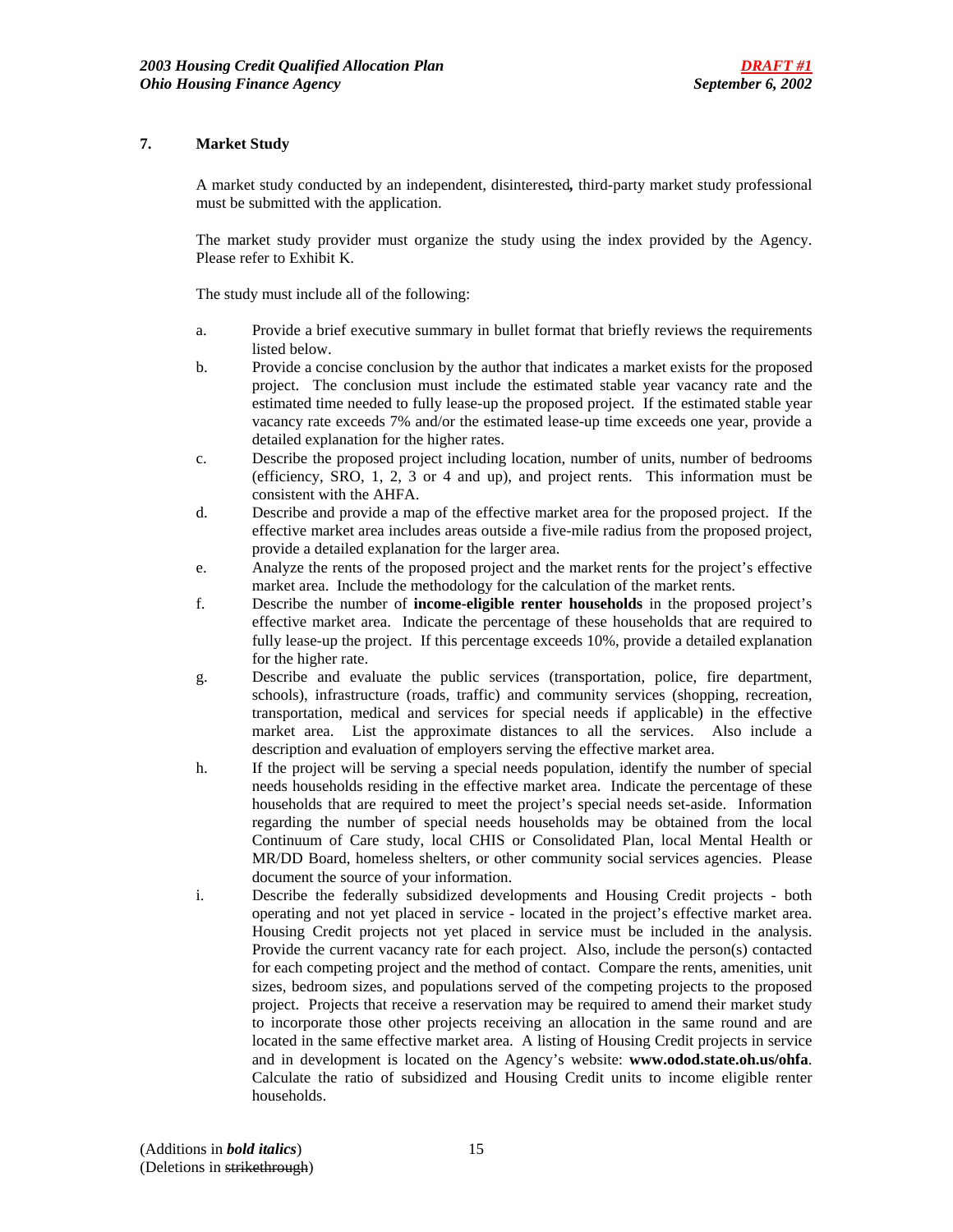- j. Estimate the vacancy rates of the Housing Credit projects only those currently operating - located in the project's effective market area during the first stabilized year of the proposed project. If the estimated vacancy rates exceed 10%, provide a detailed explanation for the higher rates.
- k. Describe other comparable market rate developments located in the effective market area. Provide the current vacancy rate for each project. Also, include the person(s) contacted for each competing project and the method of contact. Compare the rents, amenities, unit sizes, bedroom sizes, and populations served of the competing projects to the proposed project.
- l. Evaluate and address the concerns or issues raised by the most local Public Housing Authority (PHA). The applicant or market study author must send a letter via certified mail to the local PHA. The letter must contain a brief description of the project and target population, instructions for the PHA to forward all comments to the market study author, and a statement that all comments must be submitted within 30 days from receipt of the letter. If the PHA does not respond to the letter or comments are submitted after the 30-day comment period, the market study author does not need to analyze the PHA's issues or concerns. Include in the market study a copy of the letter, certified mail receipt, and a copy of any letters from the PHA.
- m. Include an executed original ODOD Form 008 Market Study Certification. The market analyst shall have no financial interest in the proposed project. Financial interest is deemed to be any remuneration other than the fee for preparing the market study. Furthermore, the fee assessed for the study shall not be contingent upon the proposed project being approved by the Ohio Housing Finance Agency.
- n. Provide a listing of all data sources used in the study.

The study must have been completed or updated by the author within one year prior to the application for Housing Credits.

The characteristics listed above are the minimum required to meet OHFA's threshold requirements. OHFA reserves the right to independently determine if a market exists for the proposed project and to require additional information and/or another market study.

# **8. Zoning**

The applicant must demonstrate that the zoning for each site on which the project will be located allows for the use(s) proposed by the applicant. Thus, at a minimum, the zoning designation for each site must allow residential use. Applicants must include the section of the local zoning map that clearly displays the project site location and the date of the map. In addition, a letter from the local jurisdiction must be submitted to confirm the zoning, and must include the following:

- a. The actual zoning designation and a description of this designation; and
- b. Any density and/or lot coverage requirements; and
- c. If a conditionally permitted use, explanation of the conditions to be met for the project to be considered a permitted use; and
- d. A description of any overlay or planned development district regulations that would further condition the development of the project.

 For jurisdictions with no zoning regulations in effect, a letter from the jurisdiction so stating is required.

## **9. Public Notification**

The applicant must notify, in writing, certain officials from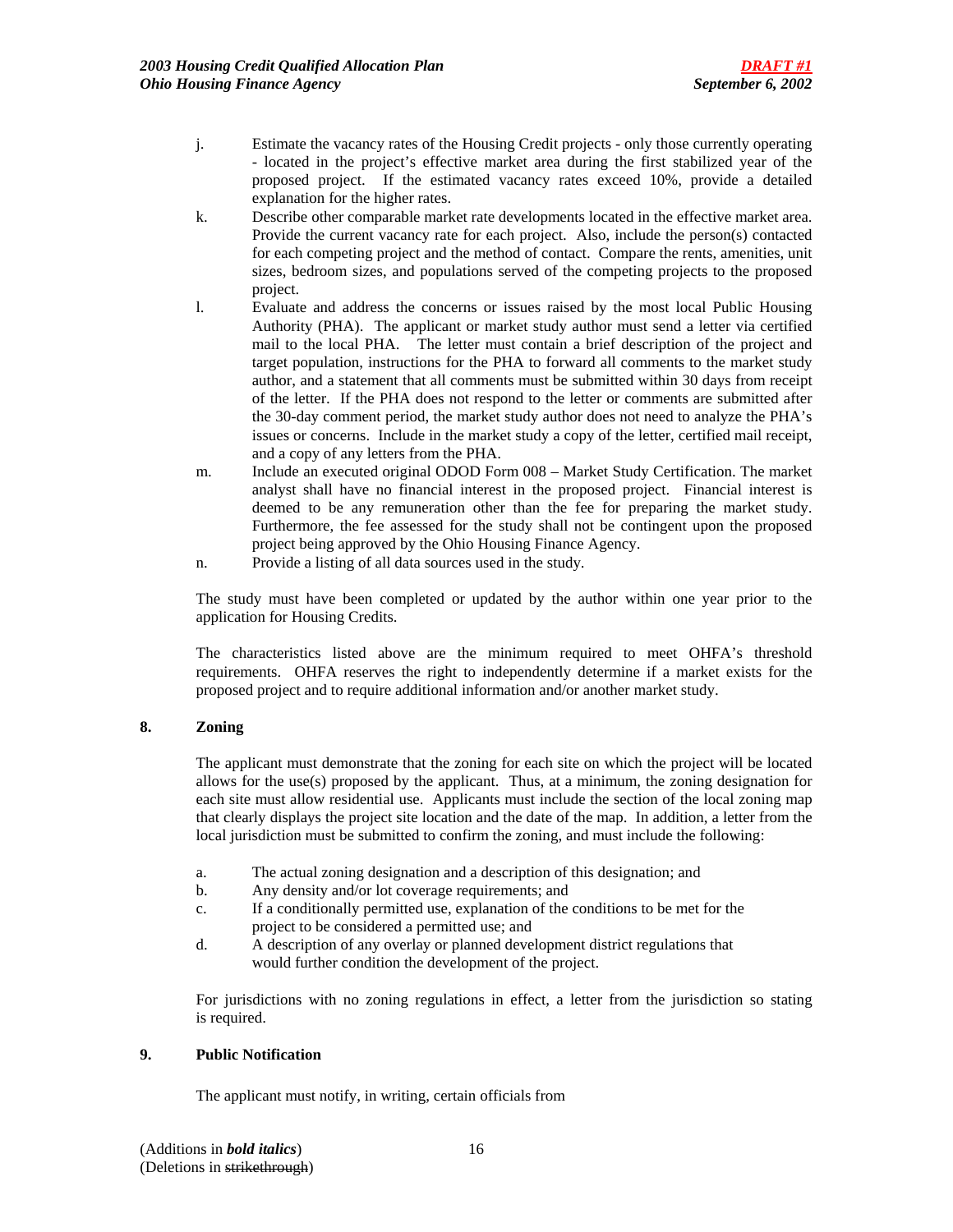- a. The political jurisdiction(s) in which the project will be located; and
- b. Any political jurisdiction(s) whose boundaries are located within one-half mile of the project's location.

 The applicant must use the letter template provided in Exhibit I of the 2003 QAP.The notification must state the applicant's intent to develop a project using OHFA funding. The notification must be in writing and sent via certified mail, return receipt requested. Please provide a copy of the stamped post office receipt (return receipt not required) for certified mail and copies of your notification letters with your application. The letter must include:

- a. The project's address;
- b. The maximum number of units;
- c. The nature of the project (i.e. new construction or rehabilitation);
- d. **All OHFA programs utilized in the project**;
- e. A statement regarding the recipient's right to submit comments;
- f. The address of OHFA and to whom comments should be sent; and
- g. The recipient's rights and procedures to express disapproval or objection.

The officials to be notified include:

 a. Highest elected executive local political official and each member of the elected legislative body (i.e. mayor, city council);

- b. Members of the board of township trustees;
- c. Members of the board of county commissioners
- d. State Representative
- e. State Senator; and
- f. Governor's Regional Economic Development Representative (see Exhibit M)

Scattered site projects must complete the public notification process for sites under control at application and then again for remaining sites prior to the Carryover deadline. The notification must be evidenced at Carryover.

## **10. Affirmative Marketing Plan**

The applicant must complete ODOD Form AFHM-98 -- Affirmative Fair Housing Marketing Plan. **All items on the form must be completed correctly including all attachments**. The applicant must include on the form a description of the outreach, marketing, and advertising methods used in order to affirmatively market the project. The form and instructions are located in the AHFA.

### **11. Conditional Financial Commitments**

All non-ODOD construction and permanent financing, grants, and equity sources shall be conditionally committed at the time of application. The executed conditional commitment letters from these sources must be included with the application. A conditional financing commitment shall contain at a minimum a) the amount of financing, b) the interest rate of the loan, c) the term and amortization period of the loan, and d) the contact person's name and telephone number.

Those applicants seeking funding from a local government, Federal Home Loan Bank, or other public or quasi-public funding source that does not issue a funding decision prior to the Housing Credit application deadline must substitute a letter of application or letter of intent from the funding source. The letter of application or letter of intent must be signed by the funding source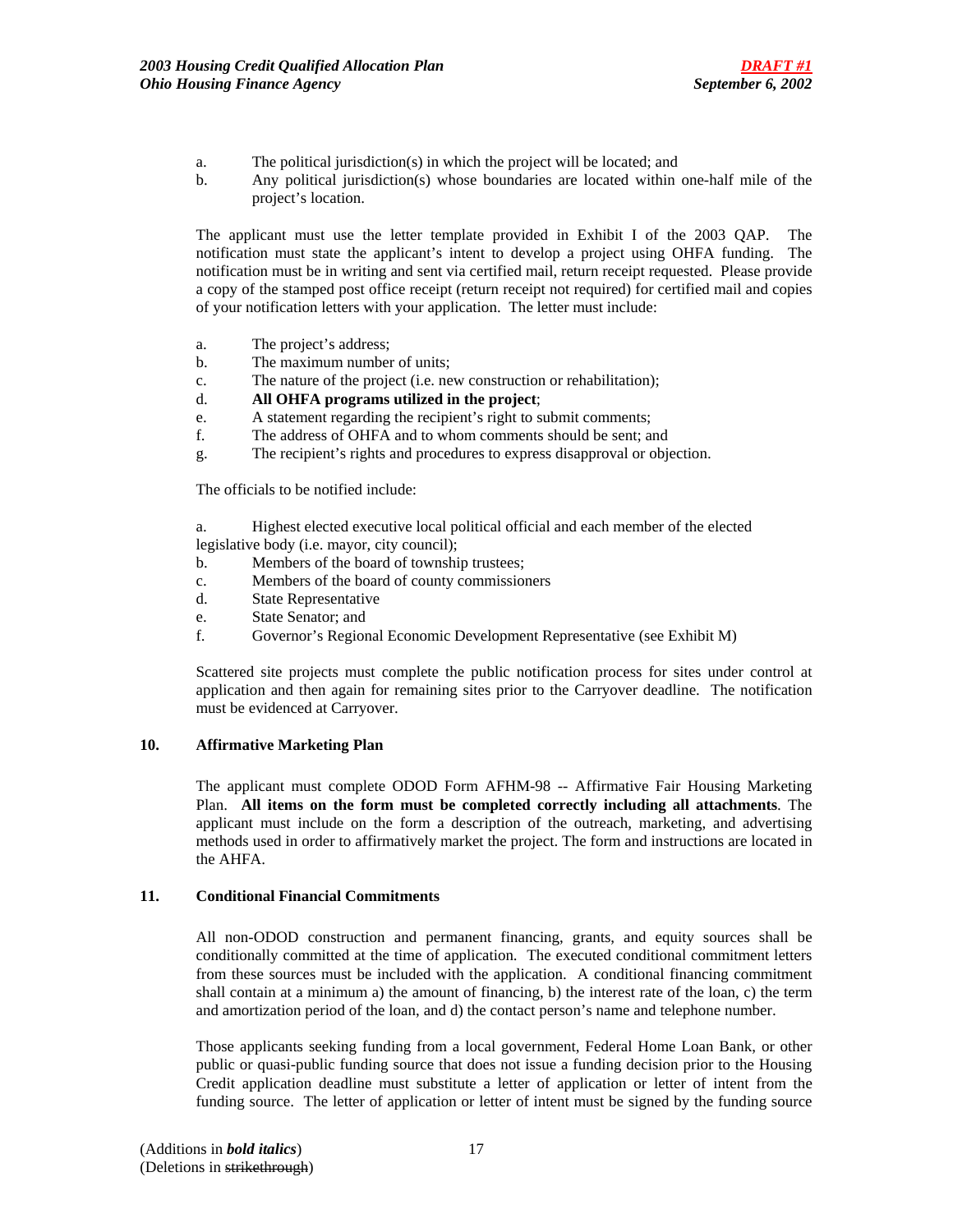and shall include the name of the project, the number of units, the amount of funding sought, the terms and rates for the funding sought, anticipated date of funding decision, and a statement that the project is or will be considered for funding.

A conditional equity commitment must contain at a minimum a) The amount of Housing Credit equity - net and gross, b) The pay-in schedule for the equity, c) The cents per Housing Credit dollar factor used, and d) amount of historic equity (if any). The conditional commitment letters must be consistent with the information provided on the Housing Credit application. OHFA reserves the right to verify these commitment(s) and to require a legal opinion that will state that the project's sources should or should not affect the project's eligible basis and/or Housing Credit rate.

Projects participating in HUD's portfolio re-engineering program (Mark-to-Market) must provide a copy of the most recent underwriting model to evidence the anticipated amount of any HUD second mortgage.

Applicants who have been denied requested ODOD loans and/or grants may be required to submit conditional-funding commitments that will match the funding sought from ODOD. Failure to provide these conditional commitments may result in the rejection of the application or revocation of the project's reservation.

## **12. Preliminary Plans and Specifications**

 The applicant must submit preliminary plans and specifications that provide a description of the proposed development. All projects should submit the following:

- 1. Typical unit plan(s) including the square footage of each unit;
- 2. Building elevation (photographs are acceptable for rehabilitation projects);
- 3. Site plan (scattered site projects exempted);
- 4. Detailed scope of work (rehabilitation projects only); and
- 5. Completed ODOD Form 002 Accessibility Certification.

*The Agency reserves the right to reject any unit plans that are not drawn accurately and to scale.*

## **13. Maximum Credit Cap**

*The Agency restricts any project to \$1,000,000 in annual Housing Credits. In addition,* the Agency restricts any user to \$1,100,000 *\$1,500,000* in annual Housing Credits. "Users" to which the credit cap applies are projects, actual general partners, and parent organizations of general partner entities or affiliates of the general partner or managing members of entities to which tax credits have been awarded. Affiliate is any entity who directly or indirectly controls another entity or has a Controlling Interest in the entity. Controlling Interest is defined as the possession, directly or indirectly, of the power to direct or cause the direction of the management and policies of an entity, whether through the means of ownership, position, contract, or otherwise. In addition, controlling means the possession, directly or indirectly, of the power to direct or cause the direction of the management and policies of an entity, whether through the means of ownership, position, contract, or otherwise.

The Agency reserves the right to determine to which entities the maximum credit cap may apply. Any such determinations shall apply only to the applications received in 2002 *2003*, and such determinations shall not be bound or limited by any determinations by the Agency for any previous year. *The Agency reserves the right to combine the credit amounts for projects located*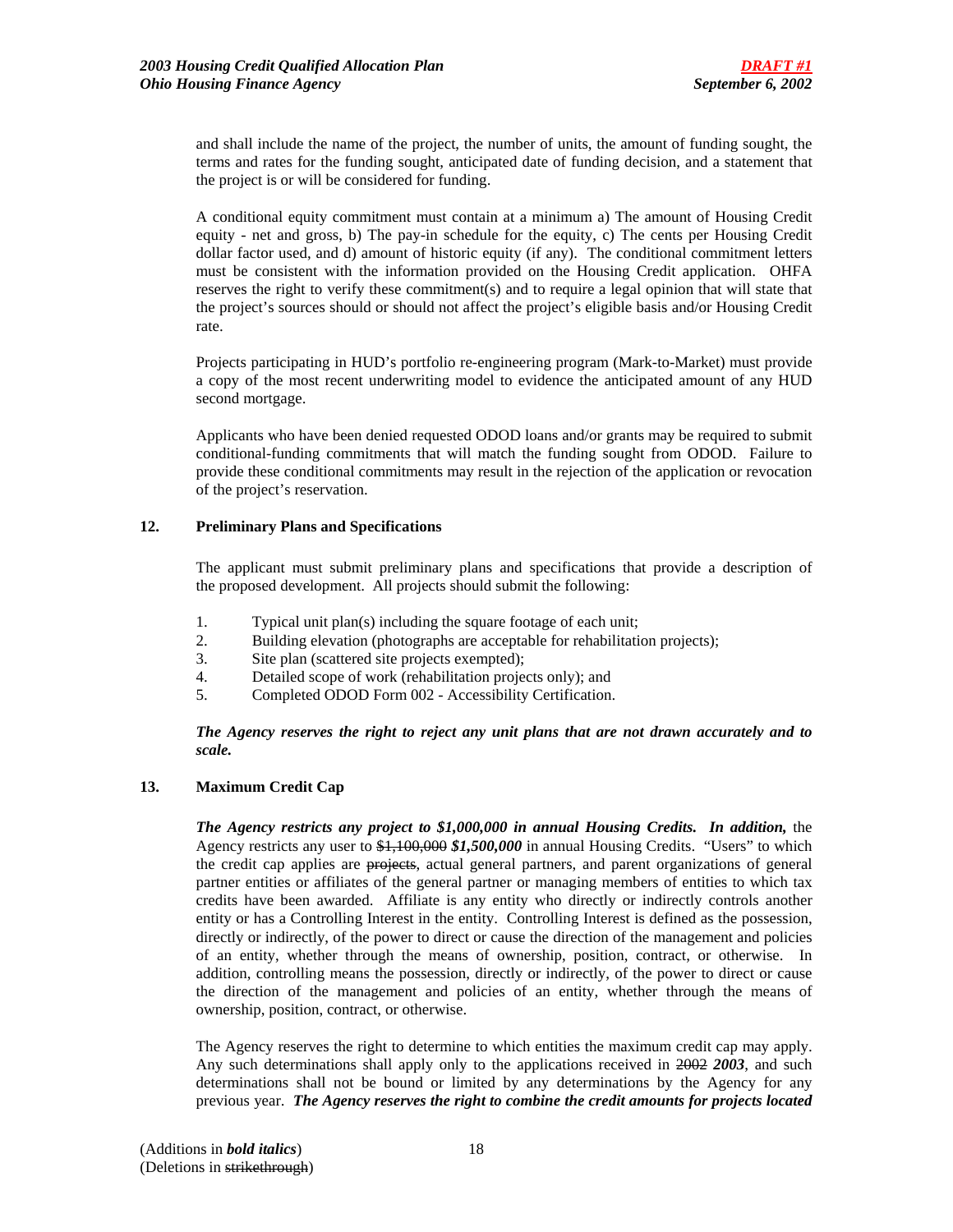*in close proximity to each other and sharing similar attributes. Possible examples include similar project type, construction style, or development team.* The annual credit total will be applied equally to the general partners, regardless of ownership interest; thus, a 51% general partner will have the entire project credit total applied toward its cap, rather than 51% of the credit total.

## **14. Unit Cost Cap**

 The total development cost (total project cost minus cost of land, commercial hard construction, bridge loan interest, operating reserves, OHFA compliance monitoring fee and replacement reserves) per unit must not exceed  $110\%$  of the HUD 221 (d)(3) mortgage limits by bedroom size (see Exhibit C). Projects receiving historic rehabilitation tax credits will be allowed to deduct the residential portion of the historic tax credit from the project cost to allow for stricter rehabilitation standards. The Agency may, on a case-by-case basis, allow a project receiving historic rehabilitation tax credits or participating in HUD's portfolio re-engineering program to exceed the unit cost cap. Portfolio re-engineering projects should include a copy of the projects Physical Condition Assessment to demonstrate the potential unit cost.However, total adjusted eligible basis (before qualified census tract adjustment) will be limited to the HUD 221(d)(3) mortgage limits. The Agency reserves the right to reduce basis for all projects at Carryover and 8609 reviews to compensate for increased costs.

## **15. Utility Allowance Information**

Utility allowance information provided must be consistent with Section 42 of the IRC *and IRS Regulation 1.42-10*.

## **16. Good Standing with ODOD Housing Programs**

If any controlling or managing owner (LLC or proprietorship), or general partner (partnership) was involved with a project that is in a state of uncured noncompliance (both IRS regulations and OHFA application requirements) due to site audits or the failure to comply with owner reporting requirements during the period of January 1, 2001 *2002* through date of application or remains in a state of noncompliance from a previous year, the project will be rejected. Owners who received an uncured Form 8823 due to a building transfer will still be considered in good standing. In addition, owners or general partners not in compliance or not in good standing with other OHFA programs will be subject to threshold rejection of their applications.

Non-profits and/or for-profit housing developers that previously received assistance from the Office of Housing and Community Partnerships (OHCP) or any other Ohio Department of Development division must be in compliance with the applicable program regulations and guidelines. Aforementioned entities that are not in compliance will have 15 working days from receipt of a deficiency letter to rectify the deficiencies or be subject to a threshold rejection of the application(s).

Owners, general partners, and other development team members involved with projects subject to a Voluntary Compliance Agreement or other similar agreements between ODOD and HUD must be currently complying with the terms of the agreement. OHFA reserves the right to reject the current application of owners, general partners, and other development team members who are either not cooperating with, or are in violation of an agreement.

## **17. Adherence to Agency Underwriting Standards**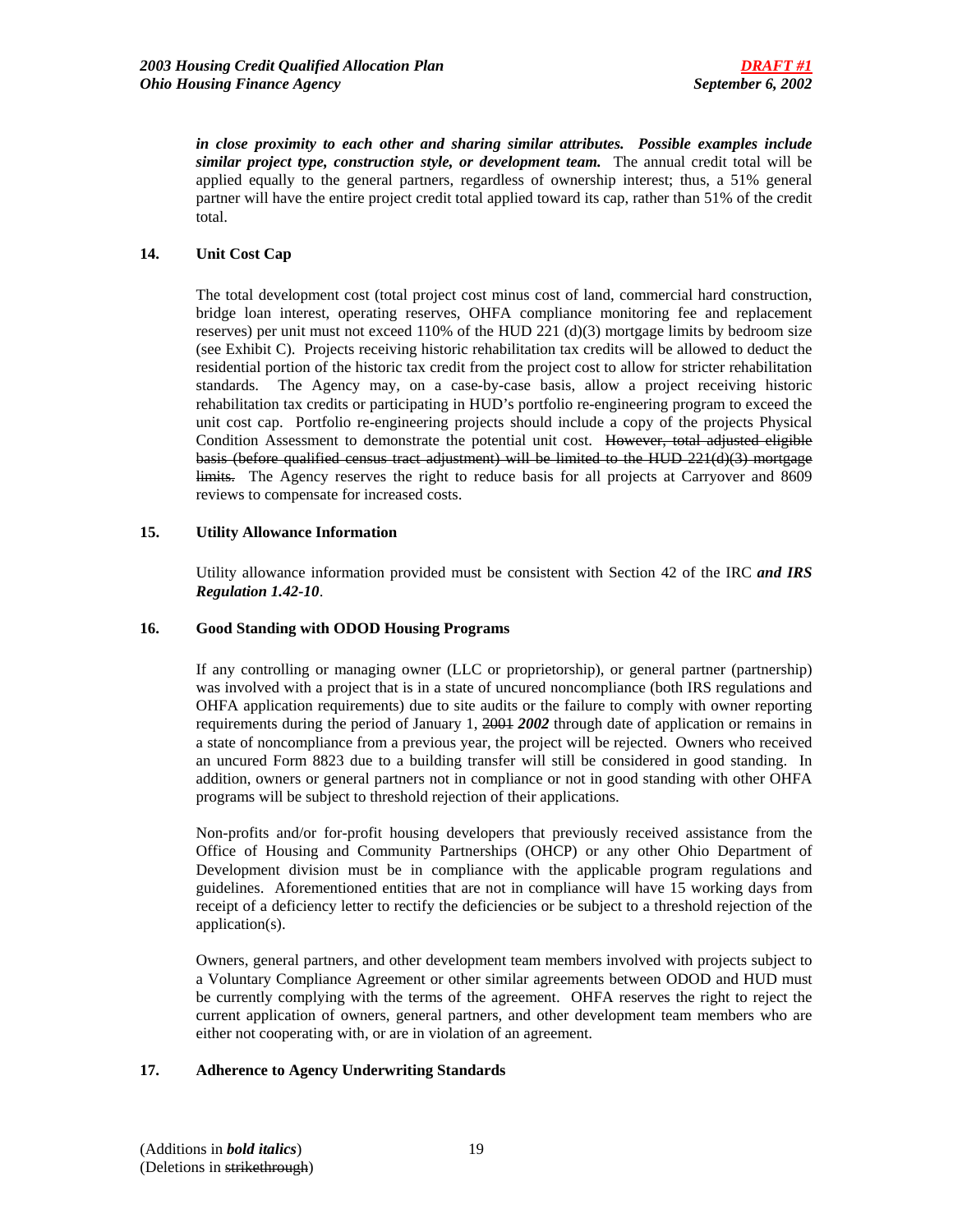The Agency has certain underwriting standards that must be met or exceeded to pass threshold review. In addition, the Agency may require a legal opinion stating that any government sources utilized by the project will or will not affect the eligible basis and/or credit rate as a condition of the Housing Credit reservation. The project must comply with the following underwriting standards:

- a. Developer's fee and overhead less one-half of the deferred portion of the fee, and any consultant fees may not exceed 15% of total eligible basis. Projects with 32 units or less may go up to 20% of total eligible basis. The Agency reserves the right to combine the costs for projects located in close proximity to each other and share similar attributes such as project type, construction style, development team. The Agency will use the combined costs to evaluate the fee percentages for the projects. In addition, for acquisition and substantial rehabilitation projects, the total developer's fee cannot exceed the sum of 5% of the acquisition eligible basis and 15% of the substantial rehabilitation eligible basis. For projects with 32 units or less the total developer's fee cannot exceed the sum of 5% of the acquisition eligible basis and 20% of the substantial rehabilitation eligible basis. For HUD-TPA projects, the total developer's fee cannot exceed the sum of 10% of the acquisition eligible basis and 15% of the substantial rehabilitation eligible basis.
- b. Contractor's profit, overhead, and general requirements may not exceed 14% of total eligible basis.
- c. Total soft costs may not exceed 35% of total eligible basis. Total soft costs means the sum of general requirements, contractor overhead, architectural fees, survey costs, engineering fees, permanent loan fees, costs of tax-exempt bond issuance, taxes, appraisal, market study, environmental report, rent-up/marketing costs, title & recording, non-syndication legal fees, consultant fees, organizational fees, and syndication fees.
- d. The total of the project's permanent financing sources must equal the total project costs at the time of application. After the Agency's initial underwrite, any financial shortfalls cannot exceed 10% of total project costs.

## **18. Site Location and Photographs**

Applicants must include a clear map identifying the exact location of the project site. In addition, color photographs of each site location must be included with the application. Please include photographs of the area surrounding the project.

## **19***.* **Consistency with HDAP funding**

Projects seeking funding through the Housing Development Assistance Program (HDAP) must initially meet the following requirements:

- a. Minimum 40% of the units occupied by and affordable to households at or below 50% AMGI and cannot exceed the HUD low HOME rent for the county where the project will be located. If the project is in a non-participating jurisdiction, the project must commit a minimum of 35% of the project to occupancy and affordability at 50% AMGI with rents at the HUD low HOME rent; and
- b. Completion of the appropriate section of the AHFA;
- *c. Projects located in a participating jurisdiction (PJ) must evidence conditional financing commitment(s) from a unit of local government in an amount greater than or equal to the amount of HDAP funding sought from OHFA.*

## **20. Minimum Project Standards**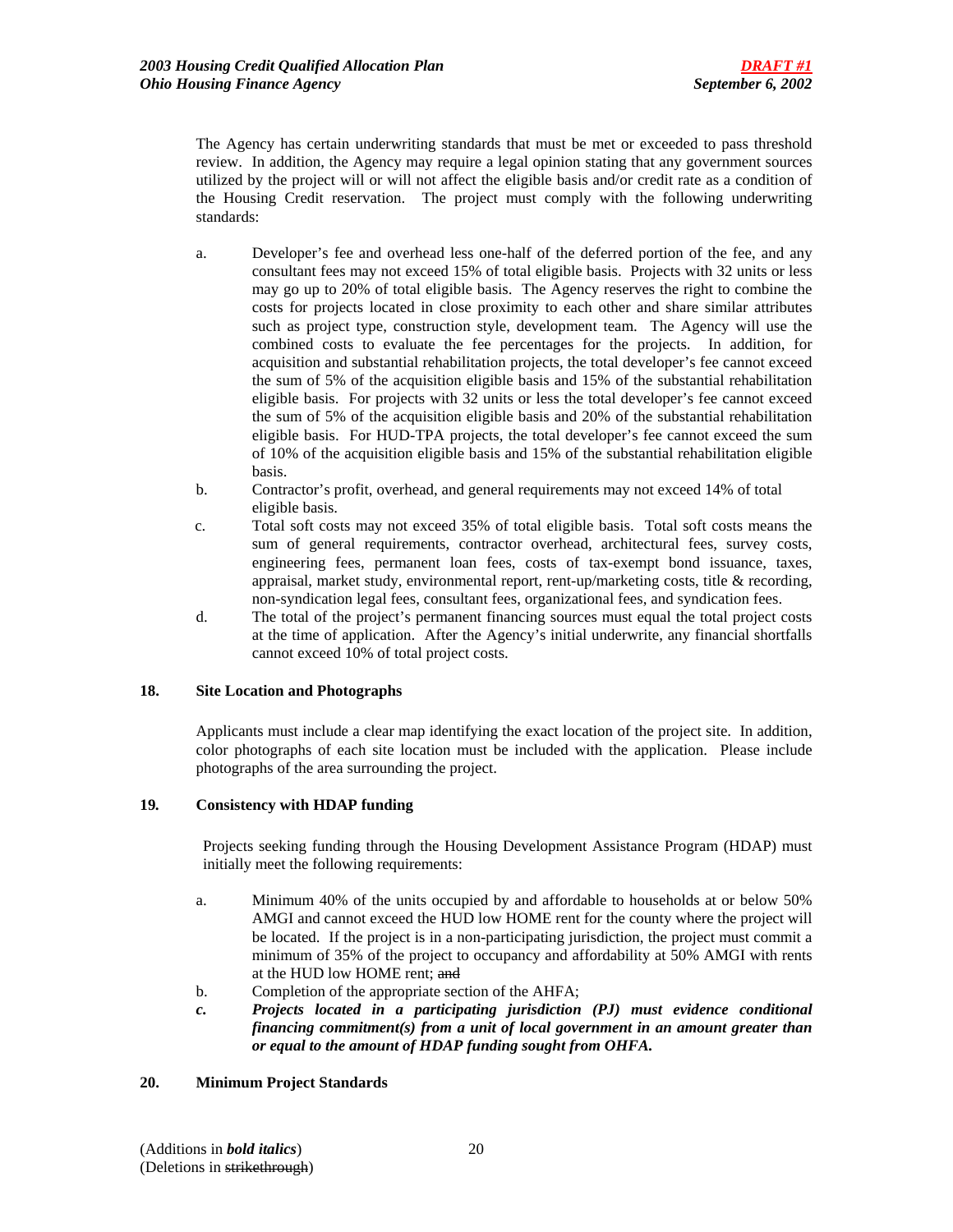In addition to meeting all new construction and rehabilitation standards required within Section 42 and local and state building codes, each unit must provide a refrigerator and stove in good working order. OHFA reserves the right to allow exceptions to these standards on a case-by-case basis.

## **21***.* **Conformity with Local Consolidated Plan/Comprehensive Housing Improvement Strategy**

Applicants must evidence that their project meets community housing needs through the local Consolidated Plan or Comprehensive Housing Improvement Strategy (CHIS). Applicants will be required to secure approval from the local agency that administers the Consolidated Plan or CHIS. It is the responsibility of the applicant to determine which plan applies. Please see Exhibits E and F for a listing of cities and counties with a Consolidated Plan or CHIS. If no local Consolidated Plan or CHIS exists in the community in which the project is located, the project must conform to the state Consolidated Plan. A completed ODOD Form 003 signed by the appropriate official from the city, county, or state must be included with the application.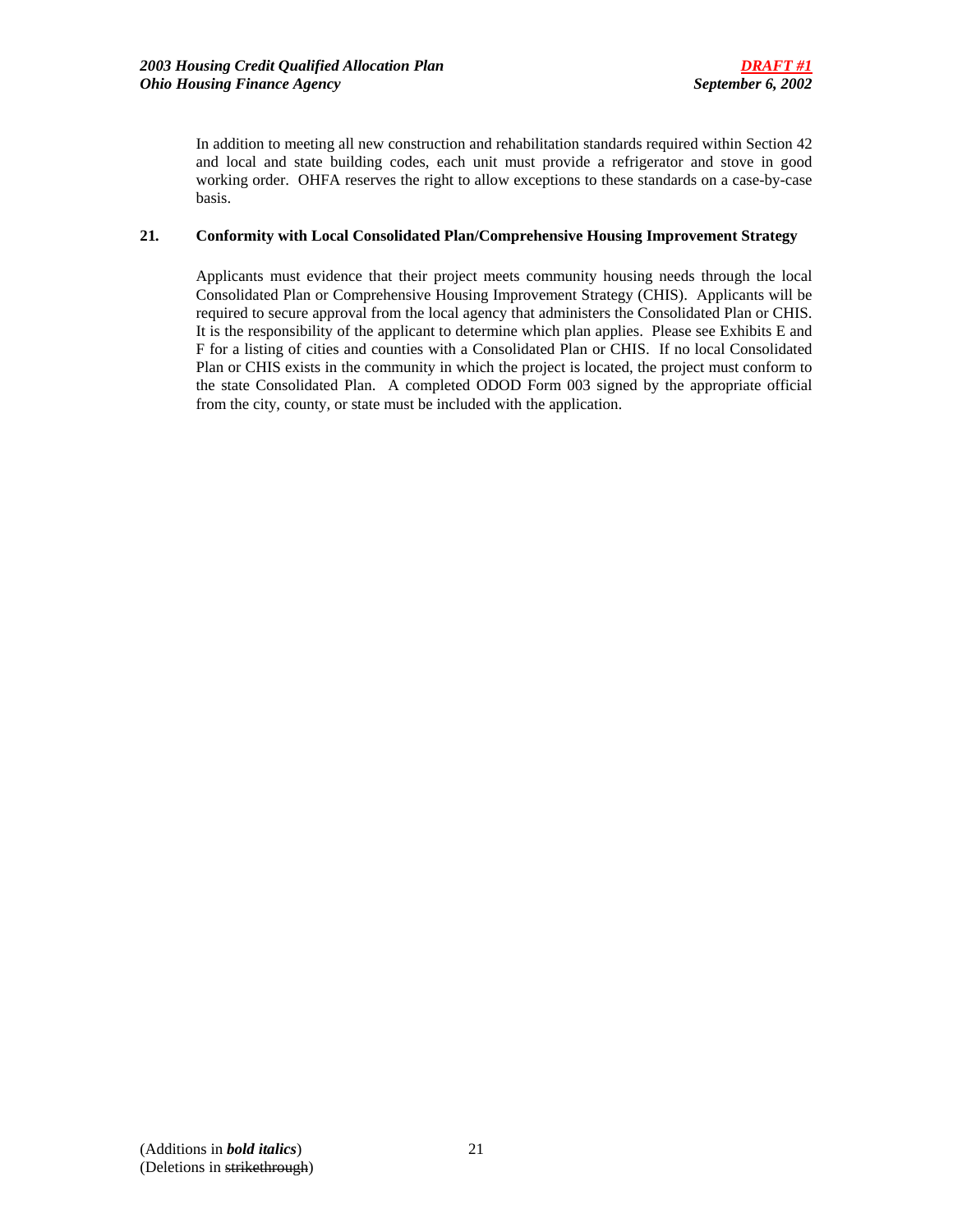# **D. Competitive Review**

The Agency has developed an allocation scoring system based on the identified housing needs for Ohio, as well as federal mandates for the Housing Credit Program. Points are awarded based on the criteria illustrated below, and reflect a scale of 775 *750* points.

Ohio is a diverse state incorporating urban, suburban, small cities, and rural areas. Due to Ohio's diversity and the goal of equitable distribution of the credit, the population credit will be divided to accommodate minimum amounts of credit distributed throughout Ohio. Approximately 60% *65%* of the population credit will be divided between the preservation pool, described below, and three geographic pools as shown in Exhibit J of the QAP and approximately 40% *35%* of the population credit will be allocated to a general pool. Applications will be reviewed in all *applicable* pools.

OHFA reserves the right to limit the amount of credit in the geographic pool if project scores in any pool are not determined competitive by OHFA. OHFA will utilize funds from the general pool to fully fund projects that qualify for partial funding from any geographic pool.

**Scoring/Ranking Procedure:** Projects will be evaluated in two *three* stages:

**Stage One** - Geographic Pools: The projects will be separated based on their location into three geographic pools *(see Exhibit J)*. The points for the Project Location criterion will be subtracted from the projects' scores. The projects will then be ranked from highest score to lowest in each pool, and OHFA will award, from highest scoring project to lowest, up to the maximum amount of Housing Credit for that pool. *Any remaining credits will be allocated to the general pool.* 

*Stage Two -* **Preservation Pool:** The Agency will award approximately 10% *15%* of the population credit in a preservation pool. Projects that are eligible for the full 25 *30* points in the At-Risk criterion (criterion II.b. - Page 26) or received an allocation of credits in 1987, 1988, or 1989 may participate in this pool. The Agency will award credits to projects in the preservation pool before awarding credits in the geographic and general pools.

Projects in the preservation pool will be evaluated as follows: The points for the At-Risk criterion will be subtracted from the projects' scores. The projects will then be ranked from highest score to lowest in the pool, and OHFA will award, from highest scoring project to lowest, up to the maximum amount of Housing Credits for the preservation pool. Any remaining credits will be allocated to the general pool.

**Stage Two** *Three - General Pool***:** Projects that did not receive an allocation in Stage One *the geographic or preservation pools may submit revisions to their applications, and* will then be grouped into one general pool. The points for the Project Location criterion will be added back to the projects' scores. The projects will then be ranked from highest score to lowest, and OHFA will award, from highest scoring project to lowest, up to the maximum amount of Housing Credit for the general pool.

**Tie-Breaking Procedure:** Projects will be ranked by their scores for the Competitive Criteria categories (a subtotal of all sub-criteria) listed below. If the tie remains, the Agency will rank the projects by their scores for the next Competitive Criteria category, until the tie is broken.

Tie-Breaking Order:

- 1. Applicant Characteristics (VI.a. VI.d.)
- 2. Project Characteristics (II.a. II.g.)
- 3. Local Government Support (IV.a. IV.c.)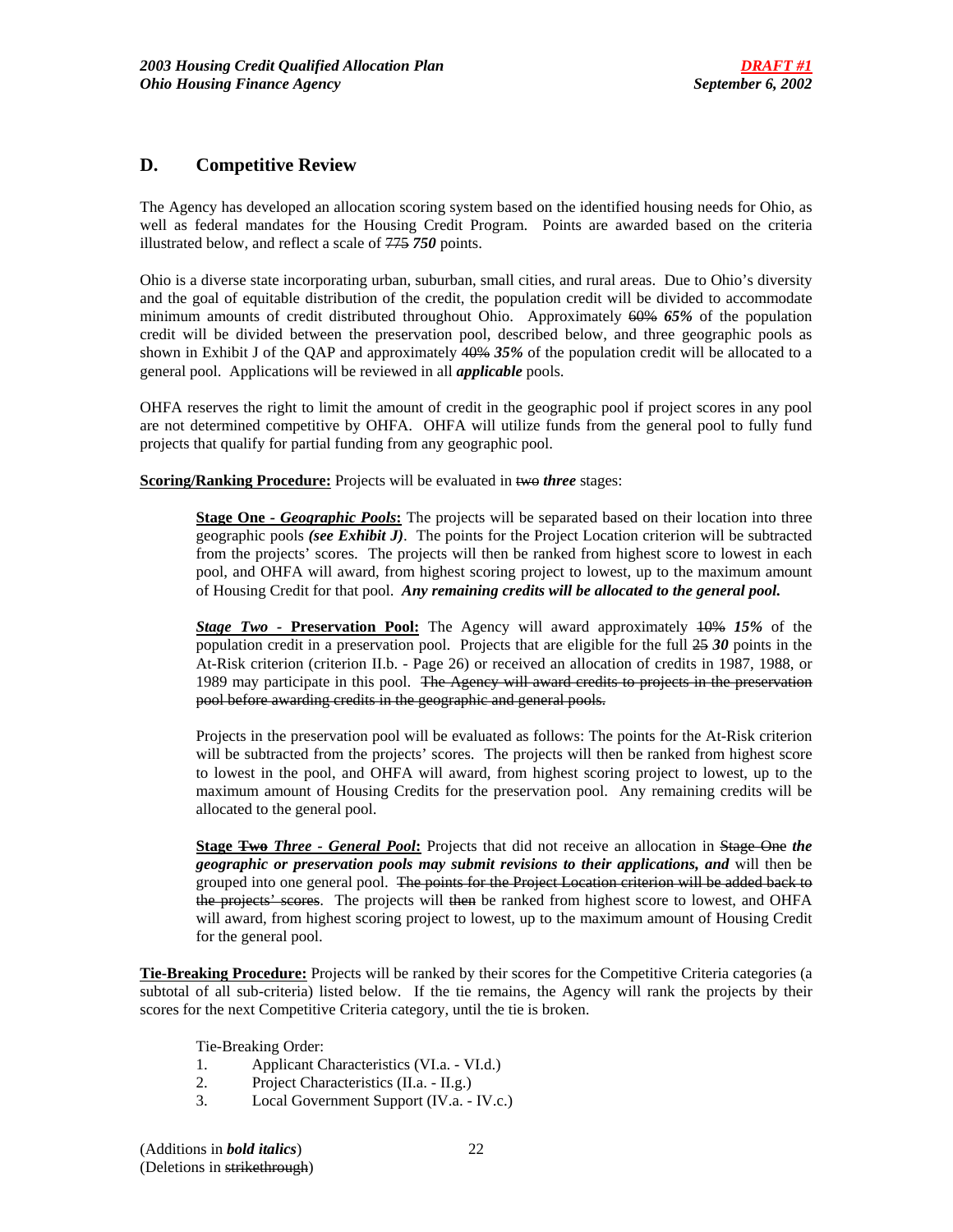- 4. Public Benefit (I.a. I.d.)
- 5. Project Location (III.a.)
- 6. Project Costs (Va. Vb.)

If the tie remains, the Agency will rank the projects by the following:

- 7. Most Underserved County (based on Housing Credits reserved in 2003) in that Pool
- 8. Lowest Housing Credit Request in that Pool

For example, Projects A and B both have a competitive score of 700. Project A's total score for criteria VI.a. through VI.d. was 50, and Project B's total score for criteria VI.a. through VI.d. was 40. Therefore, Project A would be ranked ahead of Project B.

OHFA will institute the tie-breaking procedure in all pools.

**Competitive Cure Period:** Applicants will have a <u>one-time</u> opportunity to correct up to two administrative errors or omissions regarding certain competitive criteria. Corrections will only be permitted for the following items:

| Special Needs Supportive Service Plan            | <b>Resident Council Formation Plan</b>    |
|--------------------------------------------------|-------------------------------------------|
| <b>Energy Efficiency Items</b>                   | <b>At-Risk Housing Documentation</b>      |
| Documentation of Leveraging of Federal Funds     | Documentation of Historic Status          |
| Letters of Local Government Support              | Lease-Purchase Strategy                   |
| Letters of Other Local Support                   | <b>Universal Design Options</b>           |
| Evidence of Ability to Proceed                   | <b>Documentation of Value-Added Items</b> |
| <b>Evidence of Management Company Experience</b> | Documentation of Ownership Value-Added    |

During the round, the Agency will notify all applicants of their preliminary project scores, and then applicants will have one week to submit additional information. Based on the original application and any additional documents, the Agency will issue revised scores for the projects. The Agency will not accept any additional information after the one-week cure period. All changes including but not limited to changes in ownership, development team, project physical structure, project costs, project financing, site(s), special needs population, value-added items and project location will not be permitted. Please be advised that certain items are date sensitive and must have been completed on or before the application deadline to be eligible for points. Please review the descriptions of the Competitive Criteria (pages 24-39) for more information.

**Appeals:** Applicants may appeal their preliminary project score, Housing Credit amount (at Binding Reservation, Carryover and 8609), or Threshold rejection if the applicant believes OHFA has erred in its determination. The applicant must submit the appeal in writing to the Director of the Office of Planning, Preservation & Development. The appeal must be sent to the Agency within one week of notification of results.

In the appeal, the applicant must state the objections to the Agency's determinations and give specific reasons why the Agency's decision should be overturned. Any documentation to support the Threshold and Competitive appeal can be provided, but will not override the documentation or materials which were included in the original application or provided during the threshold or competitive cure period.

Upon receipt of the appeal letter, an appeals committee comprised of Agency personnel, excluding Housing Credit staff, will review and respond in writing to the sponsor. The Committee may review the project in its entirety. The appeal will be granted only if the applicant can document that the Agency has erred in its review of the project application or in determining the credit amount.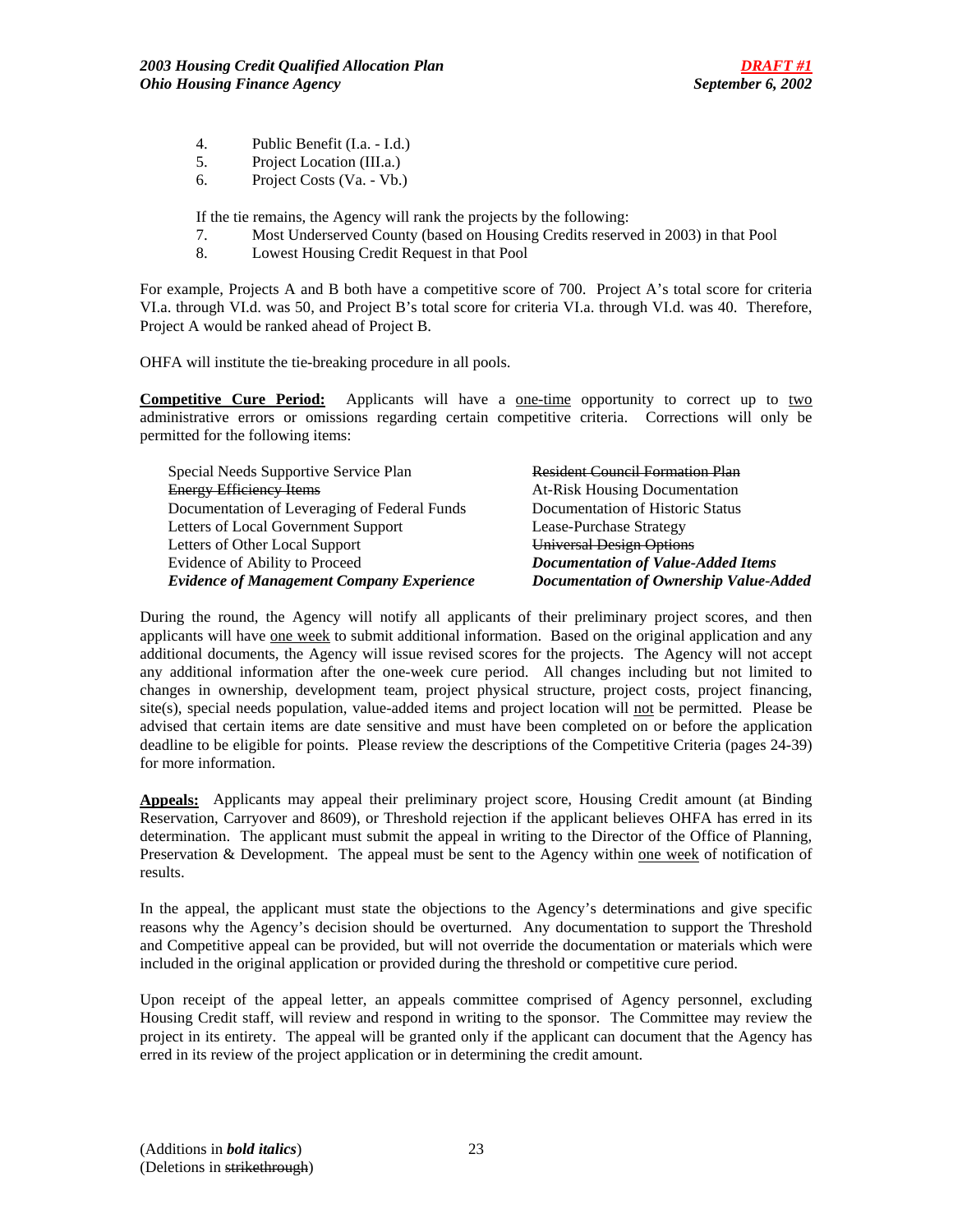#### **AN APPEAL IS JUDGED SOLELY UPON THE MATERIALS THAT WERE PROPERLY AND TIMELY SUBMITTED WITH THE ORIGINAL APPLICATION OR DURING THE THRESHOLD AND COMPETITIVE REVIEW DEFICIENCY CORRECTION PERIOD.**

## **COMPETITIVE CRITERIA**

# **I. Public Benefit**

### **a. Project Rents -- 200 Point Maximum**

Preference will be given to projects whose rent structure will be affordable to households below 60% of AMGI (defined by HUD), adjusted for family size (see Exhibit A). Ten (10) points will be given for each 1% below 60% AMGI, down to 40% AMGI. The applicant may choose up to three rent elections, upon which the rent average will be derived. Projects located in counties with AMGI levels below the county(s) with the highest state AMGI will receive points toward the maximum rent score (see Exhibit B for income adjustment points*, which are subject to change based on the 2003 HUD Rent & Income Limits*). The sum of the points for the rent structure and the income adjustment points applicable to the project location will determine the total points in this category, but in no case will points total more than 200.

### **b. Mixed-Income Projects -- 20** *10* **Point Maximum**

The Agency uses the Internal Revenue Service definition of mixed-income as any unit that is not a tax credit unit*.* Preference will be given to projects that consist of market rate and affordable rental housing units. The market rate units must be dispersed throughout the project and cannot all be located in one building or selected floors within a building. Points will be awarded based on the ratio of market rate units to total project units, according to the following scale:

| 15% 39% Market Rate              | <del>15 Points</del> |
|----------------------------------|----------------------|
| 40% or greater Market Rate       | <del>20 Points</del> |
| 50% or greater market rate units | 10 Points            |

Projects that contain scattered site single-family *detached structures* homes where no more than 50% of the sites are contiguous are ineligible for Mixed-Income Project points. The Agency reserves the right to combine projects located in close proximity to each other and share similar attributes such as project type, construction style, development team. The Agency will use the unit mix for the combined projects to determine the "mixed-income" points for each project. Market rate units cannot have any rent or income restrictions imposed by any OHFA program. Projects that are 100% project-based Section 8 are not eligible for mixed-income points. However, rent and income restrictions imposed by other entities (e.g. FHLB, etc.) will be acceptable.

## **c1. Special Needs Populations -- 40 Point Maximum**

Preference will be given to projects that serve special needs populations. Experienced service coordinators, evidence of service coordinator salary or an in-kind service agreement, additional market study requirements - see Page 13, and supportive service plans containing specified services (see Exhibit L.) are required for all special needs populations. With regards to the supportive service plans, applicants will be permitted to provide minimal updates to their plans during the Competitive Cure period. However, in order to receive the special needs points, a reasonable quality plan must be included with the original application by the submission deadline. **Unit set-asides are required for all special needs populations and are based on a percentage of all units in the project.** Exceptions to set-aside requirements may be considered on a case-by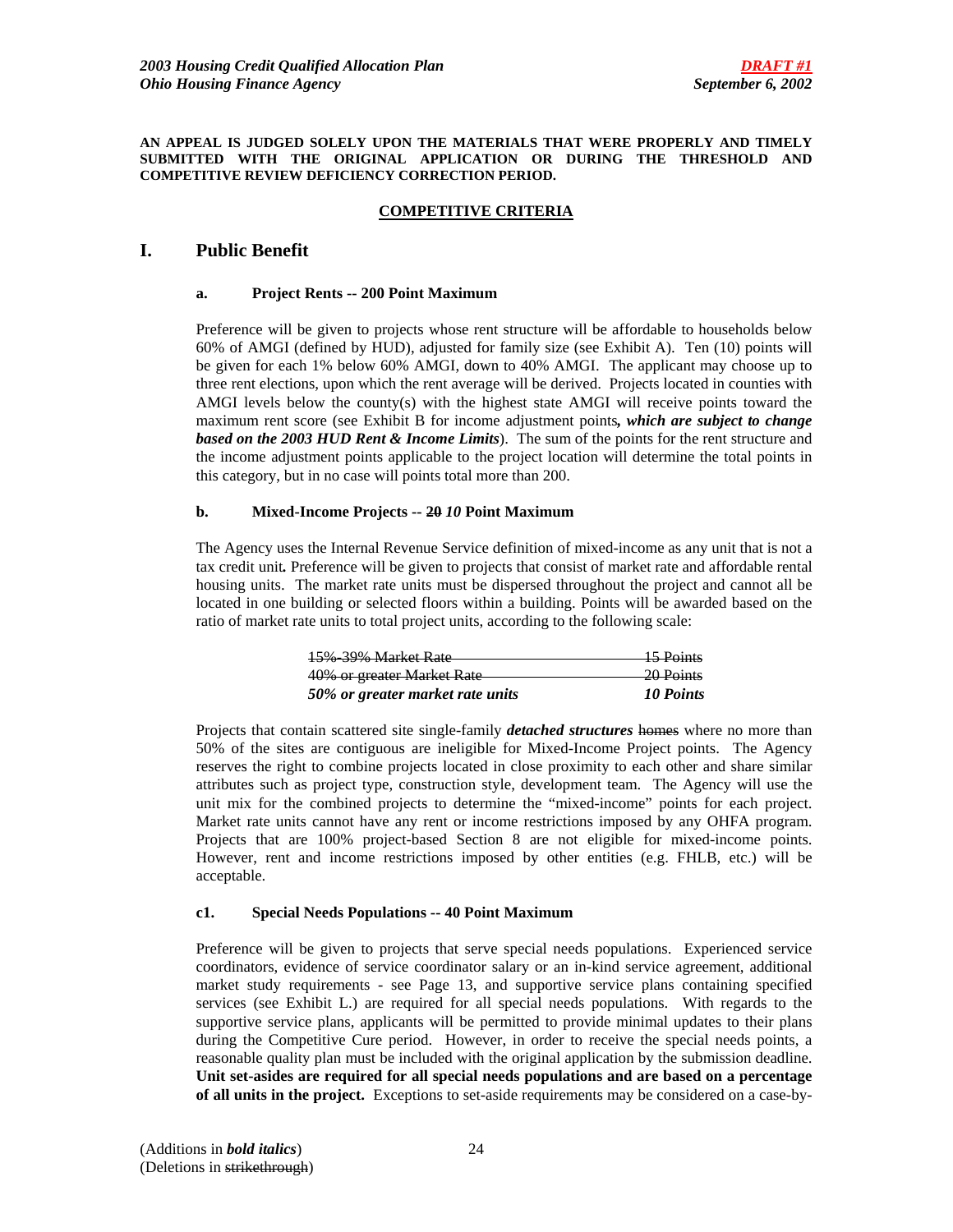case basis if the set-aside requirement is inconsistent with other federal programs or any fair housing regulations.

Thirty-five (35) points will be awarded to projects serving one of the following special needs populations:

- 1. Persons with a mobility or sensory impairment
	- 20% minimum unit set aside
	- All units and buildings must contain at least 20 universal design features as described on ODOD Form 005
- 2. Persons with a developmental disability

- 20% maximum unit set aside and exact percentage must be established in collaboration with the local MR/DD agency (owners must initially offer 20% of the units to be set-aside), the final set-aside must be equal to or greater than 10% *5%* of the total units

3. Persons with severe and persistent mental illness

- 20% maximum unit set aside and exact percentage must be established in collaboration with the local ADAMHS or Mental Health Board (owners must initially offer 20% of the units to be set-aside), the final set-aside must be equal to or greater than 10% *5%* of the total units.

4. Persons/households that are extremely low-income (35% AMGI or below)

- 20% minimum unit set aside, units must be occupied by and affordable to households with incomes at or below 35% AMGI.

Thirty (30) points will be awarded to projects serving the following special needs population:

5a. Persons who are elderly (55 years and older)

- 100% minimum unit set aside, all buildings must contain only one story unless an elevator is provided, and an application cannot receive points for lease purchase of units

Thirty-five (35) points will be awarded to projects serving the following special needs population:

5b. Persons who are elderly (55 years and older)

- 100% minimum unit set aside*,* all buildings must contain only one story unless an elevator is provided, and an application cannot receive points for lease purchase of units.

- *Units may contain no more than two bedrooms.* 

- All units and buildings must contain at least 20 universal design features as described on ODOD Form 005 in addition to grab bars in the bathrooms (in shower and around the toilet).

- The project must contain common space equal to the lesser of 5% of the total residential square footage for the entire project or 20 square feet per number of units in entire project. Project must annually setaside at least \$100 per unit for service coordination.

An additional 5 points will be awarded to the two highest scoring projects for each special needs population *in each funding round*, except for elderly persons. The points will be awarded after OHFA reviews the scores of all projects, and OHFA will use its tie-breaking procedures (see Page 22) if necessary to determine the two highest scores.

Projects that receive points for Special Needs (I.c1.) may not receive points for Family Housing  $(I.c2.)$ .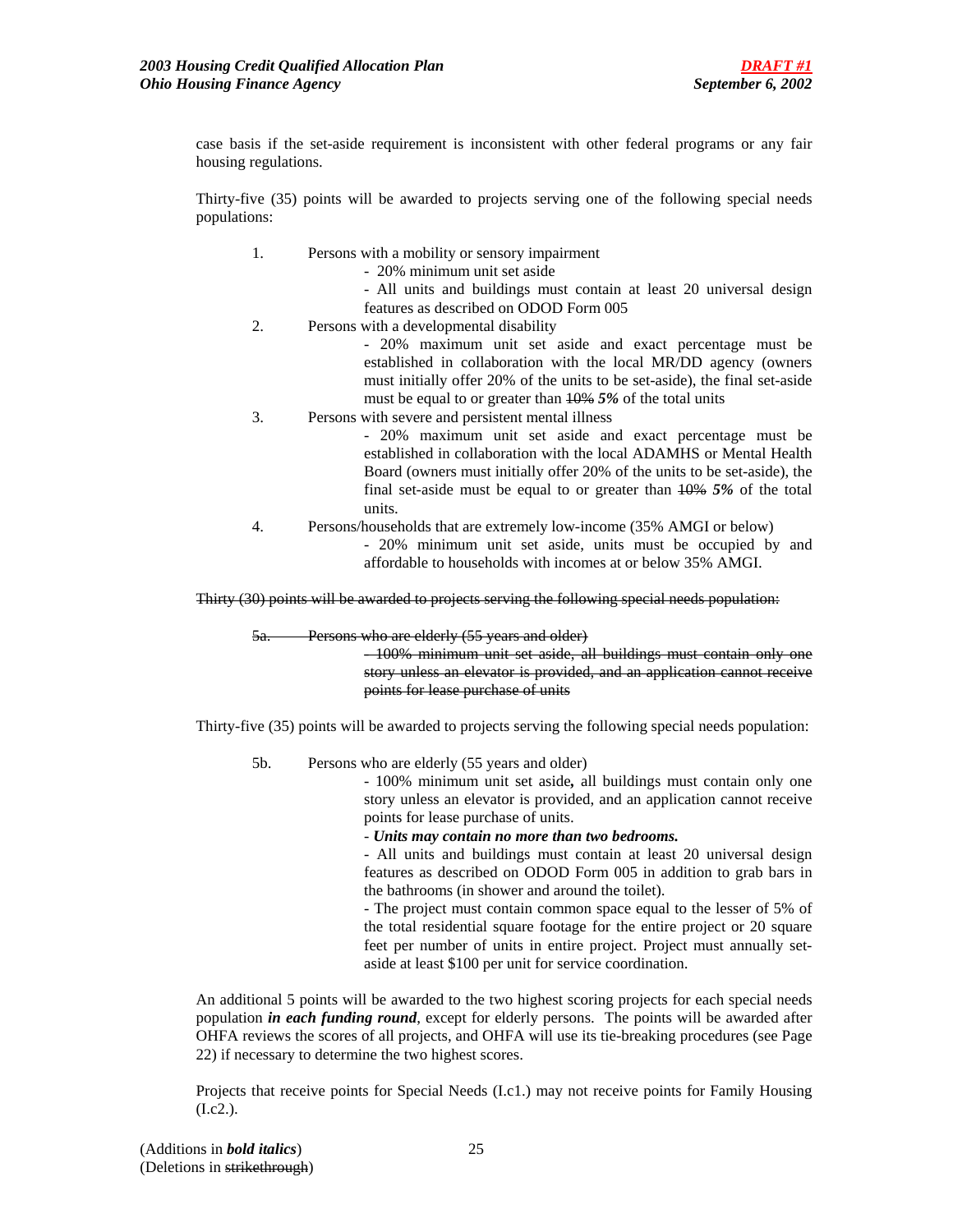## **c2. Family Housing -- 30 Point Maximum**

Thirty (30) points will be awarded to projects that are not specifically designed for special needs populations and target low-income families and individuals. All projects still must comply with federal and state fair housing and accessibility requirements.

Projects that receive points for Family Housing (I.c2.) may not receive points for Special Needs (I.c1.).

# **II. Project Characteristics**

### **a. Creation of Affordable Housing -- 30 Point Maximum**

Preference will be given to projects that create decent, safe, and sanitary affordable housing units, through new construction, adaptive reuse, and/or for substantial rehabilitation (rehabilitation hard costs that exceed 50% of total project costs minus costs of land, and in the Preservation Pool only, any soft subordinate debt restructured by HUD under the Mark-to-Market Program or other HUD Programs). Rehabilitation hard costs include hard construction, on-site improvements, construction contingency, furnishings, and appliances. For buildings with multiple uses (commercial and residential), adaptive reuse points will be awarded if at least 50% of the total floor space of the building was non-residential in its most previous use. OHFA will separately analyze the costs of projects that are a combination of new construction and substantial rehabilitation, and will prorate points if necessary.

### **b. At-risk Housing -- 30 Point Maximum**

Preference will be given to the following projects:

- 1. Projects receiving project-based rental subsidy through a Section 8 Housing Assistance Payment Program (HAP) contract that has expired or is due to expire by December 31, 2004 *2005*. *At least 75% of the units in the project must qualify in order to receive points in this category.* Documentation from HUD that evidences the assistance and length of the contract must be submitted with the application. A new owner must accept the project-based rental subsidy if it is offered from HUD. If a compelling reason exists for the new owner to not accept the subsidy, the applicant must include a narrative that explains this decision and should submit letters supporting this decision from the tenant council (if one exists), local government official(s), and a local or statewide low-income housing advocacy group that receives OTAG funding from HUD.
- 2. Troubled projects that have received assistance through the USDA Rural Development (RD) office. Applicants must provide a letter from the RD office that details the current situation for the project, explains the need for housing credits, and approves of the current or proposed owner(s) and management company.
- 3. Projects participating in the HUD Portfolio Reengineering Program. Applicants must provide a letter of eligibility from HUD and be assigned to a Participating Administrative Entity (PAE). *Projects that have closed their financing under this program since March 1, 2000 are also eligible for points.*
- 4. HUD Section 202 or 811 projects placed-in-service prior to 1979.
- 5. *HUD Section 236 projects that include decoupling of the Interest Reduction Payment (IRP).*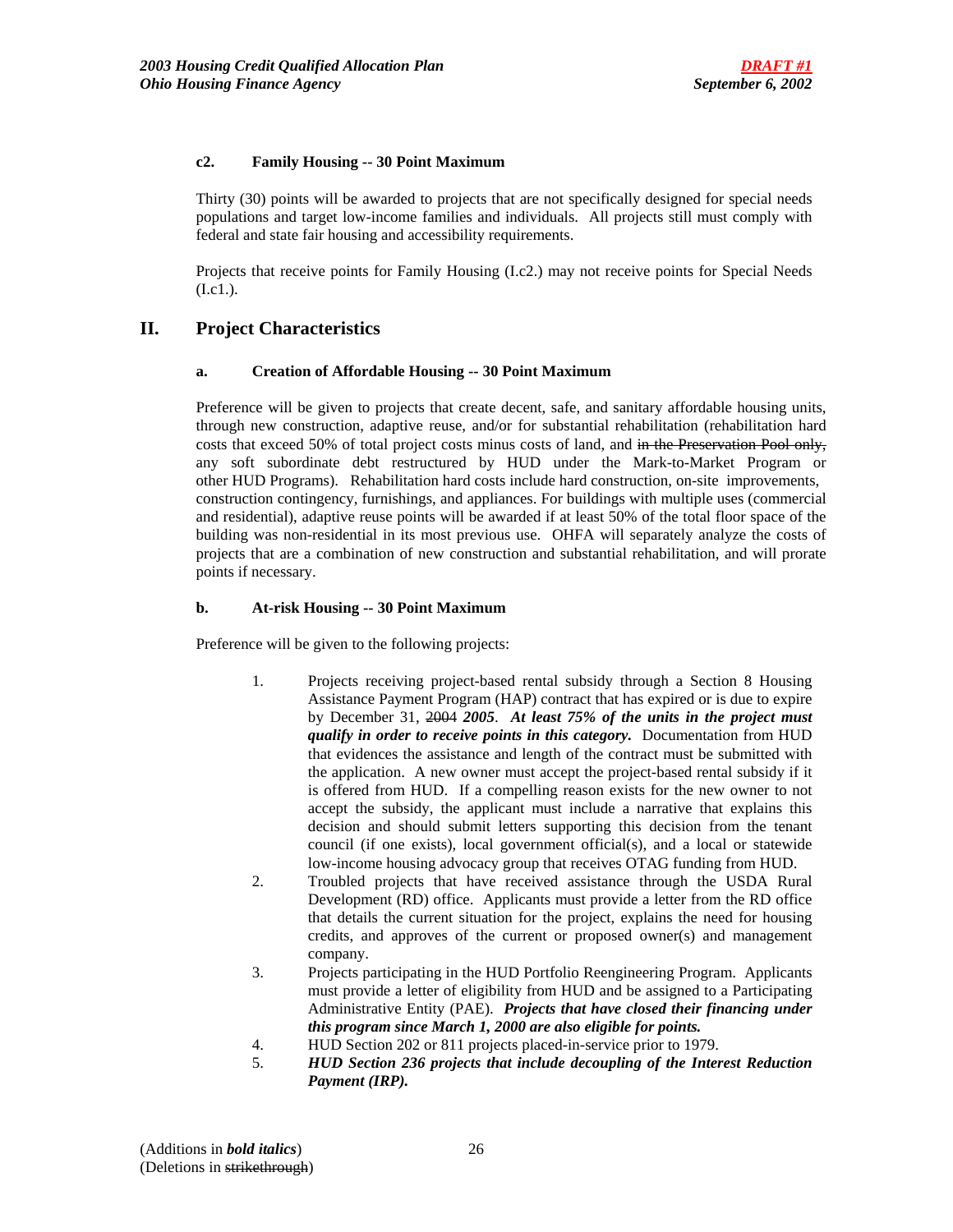For each project type *items 2. - 5.* listed above, points will be prorated based on the percentage of units subsidized or financed through the federal programs listed above *100% of the units in the project must qualify in order to receive points in this category*. At-risk Housing points will also be prorated further based on the project's applicable fraction (percentage of housing credit units or floor space).

### **c. Unit Size -- 15 Point Maximum**

 Preference will be given to projects whose residential living space for low-income units exceed certain standards for square footage. Points will be awarded based on the following scale:

| <b>SRO Units:</b> | Exceed 400 S.F.    |
|-------------------|--------------------|
| Efficiency:       | Exceed 450 S.F.    |
| 1-Bedroom Units:  | Exceed 650 S.F.    |
| 2-Bedroom Units:  | Exceed 850 S.F.    |
| 3-Bedroom Units:  | Exceed 1000 S.F.   |
| 4-Bedroom Units:  | Exceed $1150$ S.F. |

Points will be calculated as the total number of low-income units, that exceed the above standards, divided by the total number of low-income units. This percentage will then be multiplied by 15 to award the points in this category.

### **d. Preservation of Historic Buildings -- 25** *15* **Point Maximum**

Preference will be given to projects that evidence use of historic rehabilitation tax credits. Projects are eligible to receive points if the building(s) is/are individually listed in the National Register of Historic Places. Applicants must include documentation indicating that the project is indeed individually listed in the National Register of Historic Places. If the building(s) is/are not individually listed in the National Register then the project applicant must have submitted a Part 1 application ("Evaluation of Significance") and received a recommendation for approval by the Ohio Historic Preservation Office. Applicants must submit their complete Part 1 application to the Ohio Historic Preservation Office no later than 30 days prior to the round application submission deadline. At least 75% of the total units must be located in eligible historic buildings in order for a project to receive points in this category. Points will be prorated based on the percentage of total units located in eligible historic buildings.In addition, to be eligible for these points, one of the project's General Partners or the Contractor must provide evidence of having successfully completed and placed-in-service at least one other historic project by including with the housing credit application a certificate of occupancy or 8609 Form(s).

### **e. Lease Purchase of Units -- 20** *15* **Point Maximum**

Preference will be given to projects that offer homeownership opportunities to qualified tenants after the initial 15-year compliance period. Applicants must have a viable homeownership strategy for tenants who inhabit the units during the compliance period. The strategy must incorporate an exit strategy, homeownership counseling, and a minimum amount of funds setaside by the owner for the tenant to assist in the purchase. Applicants will be permitted to provide minimal updates to their lease purchase strategies during the Competitive Cure period. However, in order to receive the lease purchase points, a reasonable quality strategy must be included with the original application by the submission deadline.

Points are available according to the following scale:

 85% to 100% lease purchase: 20 points 75% to 84% *85% to 100%* lease purchase: 15 points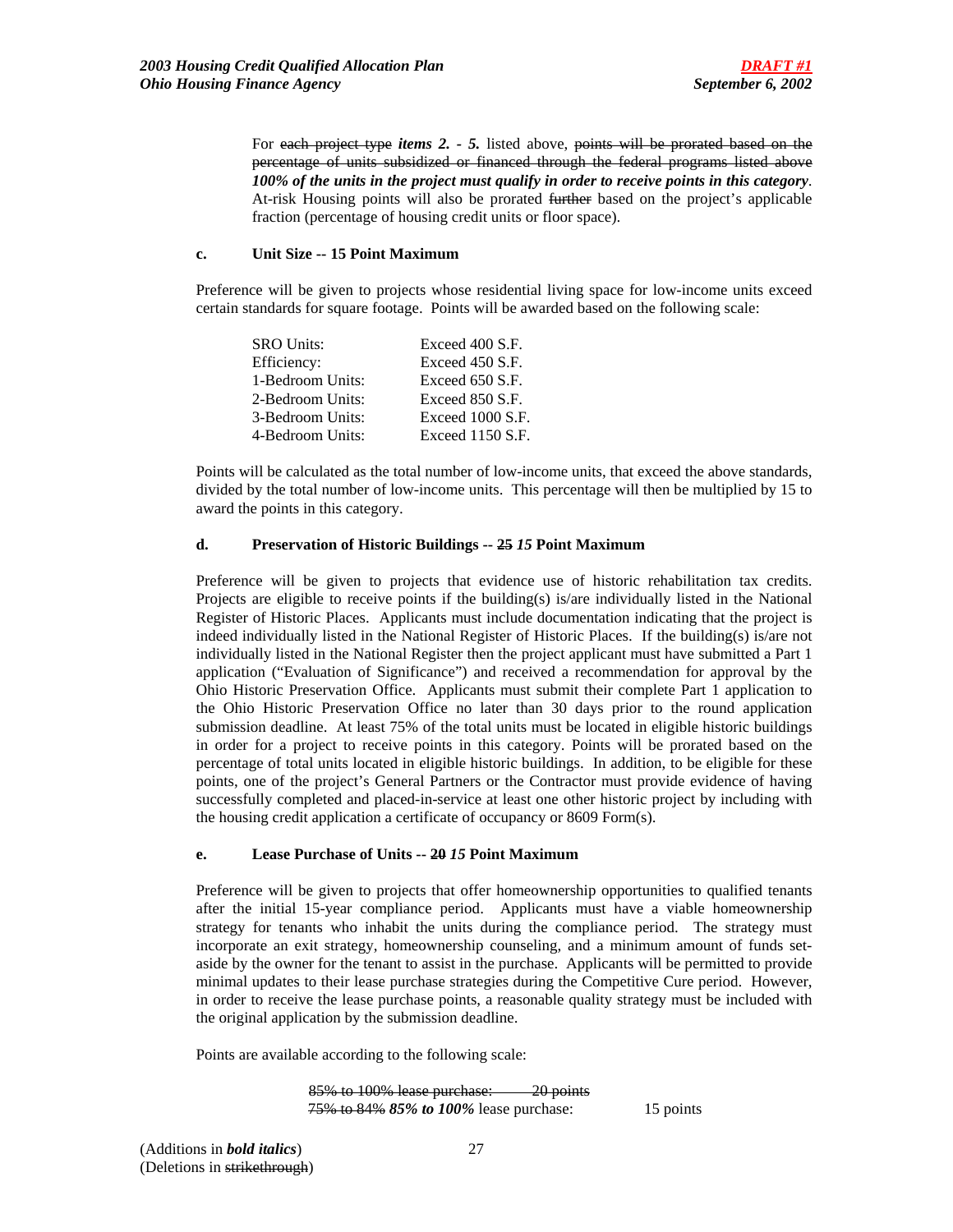| 65% to 74% 70% to 84% lease purchase: | 10 points |
|---------------------------------------|-----------|
| 50% to 64% 50% to 69% lease purchase: | 5 points  |

Scattered site projects will be evaluated based on sites under control at application. The percentage of lease purchase units at application must be maintained at Carryover and 8609. All sites must be owned (long-term leases are unacceptable) and properly sub-divided by the Carryover submission deadline. As with site control requirements, projects may be required to reduce overall sites subsequent to application to maintain consistency with their initial lease purchase commitment.

The only types of units eligible for these points are single-family detached structures. The detached structures in new construction projects must be at least four (4) feet apart and neither joined nor touching in any manner.

### **f. Value-Added to a Project -- 45** *50* **Point Maximum**

Preference will be given to owners that provide additional benefits to the housing, residents, and community. Five (5) points will be awarded for each item listed below, except for item 12 which is worth 10 points, that is properly evidenced in the application, total not to exceed 45 points. *A maximum of 50 points are available in this category. Projects that receive points for Lease Purchase of Units (criterion II.e.) may receive a maximum of 45 points in this category.* Please refer to the AHFA for additional submission requirements.

- 1. Provide on-site security (at least 20 hours per week), on-site police substation, individual security systems with a basic monitoring service (fee paid by owner), or a block watch implementation plan coordinated with the local police or sheriff departments.
- 2. Provide an on-site manager (at least 20 hours per week) scattered site projects are ineligible.
- 3. The project is consistent with a local community revitalization plan, not including the CHIS or Consolidated Plan, that incorporates affordable rental housing. *The revitalization plan must have been approved by a local jurisdiction, such as a county, township, or municipal government, or a neighborhood commission.*
- 4. Allow for a non-profit with five years housing experience at the time of application and service in the community, evidenced by a resume, to obtain first position to purchase the limited partner interest at the end of the 15-year compliance period - lease purchase projects are ineligible.
- 5. Incorporate twelve universal design options see ODOD Form 005.
- 6. The buildings are townhomes or single family detached structures.
- 7. a) An on-site community room (minimum floor space must be equal to the lesser of 3% of the total residential square footage of the project or 20 square feet per unit, but in no case smaller than 1000 square feet) that will be available to all residents. The minimum floor space is defined as areas available for all residents and does not include areas utilized by employees of the project, such as maintenance facilities, leasing office, and manager's office.

b) Only single-family detached homes receive points for full basements (must contain at least 200 square feet with seven-foot high ceilings) that are not bedrooms.

- 8. Provide units that have at least 1½ or more bathrooms *these units must contain at least two bedrooms*.
- 9. Provide on-site individual garages (must contain at least 160 square feet each) without extra charge.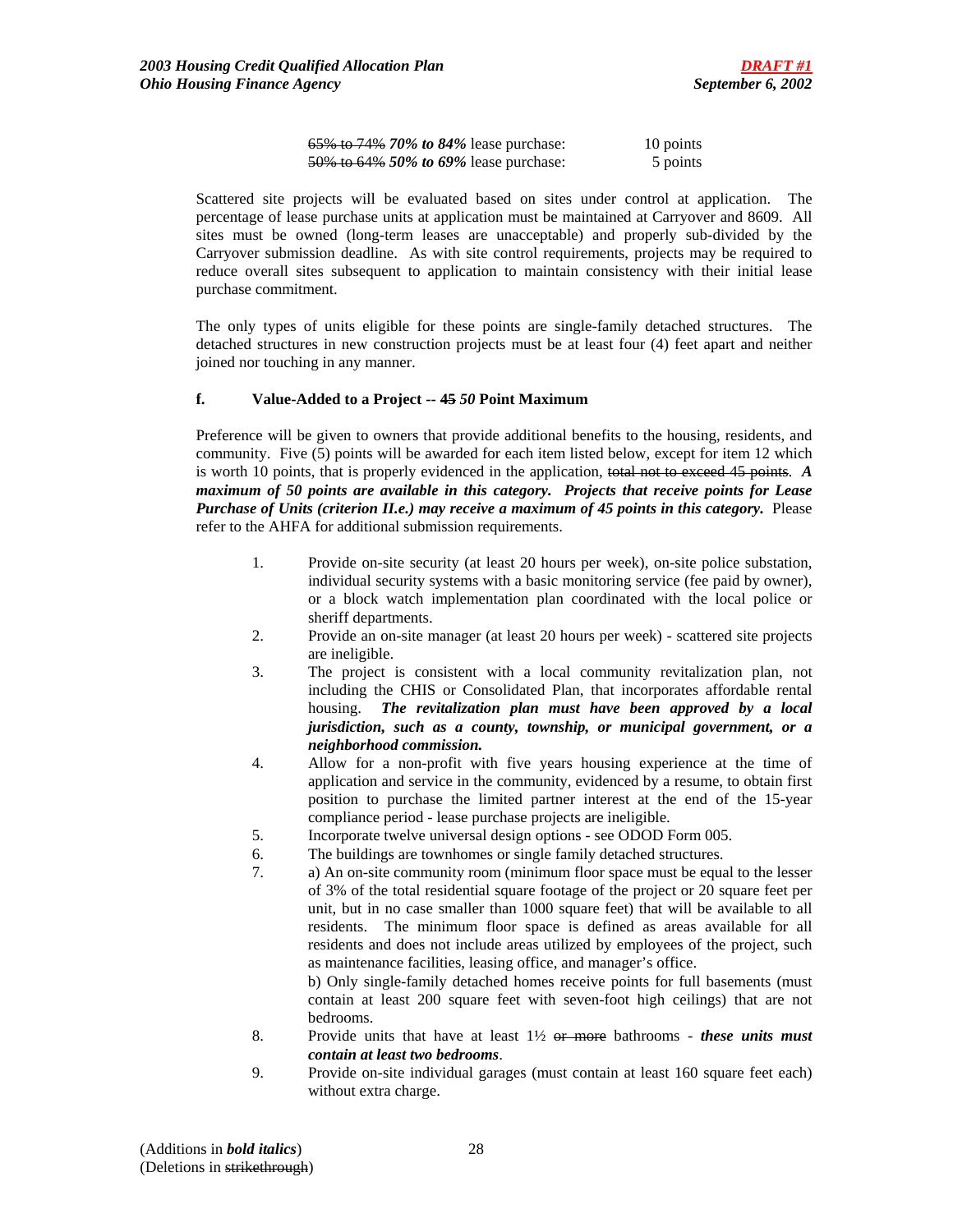- 10. Provide a reasonable resident council formation plan including timelines for implementation and initial marketing efforts - plan must be included with the application. If a resident council already exists the project will be eligible for these value-added points. However, the owner must describe how they will assist and actively work with the existing council.
- 11. Provide a parking lot with concrete curbs for a single site project or a parking garage on-site for a single site mid-rise or high-rise building. *The number of parking spaces must at a minimum meet local zoning codes.*
- 12. Incorporate energy efficiency items above minimum code requirements as certified on ODOD Form 009.

An item must apply to at least 50% of all units and will be prorated using the following scale:

| 100% of total units   | 5 points $(10 \text{ points} - \text{Item } 12)$ . only) |
|-----------------------|----------------------------------------------------------|
| 90-99% of total units | 4 points (8 points - Item 12. only)                      |
| 80-89% of total units | 3 points (6 points - Item 12. only)                      |
| 65-79% of total units | 2 points (4 points - Item 12. only)                      |
| 50-64% of total units | 1 point (2 points - Item 12. only)                       |

All value-added items must be provided without any additional fees charged to the residents.

Projects will be monitored based on the above commitments, and may be issued an 8823 form for non-compliance if the items are not being provided.

### **g. Leveraging Federal Funds – 20 Point Maximum**

Preference will be given to projects that receive specific assistance (see list below) from the U.S. Department of Agriculture or Department of Housing and Urban Development (HUD). The assistance must be conditionally committed by the application deadline. The assistance must finance at least 20% of the total costs for the project or provide operating subsidy for at least 75% (except for the Project-Based Voucher program) of the units in the project. Applicants must provide evidence of the assistance in the application. Projects that receive "at-risk" points (criterion II.b.) are ineligible for these points.

## **Applicants may receive points for only ONE of the following***:*

- 1. Projects receiving a Rural Development 515-New Construction Loan or Rural Development 538-Loan Guarantee will receive 20 points.
- 2. Projects receiving capital assistance or operating subsidy from the HUD McKinney-Vento Homeless Assistance Program (Shelter Plus Care, SRO Assistance, or Permanent Housing for the Handicapped Homeless) will receive 15 points. If the entity receiving the McKinney-Vento funding is not part of the project ownership, applications must include evidence that funds are committed to the project and subsidize at least 75% of the units, copies of the grant award, and copies of the contract between the award recipient and the project.

Project-Based Vouchers (must provide subsidy for the greater of 20% of the total units or 8 units for at least 10 years) from the local Metropolitan Housing Authority will receive 15 points. The Agency will accept a conditional commitment for vouchers, however the only acceptable condition is the receipt of housing credits. A firm commitment of vouchers must be submitted within 30 days of notification of a reservation of housing credits. If a waiver from HUD is required for Project Based Vouchers, evidence of such a waiver must be included with the Housing Credit application. The Agency reserves the right to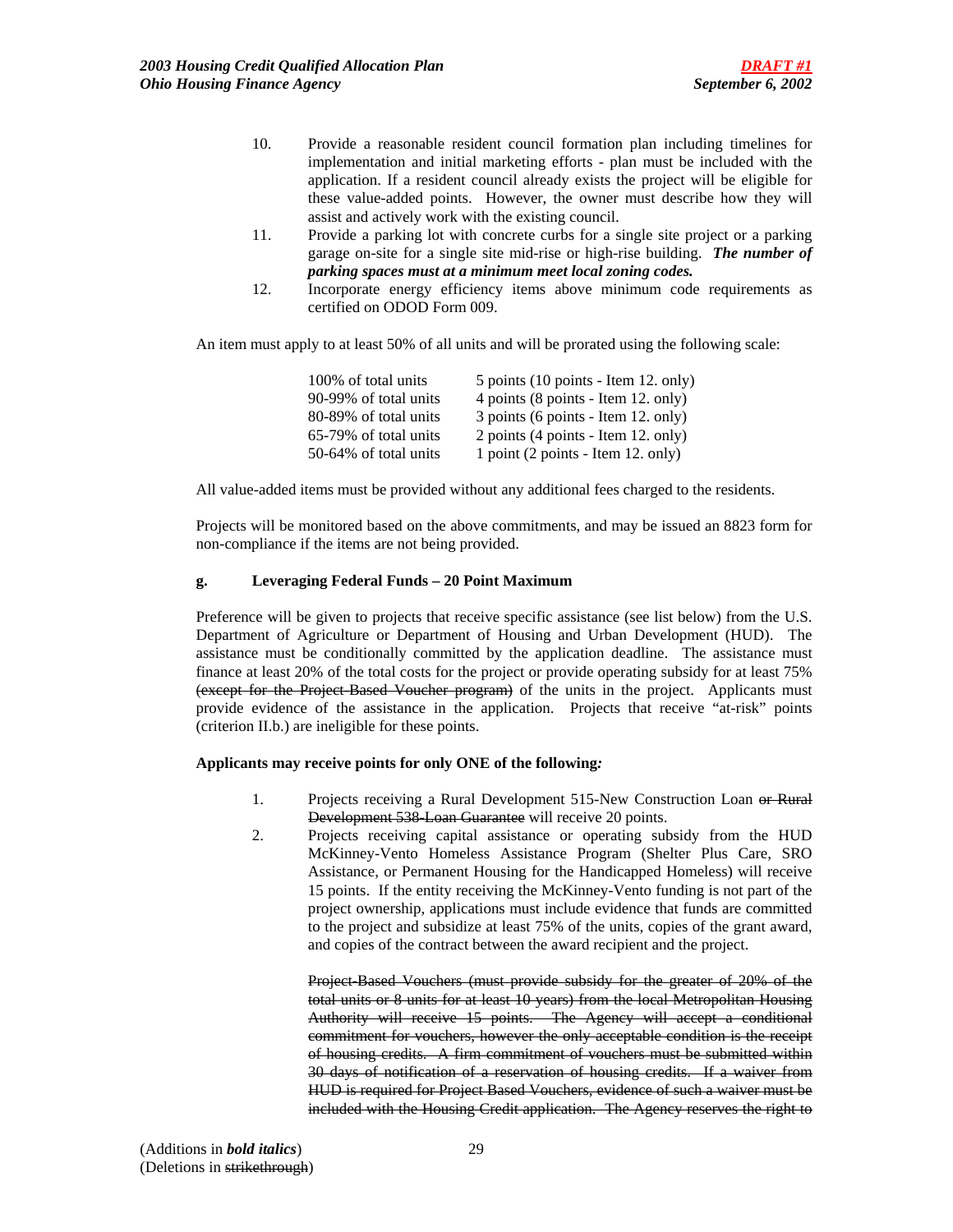seek guidance from HUD to determine whether a waiver is required for a particular project. Furthermore, the applicant should note that projects with 9 or more Project Based Voucher units may require Davis Bacon prevailing wage rates for the project. HOPE VI projects are not eligible for Project Based voucher points.

 3. Projects funded through a HOPE VI *revitalization* grant from HUD. Applicants must provide documentation that evidences the HOPE VI grant award. For purposes of OHFA's maximum credit cap, the annual credit amount will be applied to all general partners and the PHA that received the HOPE VI grant award. The project must set aside a minimum of 20% of the units in the project for Public Housing residents. HOPE VI projects will receive 10 *5* points.

# **III. Project Location**

**a. Location in a Qualified Census Tract, a RD Designated Place, or a Low-Income County --20 Point Maximum** 

Twenty (20) points will be awarded to projects located in the following:

- 1. Qualified census tracts (as defined by HUD) that qualify for the 130% basis adjustment (see Exhibit D).
- 2. Within the corporation limits or proposed annexation area of a designated place defined by the USDA Rural Development (RD) office. Please refer to Exhibit G for the specific locations.
- 3. Low-income county, defined as counties whose median incomes are below 80% (HUD definition of low-income) of the state's *2002* non-metropolitan area median income. Those counties that qualify under this category are as follows:

| A dame<br>7 <del>1uanns</del>                 | Iackson<br><del>Jackson</del> | Monroe                      | $D_{\alpha r r r}$                     | $S_{\text{cioto}}$<br><del>ociow</del> |
|-----------------------------------------------|-------------------------------|-----------------------------|----------------------------------------|----------------------------------------|
|                                               |                               | www                         | $_{\rm{TUT}}$                          |                                        |
| <b>Harrison</b>                               | Maige<br>1110150              | Morgan<br><del>worgan</del> | $\mathbf{DiZ}_{\alpha}$<br><b>TINU</b> | $V_{\rm inton}$<br>, шилп              |
|                                               |                               |                             |                                        |                                        |
| l <sub>outiranoo</sub><br><del>Lawrence</del> | <del>Guernsey</del>           |                             |                                        |                                        |

3. *Distressed Counties, defined by ORC Section 5733.33 and identified by the Ohio Department of Development in 2002. The following counties qualify in this category:*

| <b>Adams</b>     | <b>Ashtabula</b> | <b>Belmont</b>  | Coshocton         |
|------------------|------------------|-----------------|-------------------|
| Crawford         | Gallia           | <b>Guernsey</b> | <b>Harrison</b>   |
| <b>Hocking</b>   | <b>Huron</b>     | <b>Jackson</b>  | <b>Jefferson</b>  |
| Lawrence         | Meigs            | <b>Monroe</b>   | <b>Morgan</b>     |
| <b>Muskingum</b> | <b>Noble</b>     | Perry           | Pike              |
| <b>Richland</b>  | <b>Scioto</b>    | <b>Vinton</b>   | <b>Washington</b> |

4. A high-income census tract (see Exhibit H). The total number of low-income units from existing projects and the proposed project may not exceed 100. The number of existing low-income units in the census tract must be identified in the market study.

Scattered site projects will be evaluated based on the sites controlled at application.

These points will not be used for the scores of projects competing in the geographic pools.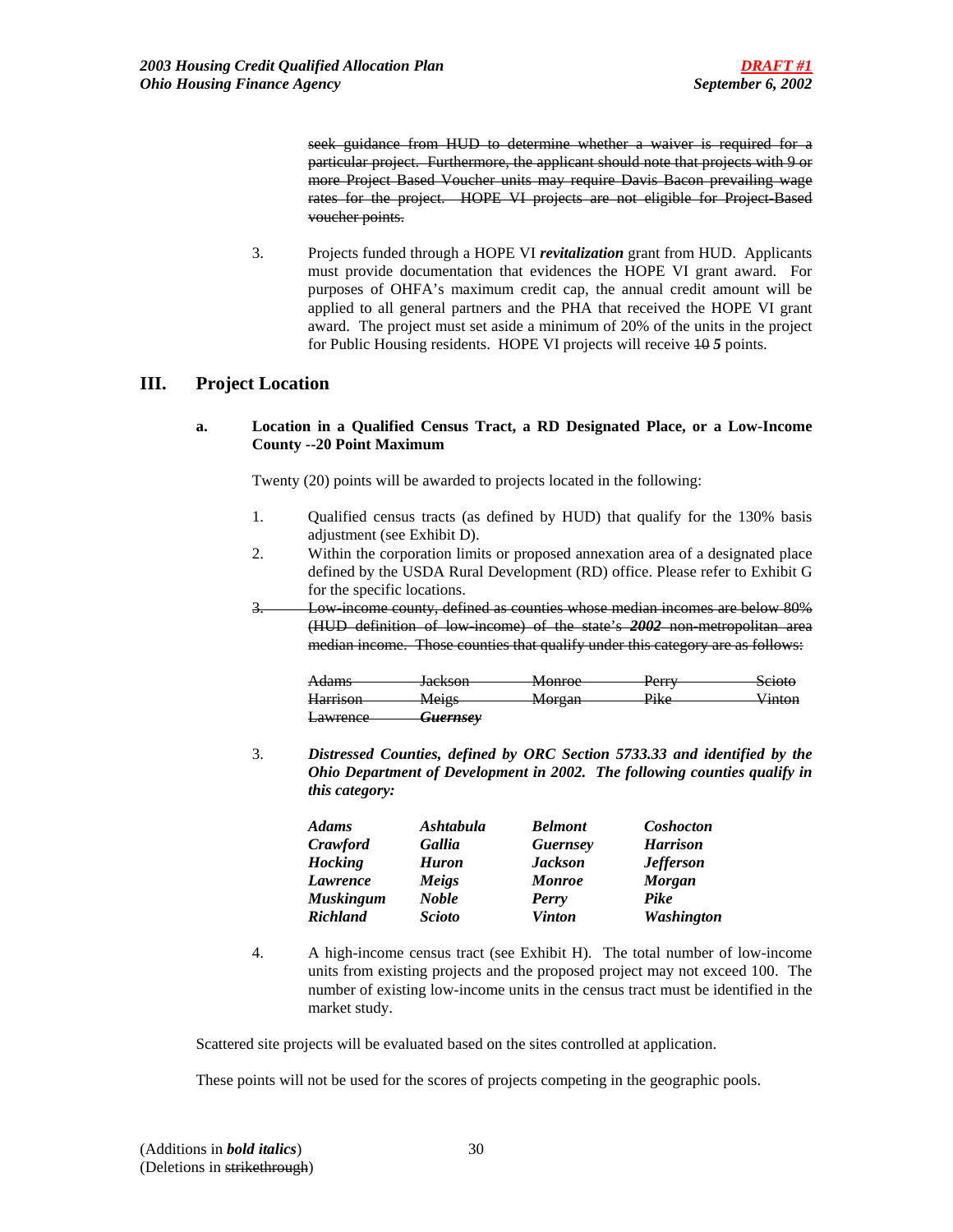# **IV. Local Government Support**

### **a. Letters of Local Government Support -- 35 Point Maximum**

Applicants may receive points for only *ONE* of the following:

- 1. Thirty-five (35) points will be given to applicants who have obtained a resolution of support from the local government in which the project is located. For incorporated jurisdictions, the resolution would come from the council. For unincorporated jurisdictions, the resolution would come from the township trustees. A copy of the official resolution must be included with the application. The resolution must indicate the number of units in the project including a breakdown between low-income and market rate units and specifically mention any special needs populations to be served or indicate that the project is not targeted for a special needs population. If the local government withdraws its support during the 45-day local notification response period due to any inaccuracy in the original resolution, the project will lose local government support points. The resolution must be signed and dated on or before the application deadline.
- 2. Thirty (30) points will be given to applicants who provide a letter signed by the President of the city council for incorporated areas or a majority of the township trustees for unincorporated areas, when council or trustees will not pass a resolution. The letter must state that the local government has voted in support of the proposed project. The letter must provide the location of the project with reasonable specificity and state specific support for the project. The letter of support must be on official letterhead or indicate in the letter that letterhead is not available, indicate the number of units in the project including a breakdown between low-income and market rate units, and specifically mention any special needs populations to be served or indicate that the project is not targeted for a special needs population. The signature(s) must be notarized. If the local government withdraws its support during the 45-day local notification response period due to any inaccuracy in the original support letter, the project will lose local government support points. The letter must be signed and dated on or before the application deadline.
- 3. Twenty-five (25) points will be given to applicants who have obtained local government support for the proposed project through an affirmative letter by the highest-elected official of the most local jurisdiction in which the project is located. For incorporated jurisdictions, the letter must come from the mayor. For unincorporated jurisdictions, the president of the board of township trustees must sign the letter. The letter must provide the location of the project with reasonable specificity and state specific support for the project. The letter of support must be on official letterhead or indicate in the letter that letterhead is not available, indicate the number of units in the project including a breakdown between low-income and market rate units, and specifically mention any special needs populations to be served or indicate that the project is not targeted for a special needs population. The signature(s) of the local official(s) must be notarized. If the local government withdraws its support during the 45-day local notification response period due to any inaccuracy in the original support letter, the project will lose local government support points. The letter must be signed and dated on or before the application deadline.

Tax credit applications for a project that will have units in more than one local government jurisdiction must provide resolutions or letters of support from all jurisdictions in which there are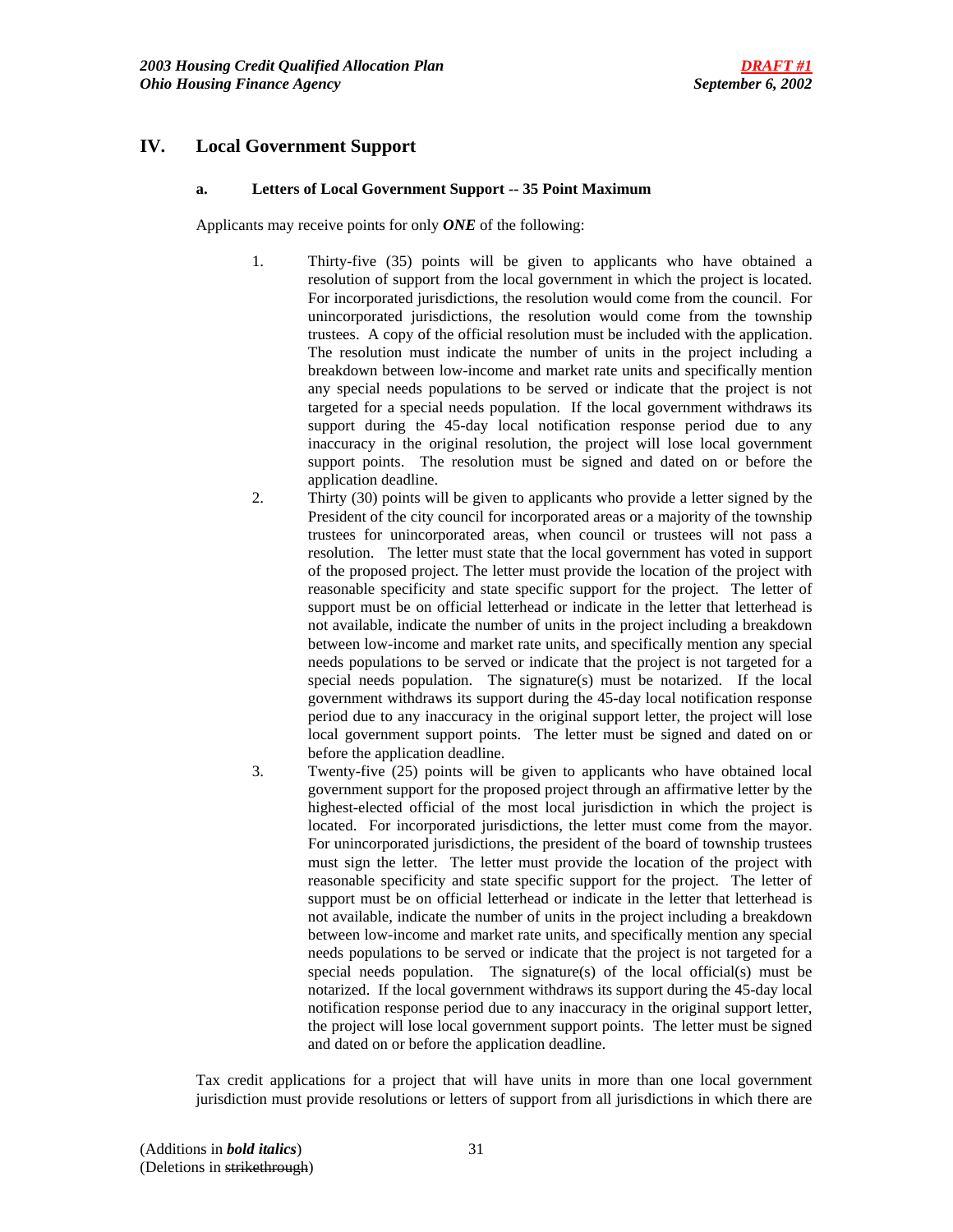project units. Points for local government support letters will not be pro-rated. If different types of support are received for a single project, the lower(est) points will be awarded.

## **b. Letters of Other Local Support -- 35 Point Maximum**

Preference will be given to applicants who have obtained the support of other local officials, groups, or agencies that represent or serve the jurisdiction in which the project will be located. Five (5) points will be awarded, total not to exceed 35 points, for an affirmative signed support letter from each of the following entities:

- 1. Neighborhood Association/Commission/Economic Development Organization (unless it is the applicant) - only one organization will be considered
- 2. United States Representative
- 3. State Representative
- 4. State Senator
- 5. A local social services agency that provides services or service referrals to the project's target population (unless it is the applicant or is related to the applicant) - only one agency will be considered
- 6. Majority of the County Commissioners will be given 10 points
- 7. Public Housing Authority (unless it is the applicant)
- 8. School Superintendent
- 9. Chamber of Commerce
- 10. City/County Engineer or City/County Planner
- 11. Community Action Agency (unless it is the applicant)

For projects with buildings in multiple jurisdictions/service areas, the letters must be from the jurisdictions/service areas in which the majority of the buildings will be located (e.g. a project will be located in three different state representative districts and therefore, OHFA will only award five points for a letter from the state representative of the jurisdiction in which the majority of buildings will be located). Letters must be specific to the project, contain a specific affirmative statement of support, and contain information (address, number of units, etc.) consistent with information in the application. The letters must be signed and dated on or before the application deadline.

# **V. Project Costs**

## **a. Developer Fees and Overhead -- 80 Point Maximum**

Preference will be given to projects whose developer's fees and overhead percentage is below the maximum threshold figure of 15% (20% for projects with 32 units or less). Before calculating the fee percentage, OHFA will subtract one-half of the deferred developer's fee from the total fee amount. In addition, developer's fees and overhead includes any fees paid to consultants and is computed as a percentage of total eligible basis. Ten *Sixteen (16)* points will be awarded for each 1% below 15% (20% for projects with 32 units or less), up to a maximum of 80 points.

## **b. Combined Contractor Profit, Overhead and General Requirements Fee Percentage -- 70 Point Maximum**

Preference will be given to projects whose combined contractor profit, overhead, and general requirements percentage is below the maximum threshold figure of 14%. This combined percentage is calculated as the percentage of total eligible basis. Ten points will be awarded for each 1% below 14%, up to a maximum of 70 points.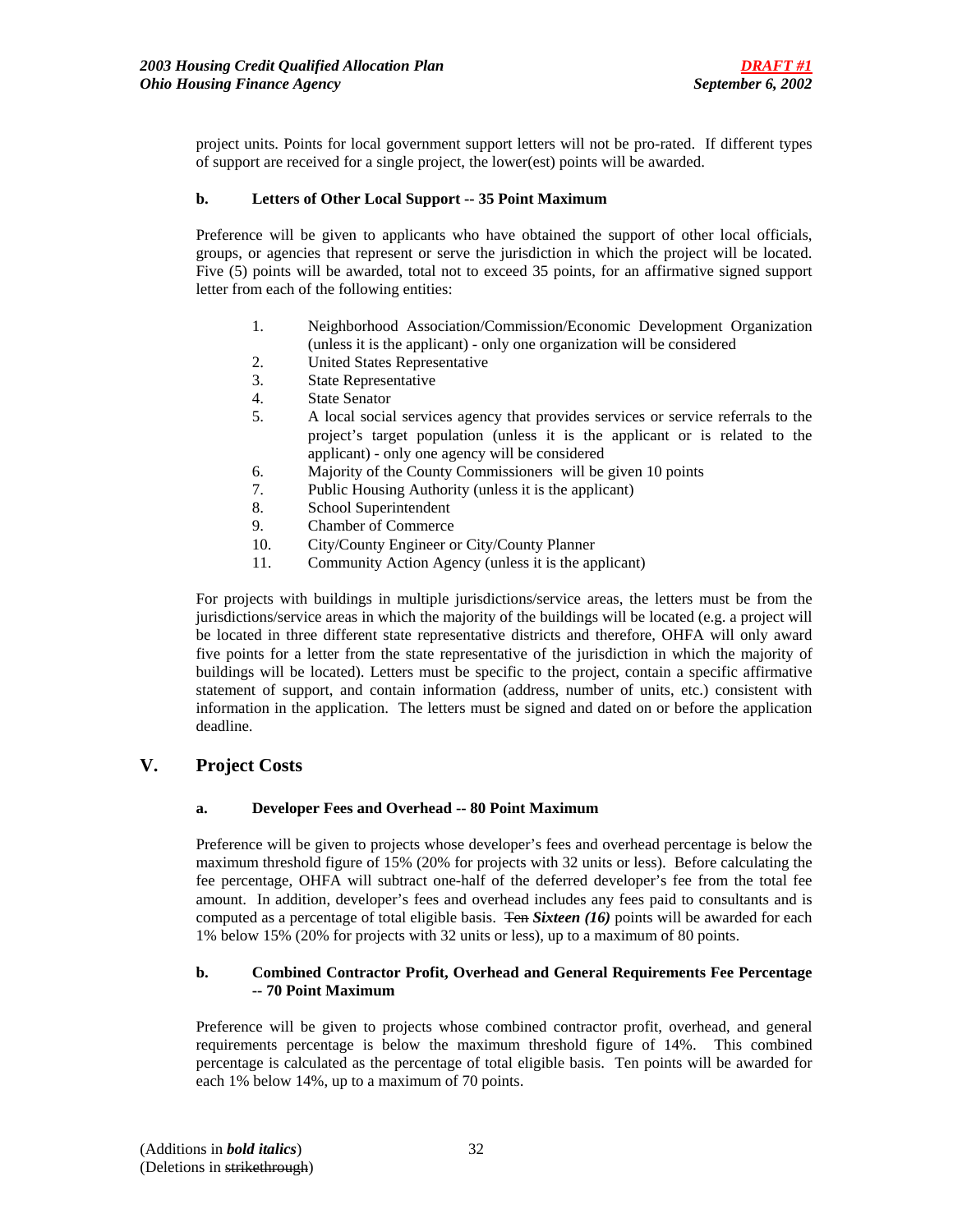# **VI. Applicant Characteristics**

### **a. Ability to Proceed -- 30 Point Maximum**

 Preference will be given to applicants who have demonstrated that the project has completed certain steps in the development process. Applicants can receive points for the following development steps:

- 1. Completion of Phase 1 Environmental Review (ER): 20 Points
	- must submit with application a copy of the executive summary(ies) of the ER(s), the ER(s) must meet ASTM standards, and the owner must address any issues raised in the ER(s)
- 2. Primary utilities are available to the site: 10 Points
	- *-* for New Construction projects only
	- *-* primary utilities include electricity, water, and sewer
	- *-* must submit a letter indicating availability from the utility provider(s)
- 3. Site plan approval: 10 Points *-* Must submit a letter from the appropriate local government certifying that the owner has completed the entire site planning process or that no further planning process exists. Single-family scattered projects are ineligible for site plan approval points.
- 4. For rehabilitation projects only: (See exhibit N)
	- If seeking acquisition credits, an appraisal which meets all carryover standards 10 Points
	- Capital Needs Assessment which meets all carryover standards

10 Points

All information including environmental study and site plan approval evidence must be completed, signed, and dated on or before the application deadline.

For scattered site projects, points will be based solely on the required number of sites under control at application. For projects that are a combination of new construction and substantial rehabilitation, OHFA will prorate points if necessary. All points will be prorated based on the number of units affected by the various items.

### **b1. General Partner Affordable Housing Funding Experience -- 15 Point Maximum**

 Preference will be given to projects whose general partner/owner or parent organization has had previous experience in the United States in securing public funds for the development of affordable housing. Points will be prorated based on percentage of ownership. The minimum ownership share in the proposed project to be considered for points is 25%. In addition, to be eligible for points, the ownership of the proposed project must be maintained for 10 years. Each general partner must be a material participant in the proposed project as well as a material participant in the projects submitted for point consideration. Local Community Housing Improvement Program (CHIP) administrators such as local governments or Community Action Agencies administering the CHIP program on behalf of the local government may also qualify for experience points. Points are based on years of experience as well as a minimum number of units:

| 1-2 Years  | 20 units:   | 5 Points  |
|------------|-------------|-----------|
| 3-4 Years  | 40 units:   | 10 Points |
| $5+$ Years | $60$ units: | 15 Points |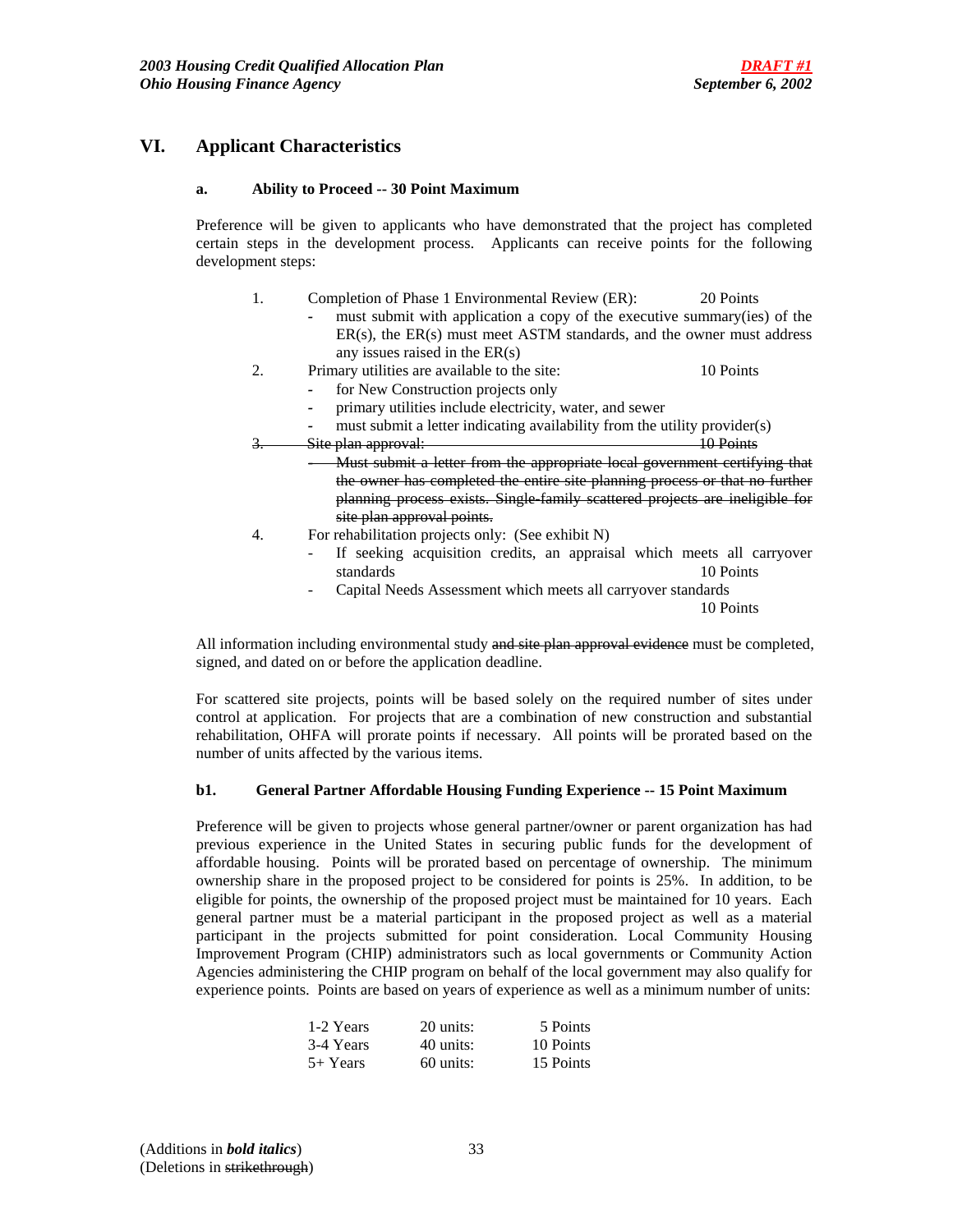Experience from other states may be included. However, if the owner has no experience in Ohio, then the point scale will be as follows:

| 2 3 3 4 Years | 20 <i>40</i> units | 5 Points  |
|---------------|--------------------|-----------|
| $4+5+$ Years  | 40 60 units        | 10 Points |

Applicants will receive points based on the lesser of years of experience or units produced using public funding. Units must be completed and placed in service *on or before the application deadline* to be eligible for points.

Note that points will only be awarded for the construction and/or rehabilitation of affordable housing units based on public subsidy--weatherization is not included.

Each eligible general partner/owner will receive a score of the greater of b1. - General Partner Affordable Housing Funding Experience, b2. - General Partner Housing Credit Experience, or b3. - General Partner Combined Affordable Housing Funding and Housing Credit Experience. Points will be awarded for only one of these criteria. The project will receive the total of the scores (prorated by ownership percentage) for each eligible general partner/owner.

### **b2. General Partner Housing Credit Experience -- 30 Point Maximum**

Preference will be given to projects whose general partner/owner or parent organization has had previous experience placing projects into service under the Housing Credit Program. Points will be prorated based on percentage of ownership. The minimum ownership share in the proposed project to be considered for points is 25%. In addition, to be eligible for points, the ownership of the proposed project must be maintained for 10 years. Each general partner must be a material participant in the proposed project as well as a material participant in the projects submitted for point consideration. Experience from other states may be included. In order to evidence out-ofstate experience, applicants must submit a copy of one building's 8609 Form from each project (not every building in every project).

Points will be awarded as follows:

| 1-2 Projects  | 10 Points |
|---------------|-----------|
| 3-4 Projects  | 15 Points |
| 5-6 Projects  | 20 Points |
| 7-8 Projects  | 25 Points |
| $9+$ Projects | 30 Points |

If the owner has no experience in Ohio, then points will be awarded as follows:

| 2-3 Projects   | 5 Points  |
|----------------|-----------|
| 4-5 Projects   | 10 Points |
| 6-7 Projects   | 15 Points |
| 8-9 Projects   | 20 Points |
| $10+$ Projects | 25 Points |

A project must consist of at least 10 units in order to be considered for the points listed above.

Projects that count under this category must have received 8609 forms for all buildings at the time of application, or must have submitted a complete request for 8609 Forms, including evidence that all buildings have been placed into service on or before the application deadline.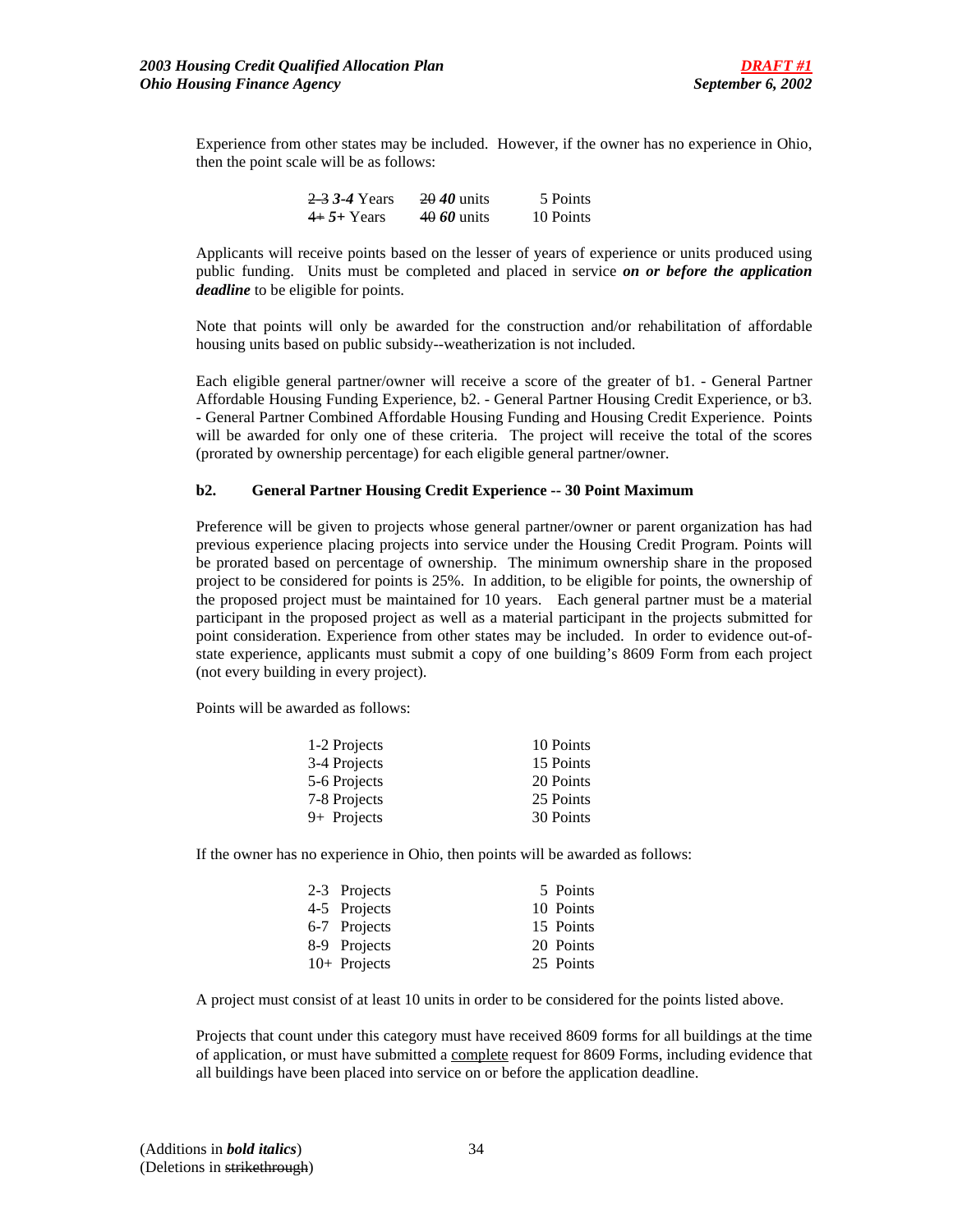Each eligible general partner/owner will receive a score of the greater of b1. - General Partner Affordable Housing Funding Experience, b2. - General Partner Housing Credit Experience, or b3. – General Partner Combined Affordable Housing Funding and Housing Credit Experience. Points will be awarded for only one of these criteria. The project will receive the total of the scores (prorated by ownership percentage) for each general partner/owner.

## **b3. General Partner combined Affordable Housing Funding and Housing Credit Experience -- 25 Point Maximum**

Preference will be given to projects whose General Partner/Owner or parent organization has had previous experience in the United States in securing public funds for the development of affordable housing and also has had experience in placing projects in service under the Housing Credit Program. Points will be prorated based on percentage of ownership. The minimum ownership share in the proposed project to be considered for points is 25%. In addition, to be eligible for points, the ownership of the proposed project must be maintained for ten years. Each General Partner must be a material participant in the proposed project as well as a material participant in the projects submitted for point consideration. Local Community Housing Improvement Program (CHIP) administrators such as local governments or Community Action Agencies administering the CHIP program on behalf of the local government may also qualify for experience points. Experience from other states may be included. In order to evidence out-ofstate experience, applicants must submit a copy of one building's 8609 Form from each project (not every building in each project).

Points will be awarded as follows:

| Years of   | Affordable     | <b>Housing Credit</b> | Points  |
|------------|----------------|-----------------------|---------|
| Experience | Housing Units* | No. of Projects       | Awarded |
| 1-2 years  | 20-39          |                       | 15      |
| 3-4 years  | 40-59          | 3                     | 20      |
| $5+$ years | 60 or more     | 5 or more             | 25      |

\* - Excluding units from the Housing Credit project(s).

If the owner has no experience in Ohio, then points will be awarded as follows:

| Affordable     | <b>Housing Credit</b> | Points  |
|----------------|-----------------------|---------|
| Housing Units* | No. of Projects       | Awarded |
|                |                       |         |
| 20.39.40-59    |                       | 10      |
| $4060$ or more | 4 or more             | 20      |
|                |                       |         |

\* - Excluding units from the Housing Credit project(s).

A Housing Credit project must consist of at least 10 units in order to be considered for the points listed above.

Applicants will receive points based on the lesser of years experience or units produced using public funding or number of housing credit projects. Units must be completed and placed into service *on or before the application deadline* to be eligible for points.

Housing credit projects that count under this category must have 8609 Forms for all buildings at the time of application**,** or must have submitted a complete request for 8609 Forms, including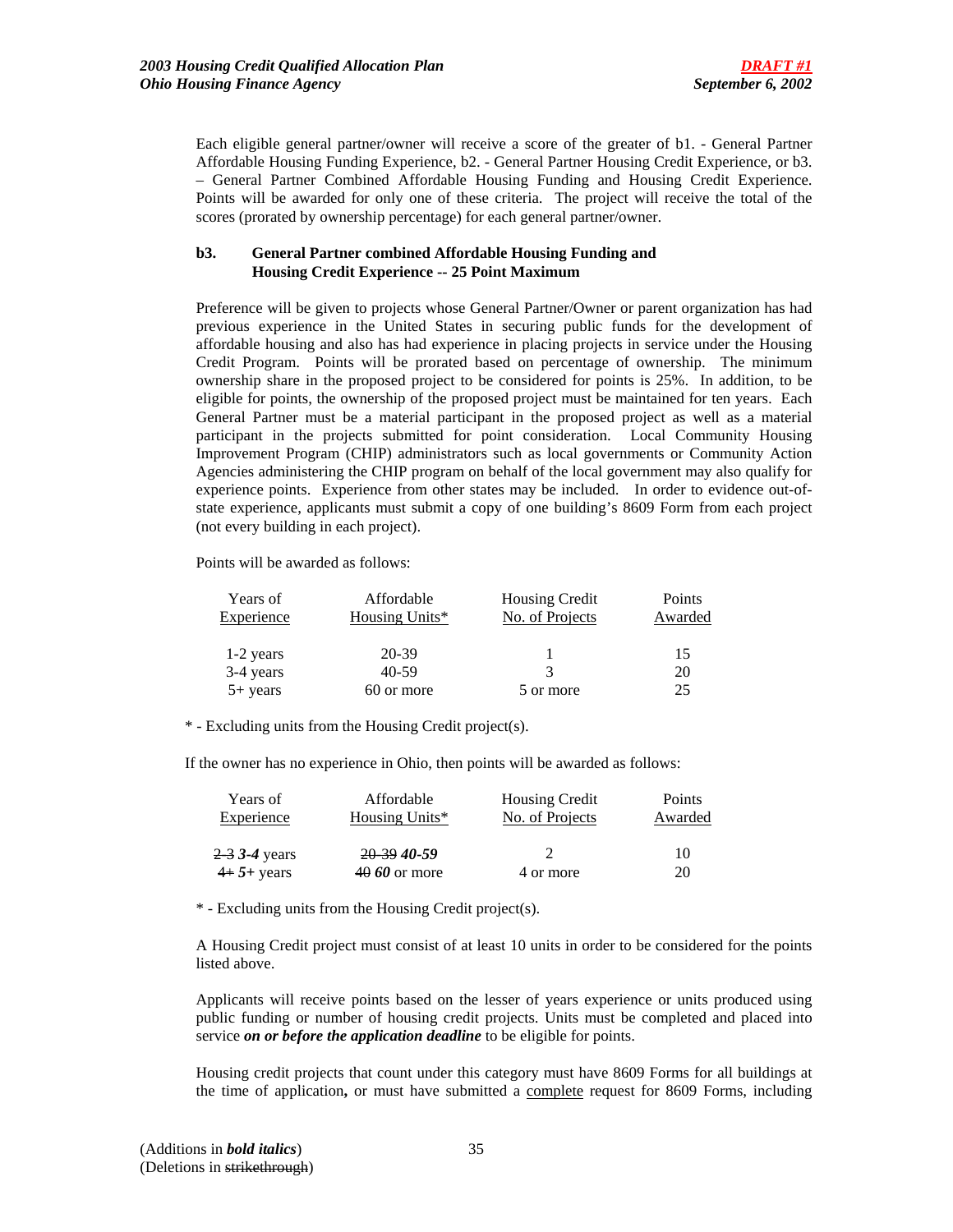proper evidence that all buildings have been placed into service on or before the application deadline.

Note that points will only be awarded for the construction and/or rehabilitation of affordable housing units based on public subsidy -- weatherization is not included.

Each eligible General Partner/Owner will receive a score of the greater of b1. – General Partner Affordable Housing Funding Experience or b2. – General Partner Housing Credit Experience or b3. – General Partner Combined Affordable Housing Funding and Housing Credit Experience. Points will be awarded for only one of these criteria. The project will receive the total of the scores (prorated by ownership percentage) for each eligible General Partner/Owner.

### **c. Management Company Experience -- 20 Point Maximum**

 Preference will be given to projects that contract with management companies that have experience with assisted or Housing Credit housing.

- 1. Three (3) points will be given for management companies who are currently a member of at least one of the following organizations:
	- National Assisted Housing Management Association
	- Midwest Assisted Housing Management Association
	- National Leased Housing Association
	- Council for Affordable Rural Housing (CARH)
	- Council for Rural Development of Ohio (CHRDO)
	- American Association for Homes and Services for the Aging (AAHSA)
	- Association for Ohio Philanthropic Homes and Housing for the Aging (AOPHA)
	- A special needs association with a focus on housing management training for that special needs population
	- American Association of Service Coordinators
- 2. Five (5) points will be awarded if representatives of the management company attended OHFA's 2002 Housing Credit conference *the annual OHFA*  **Compliance Monitoring Training in 2002** or one of the 2001 monthly or 2001 annual Compliance Monitoring Training(s) *held during 2002*.
- 3. Two (2) points will awarded if representatives of the management company are certified by the National Association of Home Builders or other nationally recognized consultant or association as Housing Credit Certified Professionals.
- 4. Preference will be given for management companies with demonstrated success in managing Section 42 projects that are placed in service and have received 8609 Forms for all buildings at the time of application. Projects will receive 2 points for each project managed up to a maximum of 10 points. A project must consist of at least 10 units, *and must have been under management for at least six months as of December 31, 2002* in order to be considered for the points listed above. Projects may be located outside Ohio. *The management company must evidence that they have the capacity to serve the proposed project*. Demonstrated success means all projects are in compliance and have no current non-compliance issues or uncured non-compliance issues. If a project has current 8823 *Forms*, provide an explanation as to the circumstances. The Agency will decide if points will be given on a case-by-case basis regarding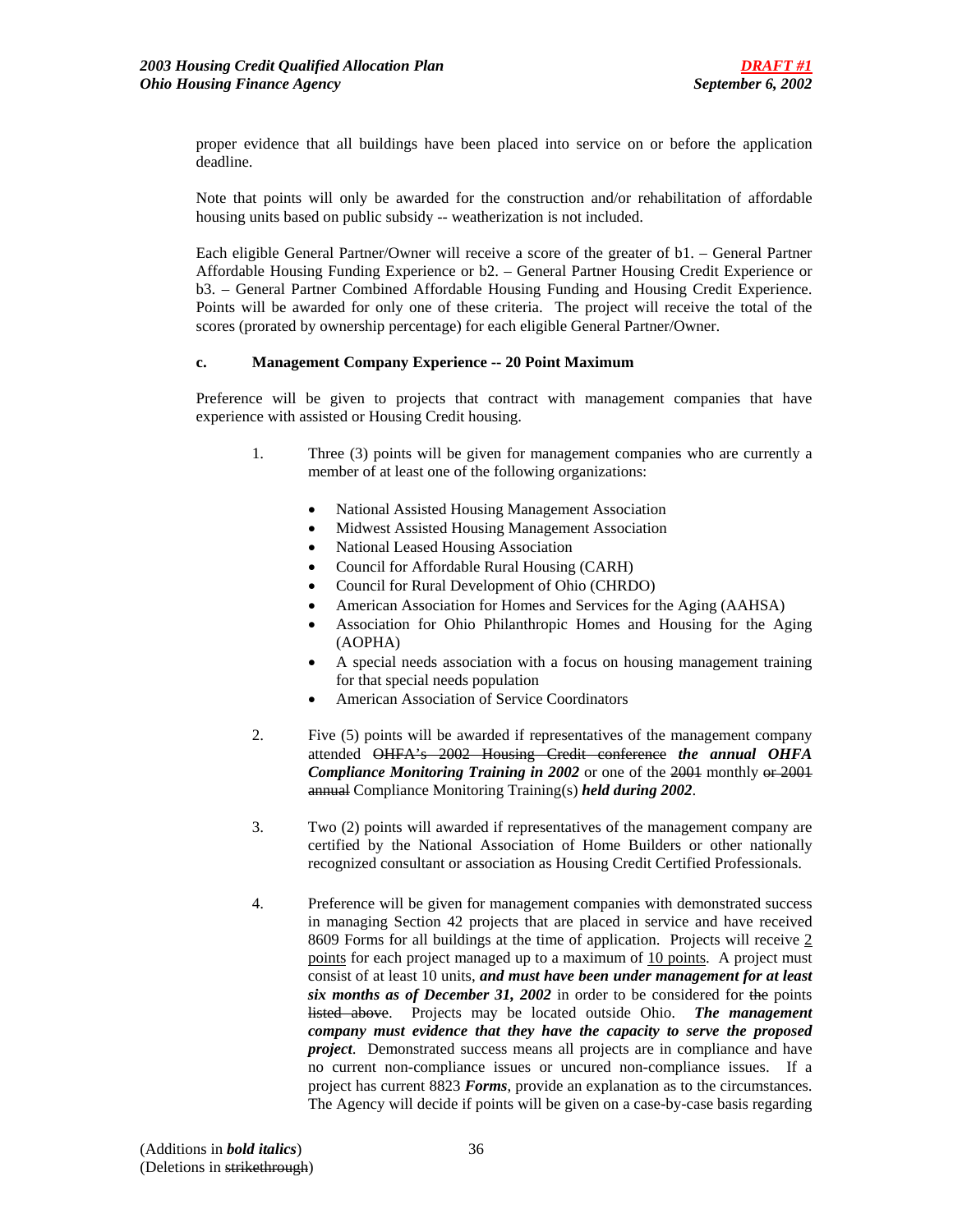current 8823 Forms. For those projects located outside Ohio, applicant must certify that there are no uncured 8823 *Forms* outstanding *using ODOD Form 004*. Such certification must be signed and notarized.

5. Management companies with demonstrated success in managing non-housing credit subsidized projects, i.e. Rural Development, HUD Section 8 and HUD Section 202, may be eligible for experience points for Pool C projects only. These projects will receive 2 points for each non-housing credit project managed, up to a maximum of 6 points if the management company lacks housing credit management experience. The maximum points awarded for managing Section 42 projects and managing other subsidized projects will not exceed 10 points. A project must consist of at least 10 units in order to be considered for these points. The applicant must provide evidence that 1) the management company has qualified for and received the experience points awarded for attending OHFA's annual Housing Credit Conference or one of OHFA's monthly or annual Compliance Monitoring Training(s) and 2) all projects are in compliance and have no non-compliance or uncured noncompliance issues under the program for which the project is receiving the aforementioned subsidy. In order to obtain the points, the application must contain letters from BOTH Rural Development and HUD indicating that the management company is in good standing with the projects that are managed. If the management company does not manage either a HUD or RD project, a letter from that Agency stating that must be included in the application.

#### **d. Ownership Value-Added -- 30 Point Maximum**

Projects with a non-profit general partner will receive 10 points. The non-profit must be a  $501(c)(3)$  or  $501(c)(4)$  organization, must own or control at least 25 percent of the general partnership, must materially participate in the development and operation of the project, as defined by the Internal Revenue Service throughout the 15 year compliance period on a regular, continuous, and substantial basis, and must agree to receive credits from the Non-Profit Set-Aside as defined in IRC Section  $42(h)(5)(B)$ . ODOD Form 001 must be completed by the non-profit and submitted with the application. A newly formed non-profit must submit a signed copy of the Internal Revenue Service application. The IRS determination letter must be received by the Agency no later than issuance of Housing Credit Reservation. If the IRS does not issue a determination letter or the non-profit does not qualify as a  $501(c)(3)$  or  $501(c)(4)$  organization, the project will not be eligible for the ownership value added points. The competitive score will be adjusted accordingly which may result in the application not receiving a reservation of credit.

### *If the non-profit general partner is a State certified CHDO, will own or control at least 51% of the general partnership, and meets all of the requirements listed above, then the project will receive 12 points.*

If one non-profit organization owns or controls 100% *at least 75%* of the general partnership and meets all of the requirements listed above, then the project will receive 15 points.

If no more than two non-profit organizations own or control 100% *at least 75%* of the general partnership, meet all of the requirements listed above, are both material participants in the project, with both owning or controlling at least 25% of the general partnership, then the project will receive 15 points.

Five (5) points will be awarded, up to a maximum of 15 points, for each of the following characteristics: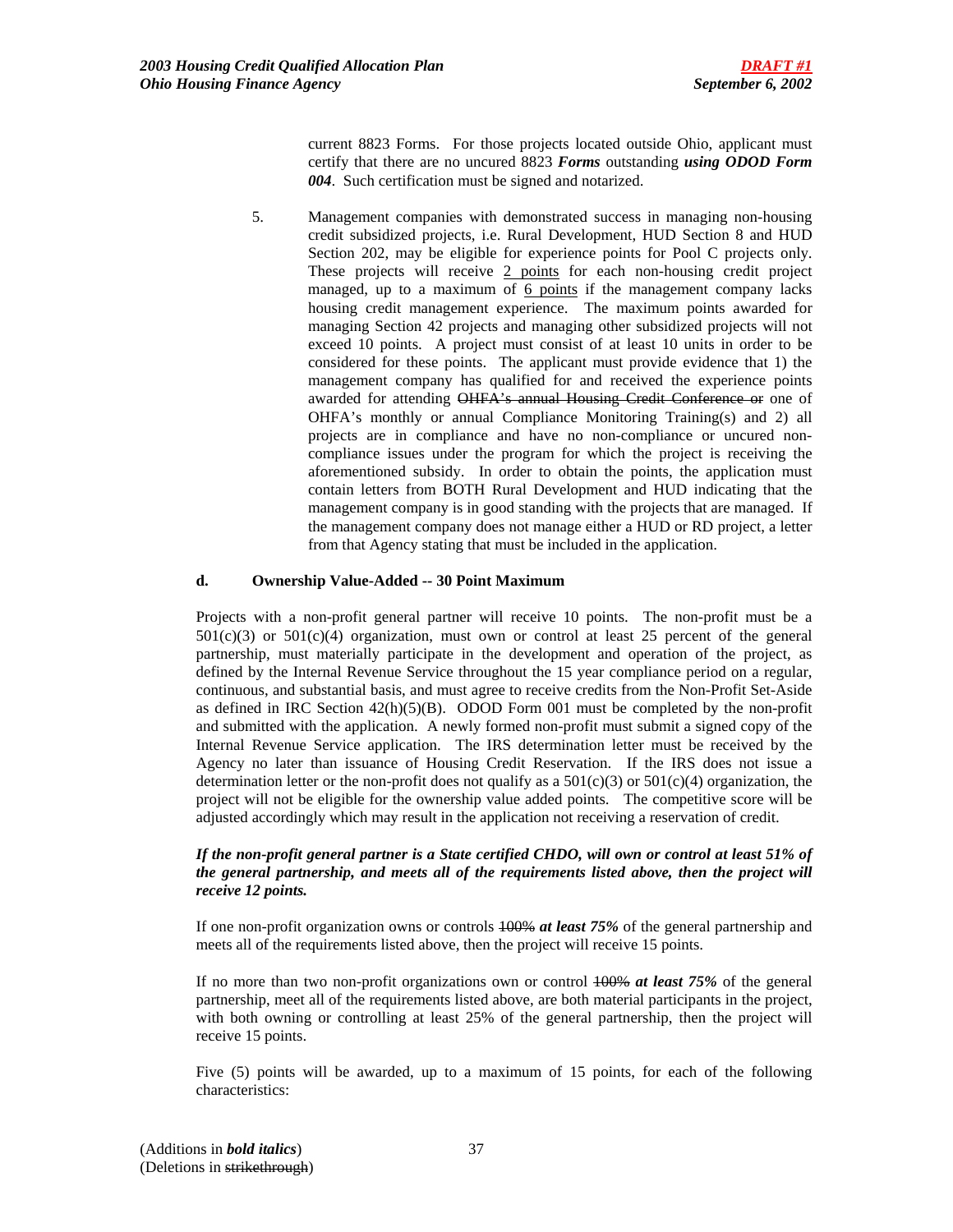1. One of the general partner entities is a local organization, defined as having a central office located in the same county in which the project will be developed. The central office must be the entity's main/corporate headquarters and must have been located in the project county for a minimum of one year prior to application.

A non-profit organization that serves up to six contiguous counties may also qualify for these points if the central office is not located in the project county. The *proposed* project *must be located in the six county service area of the organization,* must qualify for inclusion only in geographic pools B or C, and the county where the central office is located must be included in the *six county* service area of the organization.

The following entities will also be considered to be local organizations if the project is located in their particular service area:

- One of the Area Agencies on Aging or Community Action Agencies located in Ohio (see listing in Exhibit P).
- Other organizations created under the auspices or direction of one of the Area Agencies on Aging or Community Action Agencies referenced above.

Any of the entities listed above must document a history of developing, constructing, or managing affordable housing or providing supportive services in the project county to receive the five points.

- 2. One of the general partner entities is affiliated with the management company for the project. The general partner entity must be:
	- Wholly owned or controlled by the management company or the management company must be wholly owned by or controlled by the general partner entity. This common ownership must have been in place for at least one year prior to application, or
	- There must be an identity of interest (e.g., common board member(s)) between the general partner entity and the management company. This identity of interest must have been in place for at least one year prior to application. Points will not be awarded if identity of interest members exceed the \$1,100,000 annual *maximum* credit cap.
- 3. For a project that will serve a special needs population (as defined on pages 24- 25), one of the general partner entities is the lead supportive service provider. The entity must be providing and delivering at least 75% of the services listed in the supportive services plan for the project. The entity must have experience providing services in the county for at least one year prior to application. The general partner entity must execute ODOD Form 010 to certify that they intend to and have the capacity to provide and deliver the services to the residents. The services must be furnished directly to the residents by employees of the general partner entity or a subsidiary of the general partner entity at no additional cost to the residents. If a non-profit is a subsidiary of a MHA, the MHA's experience may be used for "experience points". However, the subsidiary non-profit must be the entity providing the supportive services to be considered the lead service provider for an award of these owner value-added points. The Agency will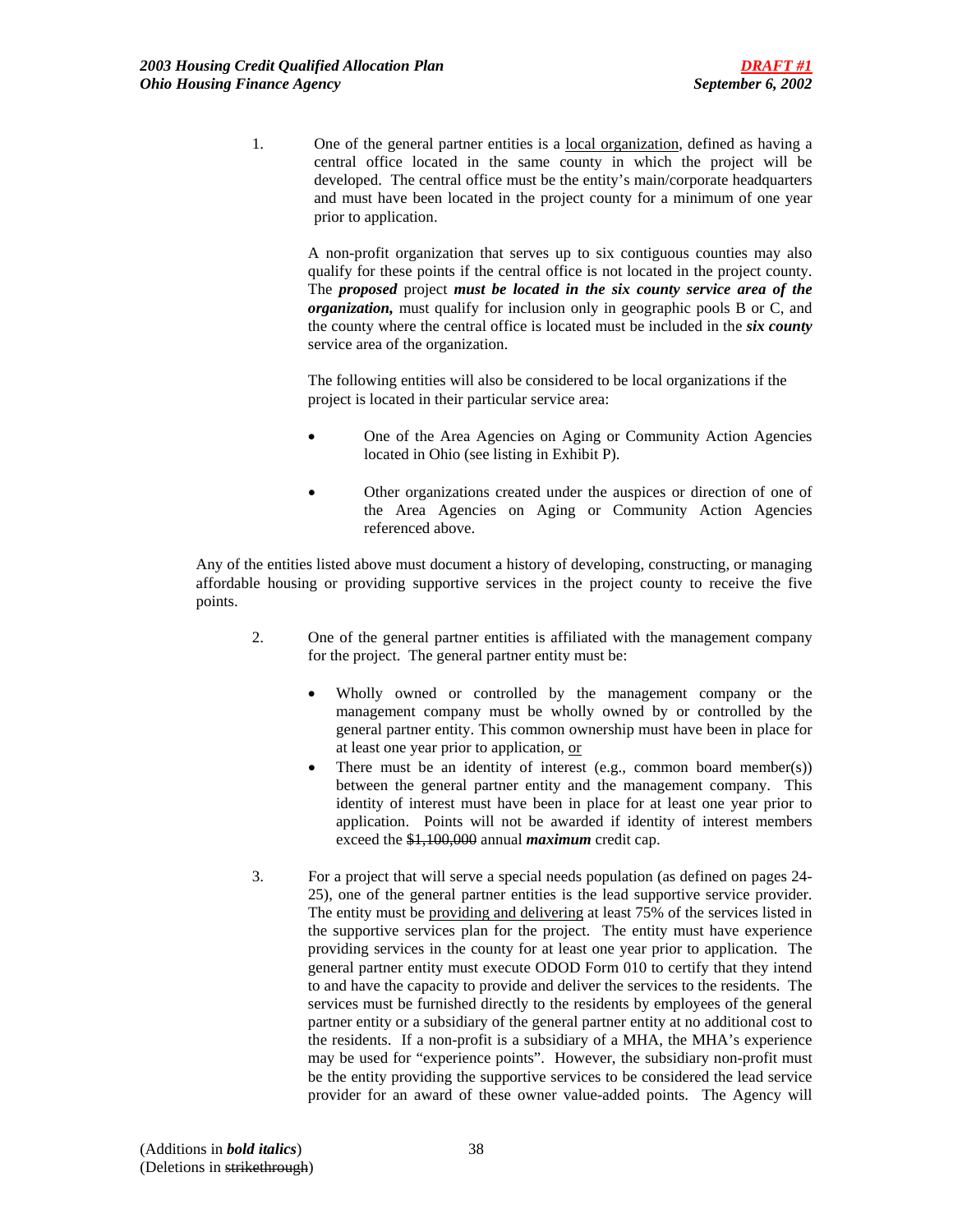consider awarding these points to those projects where evidence is provided with the application which demonstrates that the required services are and have been provided on a continuous basis by the most local unit of government in which the project is located.

Applicants must provide a narrative that clearly describes how the project is eligible to receive points for the items listed above.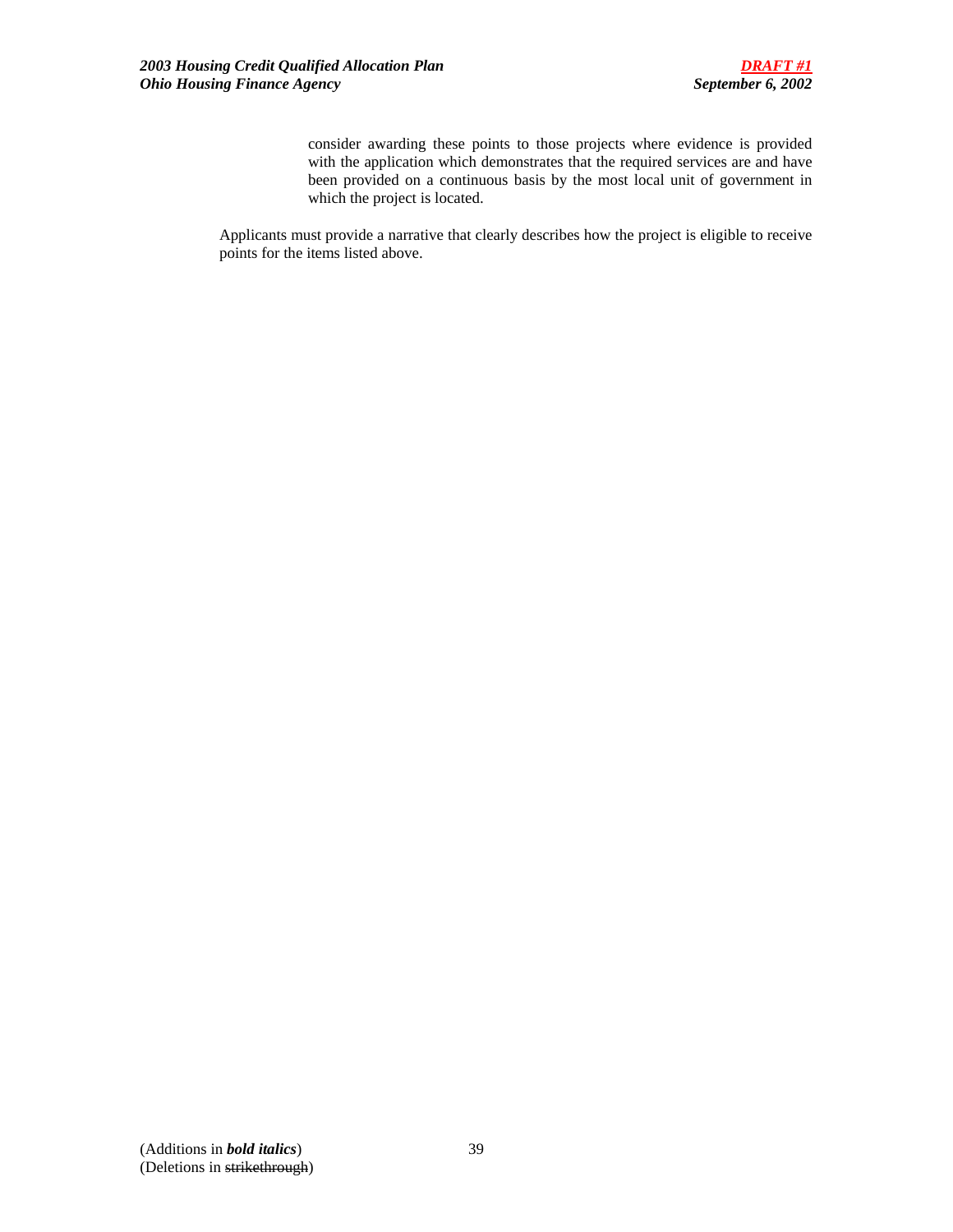## **E. Financial Underwriting**

If a project is selected to receive a reservation/allocation of Housing Credits, OHFA will underwrite each project to ensure that the project receives the minimum amount of Housing Credits necessary to assure project feasibility and viability throughout the Housing Credit period. This includes tax-exempt bond financed projects which are excluded from the state's Housing Credit allocation ceiling. The Agency is required to perform the Housing Credit evaluation three times:

- 1) prior to issuing Binding Reservation or letter of eligibility;
- 2) at the time of allocation, i.e., Carryover or Form 8609; and,
- 3) at the time the project is placed-in-service and requests IRS Form(s) 8609.

After the first underwrite, OHFA will issue a Binding Reservation. The Agency's reservation will not necessarily equal the amount of Housing Credit requested in the application. In addition, Housing Credit may be reduced at any underwriting stage.

If the credit percentage has not been elected, the Agency will use the current month's applicable Housing Credit percentage at Binding Reservation, and/or Carryover to calculate the value of the Housing Credit. The owner may elect to lock in the current month's applicable Housing Credit percentage at Reservation or placed-in-service. HOWEVER, THE RESERVATION HOUSING CREDIT AMOUNT IS THE MAXIMUM AMOUNT THAT THE PROJECT CAN RECEIVE NO MATTER WHAT THE HOUSING CREDIT RATE MAY BE IN THE FUTURE.

OHFA staff will review all projects receiving a Binding Reservation, Carryover, 8609 Forms, or a letter of eligibility using the following procedures:

**1.** The applicant's determination of adjusted qualified basis will be reviewed. All non-eligible costs will be deducted from the basis.

- ♦ The Agency will verify the applicable fraction for each project. The applicable fraction is defined as the lesser of a) number of low-income units divided by the total number of units or b) residential low-income unit square footage divided by the total residential square footage.
- Owners of projects with market rate units must demonstrate in the application that all amenities (i.e. garages, community buildings, parking spaces, etc.) are available to ALL units. If certain amenities are only available to the market rate units, the costs for these amenities must be deducted from the eligible basis. Also, if the market rate units are larger and of higher quality than the low-income units, the basis for the market rate units will be reduced to match the basis for the low-income units. The Agency reserves the right to request additional information to clarify any issues regarding the market rate units.
- ♦ The acquisition eligible basis cannot exceed the value of the property at or before the date of acquisition (the date of acquisition equals the date the deed or lease is recorded) as determined by the appraisal of the property (see G. Carryover Allocation). The estimated value cannot include the value of the Housing Credit.
- For projects receiving "soft" loans (e.g. HOME, deferred fees, AHP, etc.), owners must adequately explain in their application and cost certification form the repayment schedule of these loans. Projects with deferred interest and principal exceeding the total project cost at the end of the  $15<sup>th</sup>$  year must submit a legal opinion. The legal opinion must state whether the "soft" loans should be considered grants and be deducted from eligible basis.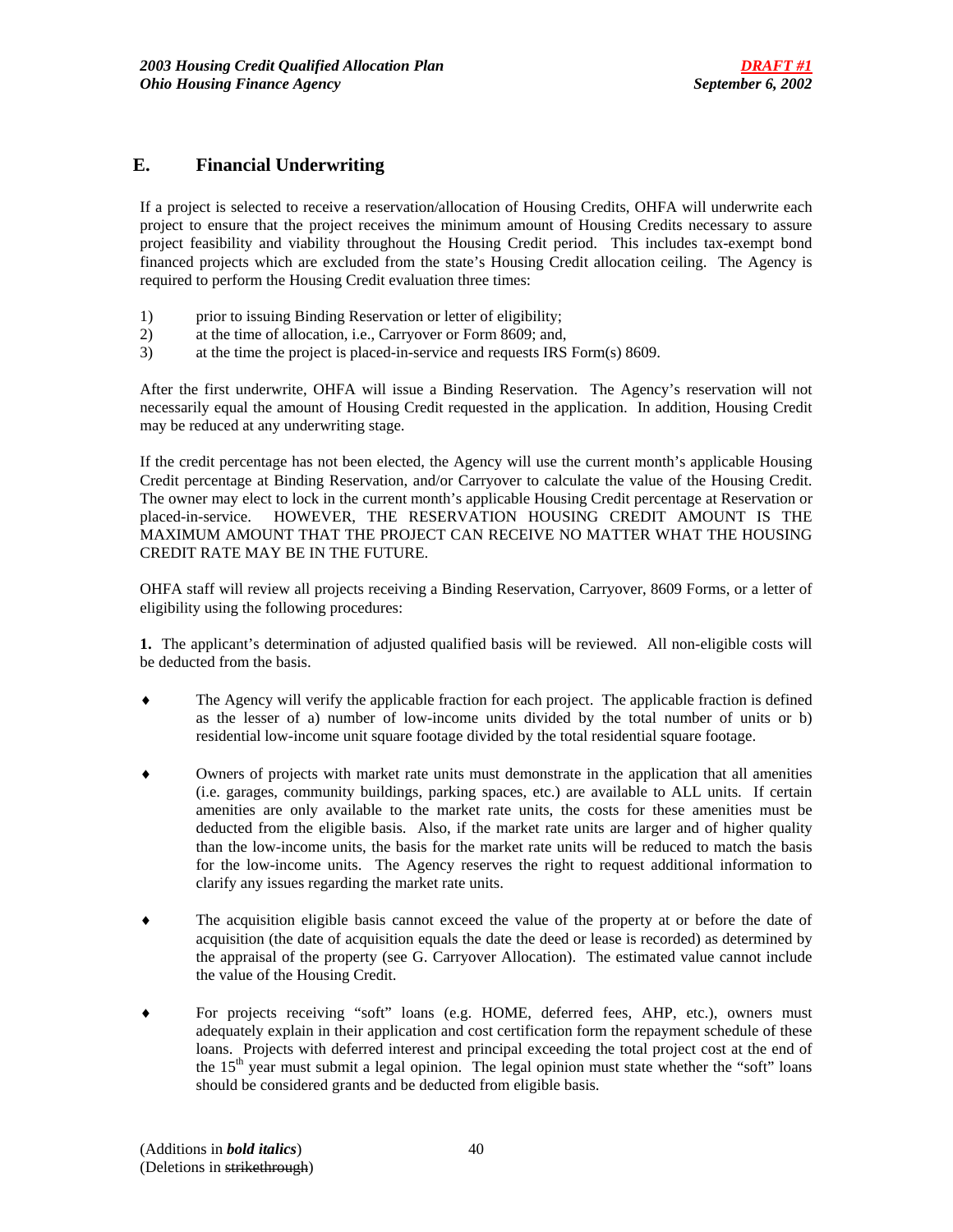- ♦ Applicants must include an operating reserve as part of the total project cost. The operating reserve must equal four months of operating expenses and hard debt payments. The maximum operating reserve allowable must be equal to or less than twelve months of operating expenses and hard debt payments. This reserve is not included as part of the project's eligible basis. Applicants who believe a reserve is unnecessary for their project may, upon clear demonstration to OHFA, request a waiver. The request and reasons for the waiver must in writing and must accompany the application. The Agency reserves the right to approve or disapprove requests and to exclude reserves from its unit cost analysis on a case-by-case basis.
- **2.** All fees, costs, and assumptions will be checked to determine if they meet Agency standards.
- ♦ OHFA will assume that all projects will receive no less than \$.70 per dollar of Housing Credit for equity. Applicants for projects located in a qualified census tract that have difficulty achieving the \$.70 per dollar of Housing Credit may, upon clear demonstration to OHFA, request a waiver. The request and reasons for the waiver must be in writing and must accompany the application. The Agency reserves the right to approve or disapprove requests on a case-by-case basis. The equity per dollar of tax credit will be evaluated based on the percentage of the limited partner ownership of the project. The Agency reserves the right to modify the equity standards at any time based on extreme fluctuations in the equity market. Updated equity standards will be published on OHFA's website at **http://www.odod.state.oh.us/ohfa**.
- ♦ The developer fee and the combined contractor profit, contractor overhead, and general requirement percentages must not increase from date of application to the placed-in-service date. If any of the percentages increase at any time, the project's eligible basis will *may* be reduced, potentially reducing the Housing Credit amount. The adjustment is calculated by multiplying the fee increase by the total eligible basis. The adjustment is then deducted proportionately from the acquisition, rehabilitation, and/or new construction basis.
- For acquisition and substantial rehabilitation projects, the developer's fee cannot exceed the sum of 5% of the acquisition eligible basis and 15% of the substantial rehabilitation eligible basis. For HUD-TPA projects, the total developer's fee cannot exceed the sum of 10% of the acquisition eligible basis and 15% of the substantial rehabilitation eligible basis.
- Total eligible soft costs may not exceed 35% of total eligible basis.
- The number of units and square footage in the project must remain constant from date of application to the placed-in-service date. If the number of units or square footage decrease at any time, the project's eligible basis may be proportionally reduced by the decrease in units or square footage, potentially reducing the Housing Credit amount.
- An owner may appeal this reduction *a reduction of credits resulting from a violation of any of the Agency's underwriting standards. The Agency will only consider an appeal if the owner can demonstrate that the reason(s) the project cannot meet Agency underwriting standards is outside the control of the owner and could not be reasonably anticipated before the initial application date. The Agency will review each appeal independently and will have discretion in*  its decisions. In order to appeal, an owner must demonstrate all of the following within the two weeks of notification of the reduction period: *submit their complete appeal in writing along with an appeal processing fee of \$250.*

a) The reason(s) for the loss of units and/or square footage must have been beyond the control of and could not have been reasonably foreseen by the owner. Evidence from a third party (i.e. city, planning commission, etc.) must be provided.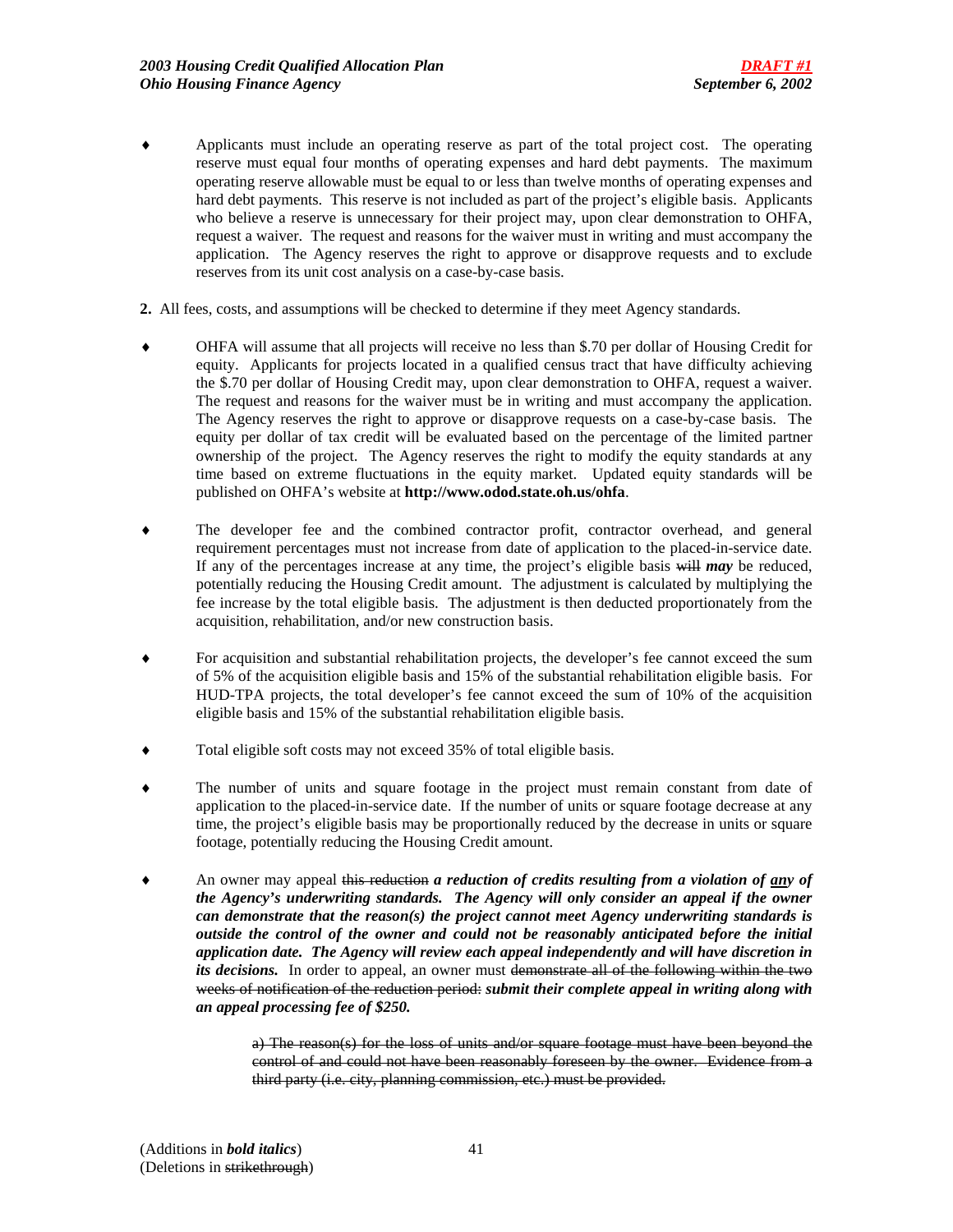b) The reason(s) that costs did not decrease must have been beyond the control of the owner. Detailed letters from the contractor and/or construction lender, etc. describing the costs of the project must be submitted. It must be certified by the owner that none of the cost overruns could have been anticipated by the developer at application or carryover simply underestimating costs at these phases is not sufficient - specific unanticipated circumstances must have occurred.

c) The developer must have deferred at least 50% of the developer's fee. Also, the agency will analyze the amount of contractor profit, overhead, and general requirements and the identity of interest among these players. The agency may require portions of these fees and additional developer's fee to be deferred as well.

d) Letters from ALL (banks, cities, equity providers, etc.) permanent sources stating that no additional funds are available must be submitted.

e) An appeal-processing fee of \$250 must be submitted.

The Agency will re-underwrite the project based on all new information received. The agency may award credits up to the original allocation amount. The Agency will give favorable consideration to those owners willing to accept some reduction of credits. However, all appeals will be considered on a case-by-case basis. The Agency has complete discretion in its decisions.

♦ The evaluation of each type of basis is separately determined. Losses in one type of basis (e.g., acquisition) cannot be offset by increases in another type of basis (e.g., rehabilitation).

**3.** The project's total sources must always equal the total project cost. If the sources exceed the costs, the Agency will reduce the Housing Credit equity by reducing the annual Housing Credit allocation.

**4.** The Net Operating Income (NOI) is calculated according to OHFA standards, and is then compared to the annual debt service payments to make sure there is positive and adequate debt service coverage.

- The hard debt coverage ratio (DCR) must be above  $1.15$ . Owners of projects with a hard debt coverage ratio lower than 1.15 must provide a written explanation from their lender(s) describing the reasons for their willingness to accept a low DCR. The Agency has the discretion to waive this requirement based on documentation provided by the owner.
- The DCR for all debt sources may be no higher than 1.25. If the DCR is too high, the following will happen:

A new loan amount will be calculated to reflect a lower DCR. The characteristics of the new loan will be rate  $=$  prime  $+3$  (published in the Wall Street Journal) and a term/amortization period  $= 25$ years. The new loan will be added to the project's permanent sources. The new loan amount is an artificial gap created by the Agency. If the gap exceeds 10% of total project costs, the Agency will require that the owner obtain additional financing to cover the gap before issuing a reservation/allocation.

- For owners who are not syndicating the Housing Credits, the Agency will include the annual Housing Credit amount as part of the total cash flow in order to determine the DCR.
- Projects must maintain a positive cash flow for the first 15 years in the Agency's analysis or provide to OHFA a written explanation describing the strategies to overcome any shortfalls. The Agency reserves the right not to allocate Housing Credits to projects it believes are financially infeasible.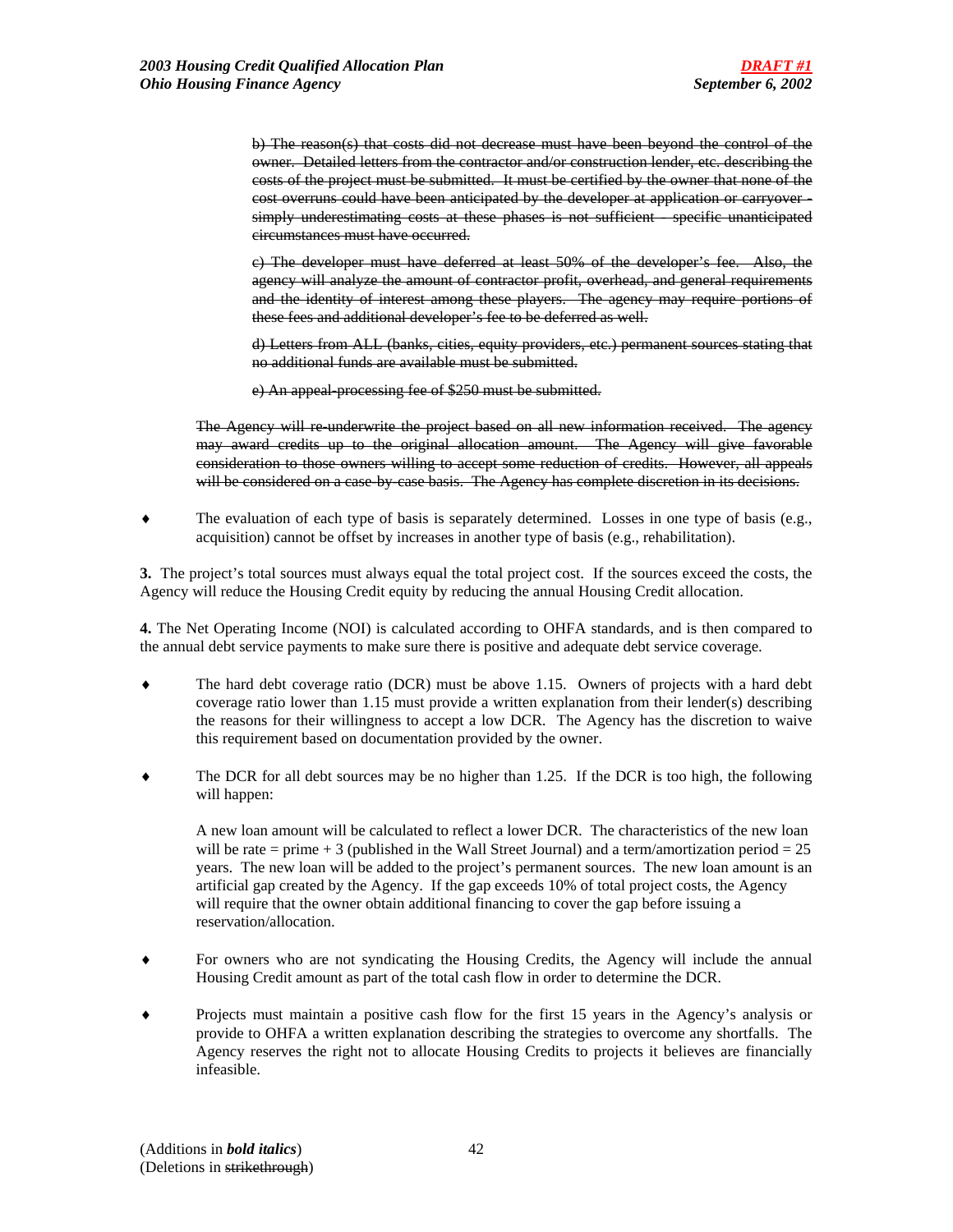- ♦ The project's annual operating expenses per unit including replacement reserves, but excluding management fees, owner-paid utility costs, annual bond fees, and property taxes, may not exceed \$2,650 for non-elevator buildings, and \$3,150 for elevator buildings. Exceptions may be made for projects with special circumstances. Owners must provide persuasive evidence in order to secure a waiver of these standards.
- ♦ OHFA has adopted maximum and minimum annual replacement reserve standards.

| Project Type: | New Construction | Acquisition/Rehabilitation |
|---------------|------------------|----------------------------|
| Maximum:      | \$300 per unit   | \$350 per unit             |
| Minimum:      | \$200 per unit   | \$250 per unit             |

For Rural Development and FHA-financed projects, OHFA will use the reserve limits prescribed by those agencies. Exceptions may be made for projects with special circumstances. Owners must provide persuasive evidence in order to secure a waiver of these standards.

- ♦ The Agency will assume an annual income increase of 3% and an annual expense increase of 4%. The Agency will use the vacancy rate listed in the application and/or cost certification forms by the owner. The vacancy rate must be consistent with the project's market study unless the owner has supplied adequate supporting information.
- ♦ The gross rents for low-income units must be at or below the maximum rent limits for the year in which the Agency is analyzing the project. In addition the gross rents must be higher than 95% of the maximum rent limit. If the gross rents are lower than 95% of the maximum rent limit, the owner may reduce the rent election percentage or the Agency will use gross rents equal to 95% of the maximum rent limit in its analysis.
- ♦ OHFA will utilize the applicable utility allowances as referenced in Section 42 and Reg. 1.42-10.

Projects may receive an allocation of credit based upon 130% of the qualified basis for new construction or substantial rehabilitation if the project is located in designated high cost areas of the state. High cost areas are defined as qualified census tracts and difficult development areas. The U.S. Department of Housing and Urban Development publishes a list of qualified areas for 130% basis.

## **F. Binding Reservation Agreement**

After the Agency has determined which projects to award Housing Credits and has performed the underwrite, the Binding Reservation Agreement will be mailed to the primary project contact. The original Binding Reservation Agreement and Credit Rate Election form must be signed and notarized by the owner/general partner during the month the agreement was issued. The Binding Reservation Agreement, Credit Rate Election form and reservation fee that equals 4 % of the reservation amount, and any additional documentation listed in the Agreement, must be sent to the Agency by the fifth day of the following month in which the agreement was issued, or the reservation of Housing Credit will be **invalid**.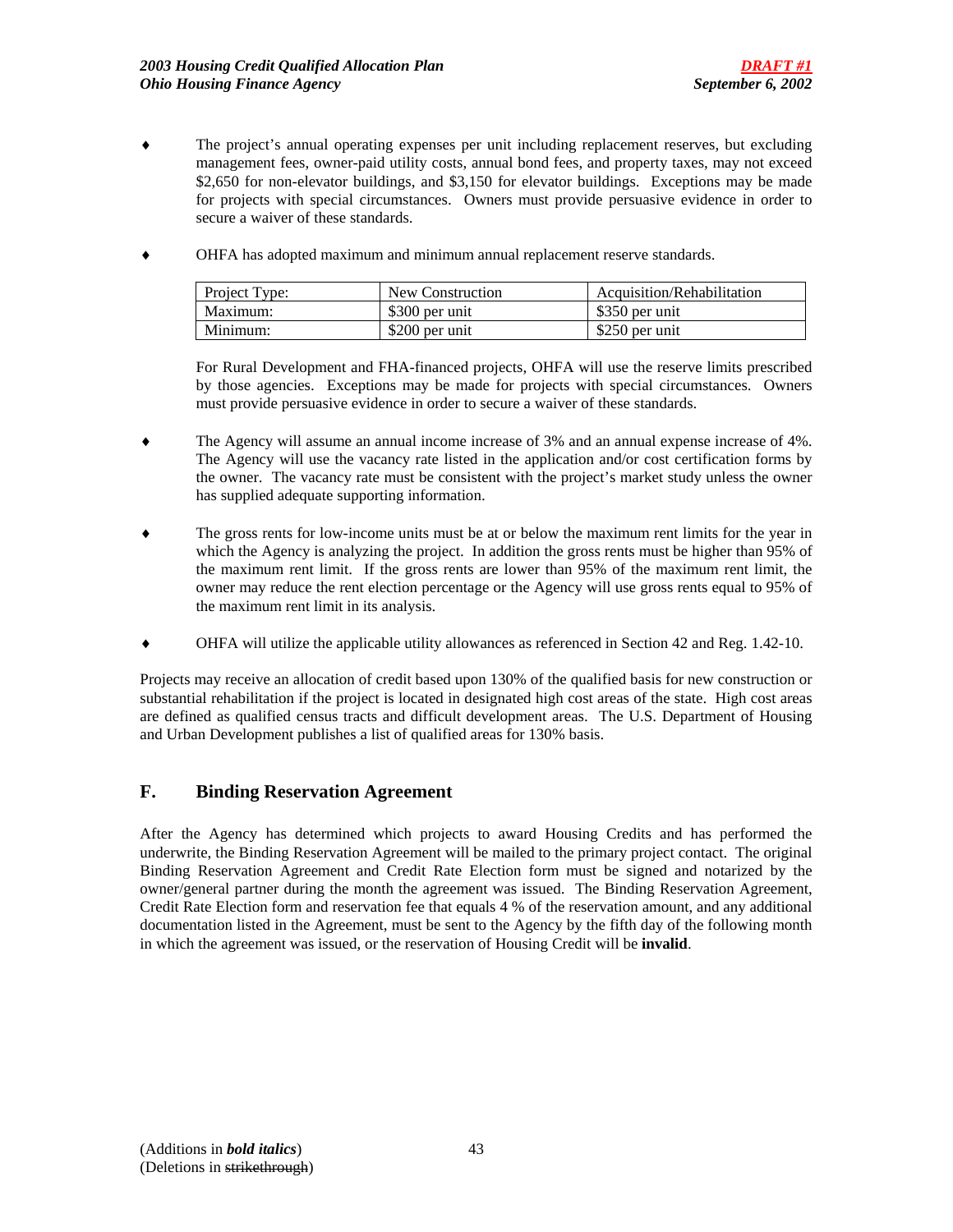## **G. Carryover Allocation**

All projects must meet all Carryover Allocation requirements as described in Section 42 of the Internal Revenue Code and in Treasury Regulation 1.42-6.

The following are required to be submitted for all projects by the Carryover submission deadline:

- 1. Completed OHFA Cost Certification forms (*the most current version*) signed by the owner and accountant/attorney. These forms and instructions are available for download on the Agency's website: **http://www.odod.state.oh.us/ohfa** or contact the Office of Planning & Development directly at 614-466-0400 or 1-800-848-1300 x6-0400.
- 2. Federal Tax ID number for the owner.
- 3. The project owner must, at a minimum, acquire all property or have entered into a long-term leasehold agreement. Acquisition must be evidenced by a copy of a recorded deed or recorded long-term lease for each site. Owners must also provide legible legal description and permanent parcel numbers for each site. These items will be used to facilitate the production of the project's Restrictive Covenant.
- 4. Conditional commitment letters, including equity commitments, from non-OHFA lenders must be updated from those submitted with the application. This requirement may be waived for Round 2 projects that receive Binding Reservations.
- 5. An appraisal meeting OHFA requirements if the project is seeking acquisition credit. Those requirements include:
	- ◊ preparation by a third party licensed (state does not matter) appraiser. Name, address, and license number must be included;
	- ◊ stated estimated value of the property at or before the date of acquisition (the date of acquisition equals the date the deed or lease is recorded). The estimated value cannot include the value of the Housing Credit;
	- ◊ adherence to the Uniform Standards of Appraisal Practice. A statement to this effect must be included in the report;
	- $\Diamond$  conducted in 2003, although the Agency will consider earlier reports on a case-by-case basis.
- 6. All rehabilitation projects must submit a capital needs assessment performed by a third party professional. The assessment must meet the standards outlined in Exhibit N. For scattered site rehabilitation projects, a capital needs assessment must be performed for only 50% of the buildings. Based on the assessment the Agency reserves the right to adjust the project's total project costs and eligible basis that may affect the Agency's financial analysis of the project.
- 7. Any additional conditions that appeared on the reservation with a performance date by Carryover submission.

Projects that meet all requirements will be given a Carryover Allocation Agreement and each building in the project will receive a Building Identification Number (BIN). Those buildings receiving an acquisition and substantial rehabilitation credit will receive one BIN for both Housing Credit types.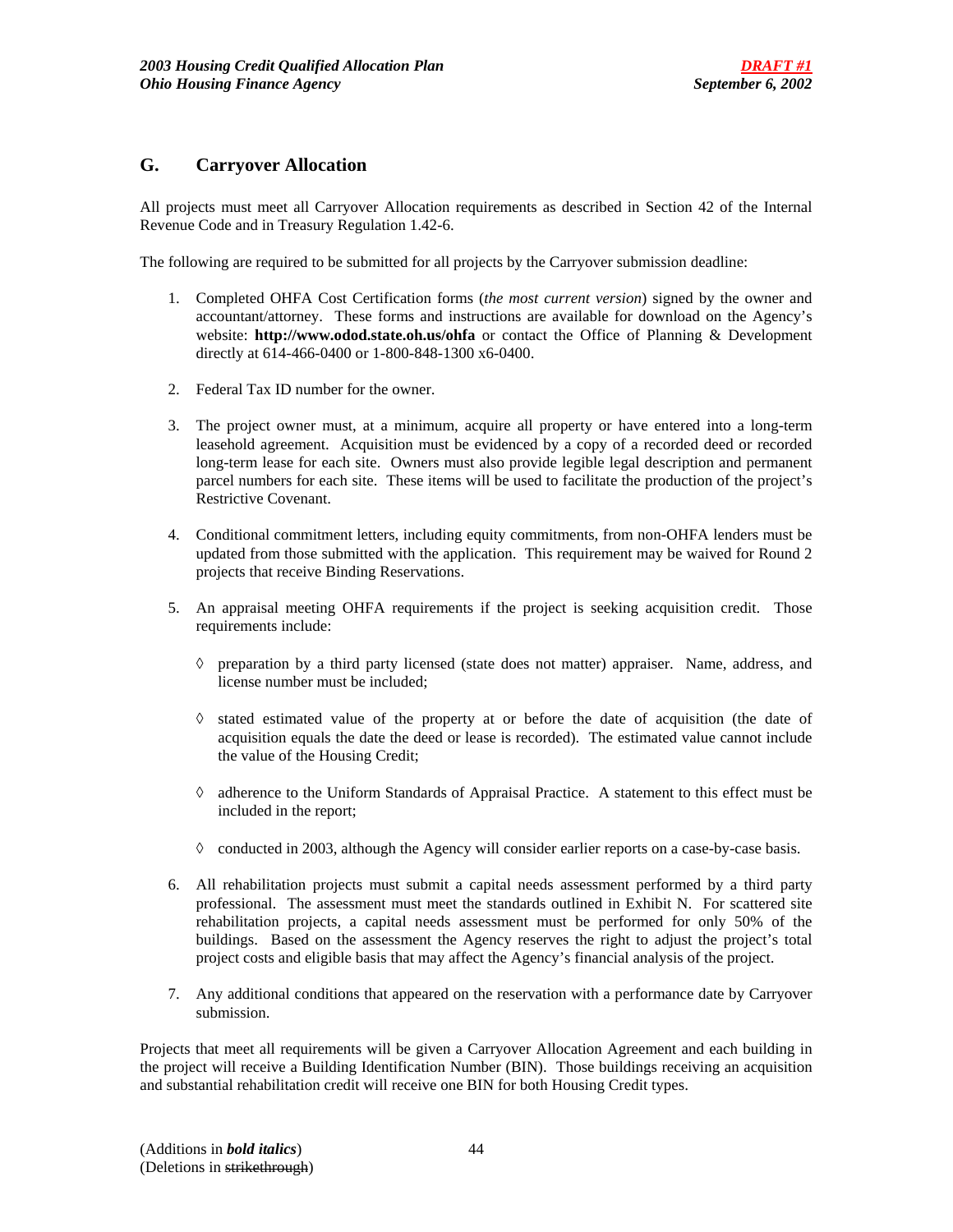A Carryover Allocation Agreement is considered to be binding and will give the applicant 24 months from the end of the allocation year to complete the project and place the units in service. The Agency reserves the right to add conditions or require follow-up items in the Carryover Agreement that must be met before the Agency will issue 8609 Forms to the owner.

The Agency will charge an *extension fee* for any granted extension of the Carryover submission. Extension fees are **4%** of the Binding Reservation fee. The Agency will not approve any extensions beyond December 3, 2002 *December 1, 2003*.

Projects that will be completed and placed-in-service in the same year in which they received a reservation should request 8609 form(s) and not a Carryover Allocation Agreement. The owner of the project must submit all appropriate request documentation by the Carryover submission deadline for that year.

# **H. Project Completion Stage / 8609 Request**

Upon project completion, the owner must notify the Agency of the placed-in-service date(s) of each building and submit:

- 1. Completed OHFA Cost Certification forms (*most current version*) signed by an independent accountant. The accountant will be required to conduct a complete audit of the project costs. The required audit language is included on the forms. These forms are available for download on the Agency's website: **http://www.odod.state.oh.us/ohfa.** *Any project with more than 10 buildings must also submit an electronic copy of the cost certification on disk.*
- 2. Certificates of Occupancy, unconditional, from the issuer of the building permits. Certificates of Completion or similar information from the owner will be accepted for Rehabilitation projects. The Agency reserves the right to conduct a site visit of a property to verify completion before issuing the 8609 Form(s) to the owner.
- 3. Permanent source(s) closing documents, executed by the borrower and the source provider(s). This includes all first and second mortgages, government loans, deferred fee notes, and grants. The Agency may, on a case-by-case basis, conditionally release the 8909 Form(s) or issue a commitment letter to owners who are unable to immediately close their hard debt sources due to restrictions imposed by the lender. All permanent hard-debt sources must have a term no shorter than 15 years.
- 4. Partnership agreement, executed by the limited and general partners.
- 5. Recorded Restrictive Covenant.
- 6. Payment of the monitoring fee.

The Agency will mail out 8609 Form(s) up to 90 working days after the request materials have been submitted to the Agency. Incomplete or insufficient request documentation will result in a delay of the 8609 Form issuance. The Agency reserves the right to defer processing 8609 Form requests that are received during a future competitive funding round.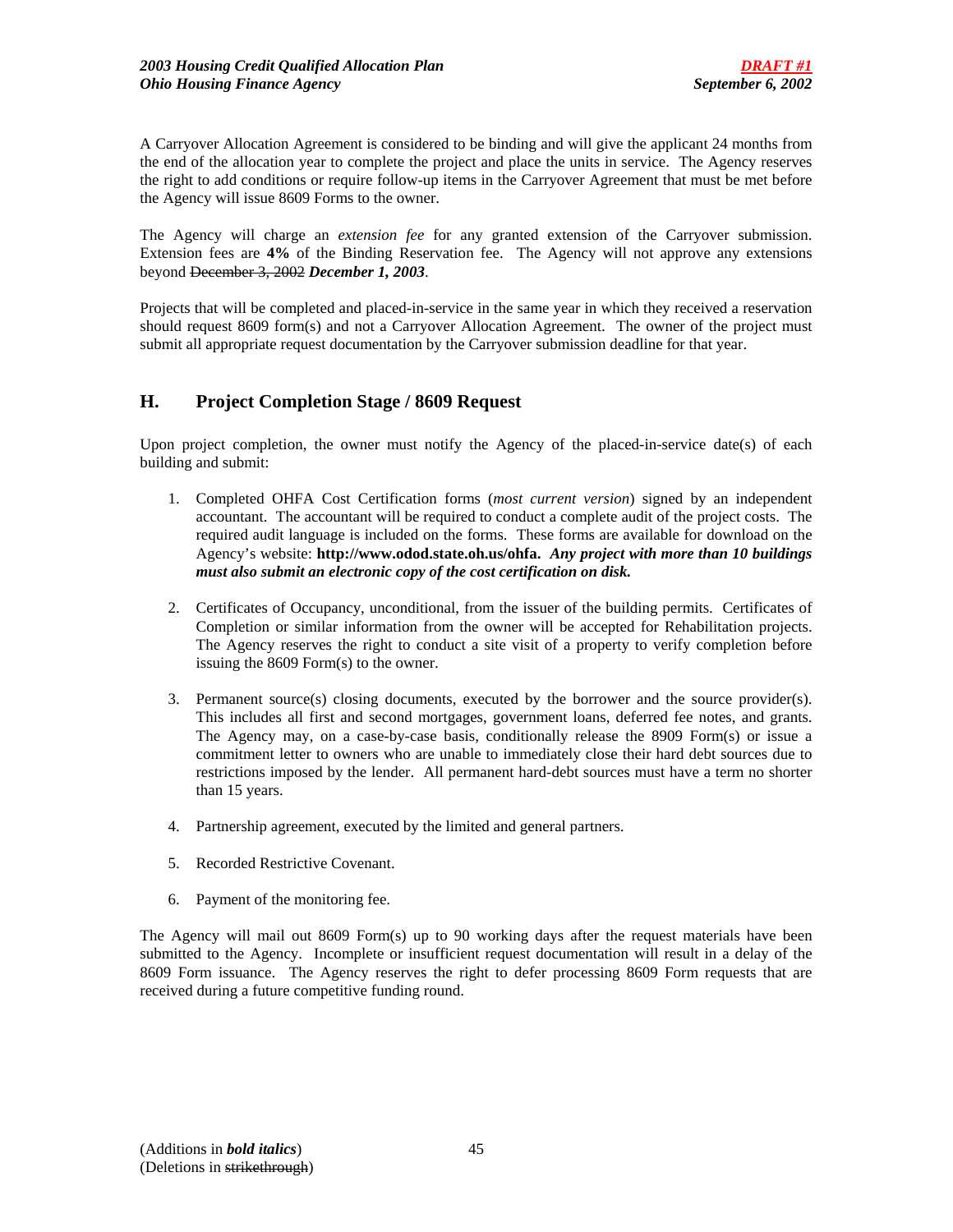## **III. MONITORING**

## **A. Introduction**

The Revenue Reconciliation Act of 1990 mandated that beginning in 1992, housing finance agencies must actively monitor all Housing Credit properties to determine if they are complying with the requirements of the Housing Credit program. In September 1992, the IRS issued final regulations with regard to the monitoring requirement. These regulations were effective June 30, 1993.

The monitoring process determines if the project is complying with requirements of the IRC. The Agency's internal monitoring process is outlined in the Low-Income Housing Tax Credit Program Compliance Manual, which will be provided to the owner/agent for each Housing Credit property. All residents must be income qualified, adjusted for family size prior to moving into the unit. All units must be rent restricted as provided for in the IRC. All units allocated Housing Credit must be safe, decent and sanitary housing units complying with local building, health, safety, and zoning codes.

Compliance with the requirements of the IRC is the sole responsibility of the owner of the building for which the Housing Credit was allocated.

## **B. Monitoring Process**

ALL Housing Credit projects are required to comply with the following:

- 1. The owner/agent, prior to rent up, MUST complete a pre-occupancy training/meeting with the Agency, unless the project is financed with tax-exempt bonds and did not receive an allocation from the competitive housing credit pool:
	- a) The owner/agent will be required to contact the Agency in writing within 120 days prior to leasing units to arrange a training/meeting with the Agency.
- 2. The owner of a Housing Credit project must keep records for each qualified low-income building in the project for each year of the compliance and extended use period. These records must include:
	- a) The total number of residential rental units in the building (including the number of bedrooms and the size in square feet of each residential rental unit);
	- b) The percentage of residential rental units in the building that are low-income units;
	- c) The rent charged on each residential rental unit in the building (including any utility allowances);
	- d) The number of occupants in each low-income unit, but only if rent is determined by the number of occupants in each unit under section  $42(g)(2)$  (as in effect before the amendments made by the Revenue Reconciliation Act of 1989);
	- e) The low-income unit vacancies in the building and information that shows when, and to whom, the next available units were rented;
	- f) The annual income certification of each low-income tenant per unit;
	- g) Documentation to support each low-income tenant's income certification. Tenant income is calculated in a manner consistent with the determination of annual income under section 8 of the United States Housing Act of 1937 ("Section 8"), not in accordance with the determination of gross income for federal income tax liability;
	- h) The eligible basis and qualified basis of the building at the end of the first year of the credit period; and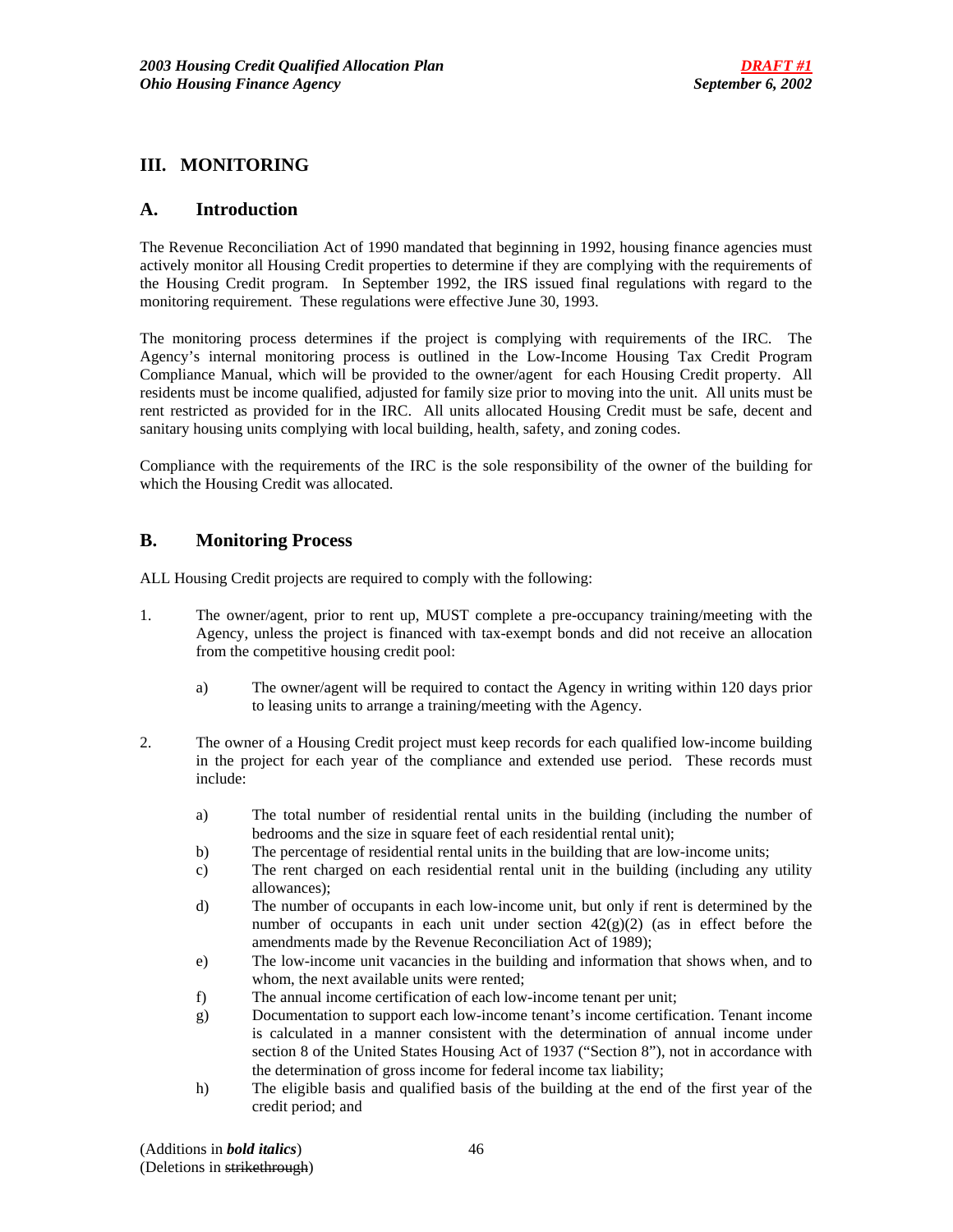- i) The character and use of the non-residential portion of the building included in the building's eligible basis under section 42(d).
- 3. The owner of a Housing Credit project is required to retain the records described in Section 2 above for at least six years after the due date (with extensions) for filing the federal income tax return for that year. Records for the first year of the credit period must be retained for at least six years beyond the due date (with extensions) for filing the federal income tax return for the last year of the compliance period of the building (reference 26 CFR Par. 2. 1.42-5 (b)(2)).
- 4. The owner is responsible for reporting to the Agency annually in the form and manner the Agency specifies, the project's compliance with the Code and for certifying under penalty of perjury that the information provided is true, accurate, and in compliance with Section 42 of the IRC. The owner certifies that for the preceding 12-month period --:
	- a) The project met the requirements of: 1. The 20-50 test under section  $42(g)(1)(A)$ , the 40-60 test under section  $42(g)(1)(B)$ , whichever minimum set-aside test was applicable to the project; and 2. If applicable to the project, the 15-40 test under sections  $42(g)(4)$  and  $142(d)(4)(B)$ for "deep rent skewed" projects;
	- b) There was no change in the applicable fraction (as defined in section  $42(c)(1)(B)$ ) of any building in the project, or that there was a change, and a description of the change;
	- c) The owner has received an annual income certification from each low-income tenant, and documentation to support that certification; or, in the case of a tenant receiving Section 8 housing assistance payments, the statement from a public housing authority described in paragraph  $(b)(1)(vii)$  of this section;
	- d) Each low-income unit in the project was rent-restricted under section  $42(g)(2)$ ;
	- e) All units in the project were for use by the general public and used on a nontransitional basis (except for transitional housing for the homeless provided under section 42  $(i)(3)(B)(iii)$ ;
	- f) Each building in the project was suitable for occupancy, taking into account local health, safety, and building codes;
	- g) There was no change in the eligible basis (as defined in section 42(d)) of any building in the project, or if there was a change, the nature of the change (e.g. a common area has become commercial space, or a fee is now charged for a tenant facility formerly provided without charge);
	- h) All tenants facilities included in the eligible basis under section 42(d) of any building in the project, such as swimming pools, other recreational facilities, and parking areas, were provided on an comparable basis without charge to all tenants in the building;
	- i) If a low-income unit in the project became vacant during the year, that reasonable attempts were or are being made to rent that unit or the next available unit of comparable or smaller size to tenants having a qualifying income before any units in the project were or will be rented to tenants not having a qualifying income;
	- j) If the income of tenants of a low-income unit in the project increased above the limit allowed in section  $42(g)(2)(D)(ii)$ , the next available unit of comparable or smaller size in the project was or will be rented to tenants having a qualifying income;
	- k) The owner has not refused to lease a unit in the project to a Section 8 applicant because the applicant holds a Section 8 voucher or certificate;
	- l) No finding of discrimination under the Fair Housing Act has occurred for the project (a finding of discrimination includes an adverse final decision by HUD, an adverse final decision by a substantially equivalent state or local fair housing agency, or an adverse judgment from a Federal court); and
	- m) An extended low-income housing commitment as described in section 42(h)(6) was in effect (for buildings subject to section 7108  $(c)(1)$  of the Revenue Reconciliation Act of 1989).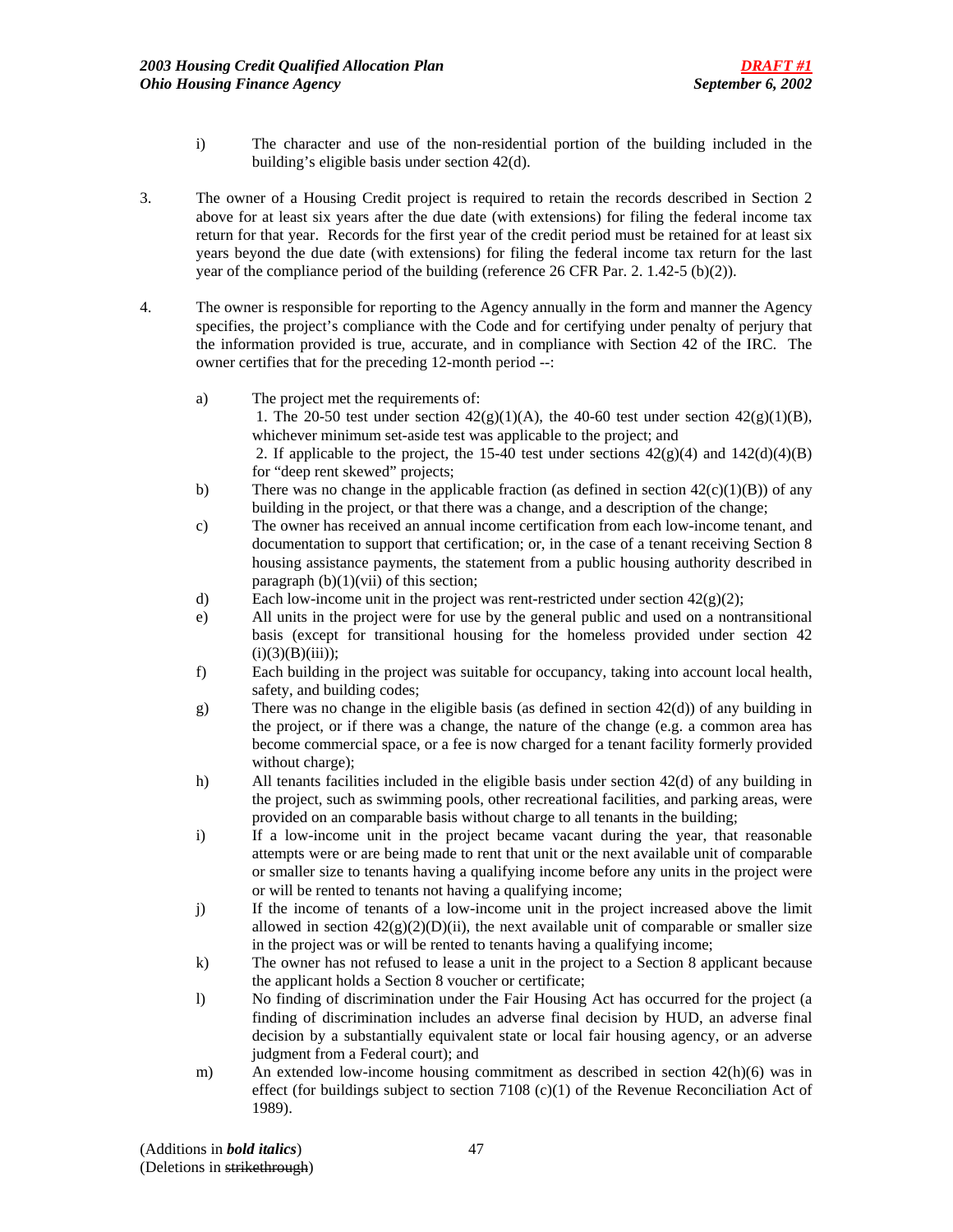5. The Agency requires that the owner of a Housing Credit project annually certify the resident's income and assets.

 The Agency reserves the right to make a determination at a later date regarding the Annual Income Recertification Waiver (Section 42 (g) (8) (B) of the IRC.

- 6. The Agency has the right to review tenant files throughout the 15-year compliance period plus extensions (up to an additional 15 years for a total of 30 years, based upon the extended use provision). The Agency has the right to perform on-site inspections of any low-income housing project at least through the end of the compliance period of the building(s) in the project (26 CFR Par.2. 1.42-5 (d)). New building(s) receiving allocations on or after January 1, 2002 will be onsite inspected no later than the end of the second calendar year following the year the last building in the project is placed in service.
- 7. The Agency will provide prompt written notice to the owner of a Housing Credit project if the Agency does not receive the required certification or discovers through inspection, review, or any other manner that the project is in non-compliance. The owner will have up to 60 days from date of the notification to correct any non-compliance issues found and give a written response to the Agency of corrective actions taken. The Agency may extend the correction period for up to six months, but only if the agency determines there is good cause for granting the extension. During the correction period, an owner must supply any missing certifications and bring the project into compliance with the provisions of the IRC.
- 8. The Agency is required to file Form 8823, "Low-Income Housing Credit Agencies Report of Non-Compliance" with the IRS no later than 45 days after the end of the correction period, including extensions, and no earlier than the end of the correction period, whether or not the noncompliance or failure to certify is corrected. The Agency must explain on Form 8823 the nature of the non-compliance or failure to certify (reference 26 CFR Par. 2. 1.42-5 (e)(3)).
- 9. Compliance with the requirements of Section 42 of the IRC is the responsibility of the owner of the building(s) for which the Housing Credit is allowable. The Agency's obligation to monitor for compliance does not make the Agency liable for owner/agent non-compliance.
- 10. If the Agency is unable to serve notice on the property owner by mail and/or telephone during the compliance period as defined by the IRS, the Agency will consider the property out of compliance and notify the IRS by filing Form 8823 of non-compliance.

 a) The Agency will maintain one contact person per project. The owner/agent will agree upon the contact person and notify the Agency immediately of any change.

- b) Recapture determinations are made by the IRS.
- 11. OHFA requires Housing Credit owners to pay a one-time compliance monitoring fee. The fee amount for projects receiving a reservation in 2003 will be \$500 per unit. The fee must be submitted with the 8609 request.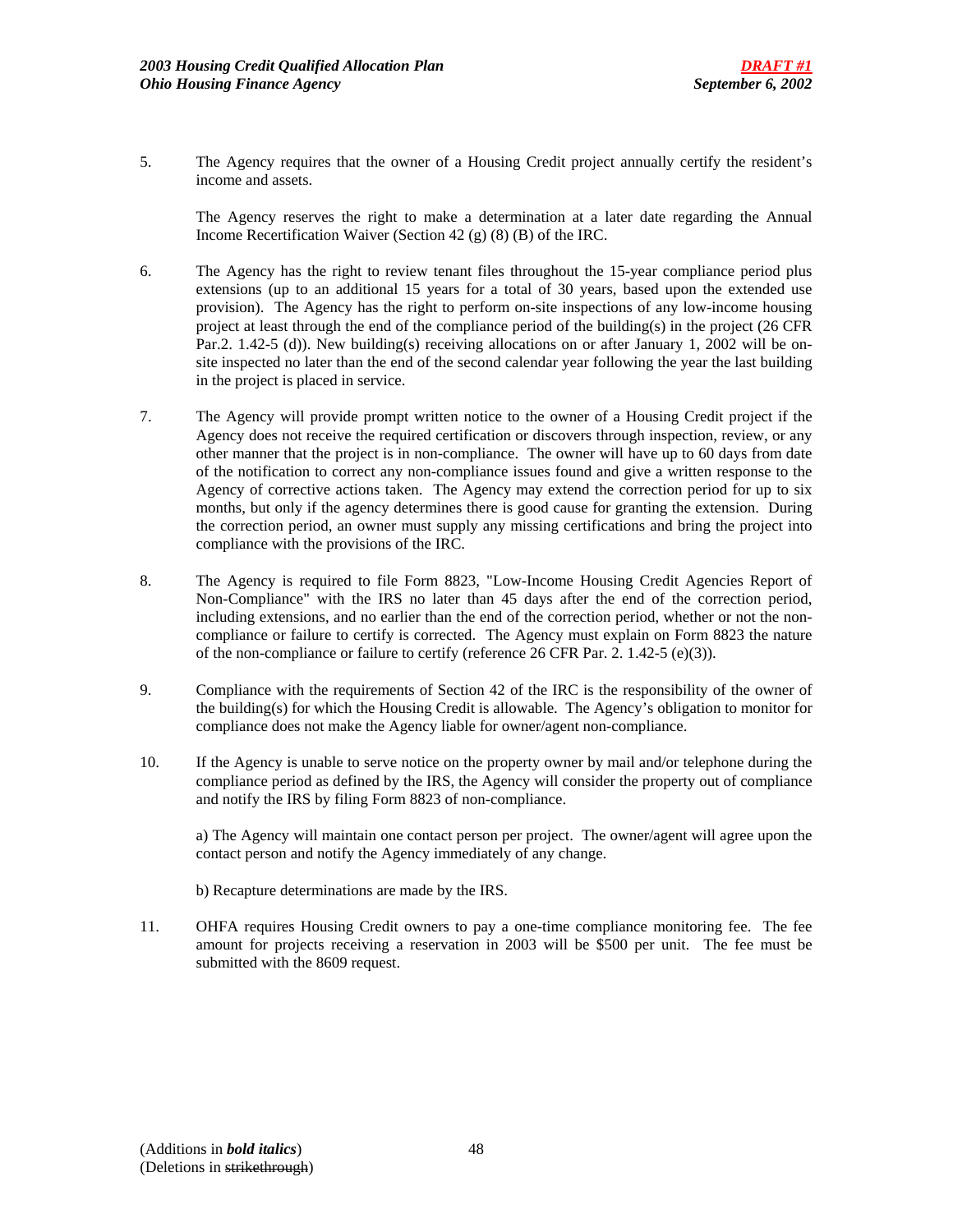# **IV. MISCELLANEOUS**

**Project Changes:** All project changes require Agency approval, and all changes will be reviewed by the Agency on a case-by-case basis. Any change in a project which reduces the project score, or that reduces the project score below the score of the last funded project in a particular funding round, may result in a reduction or revocation of the Housing Credit reservation or allocation. No changes in a project are allowed if it reduces the project's score in rent structure. A new application, fee, and Competitive review may be required if any project characteristics change.

Failure to inform OHFA of any changes in the applicant's situation or project structure at any time may cause the application to be rejected or the Housing Credit reservation to be revoked.

*Document Correction Fee: The Agency will assess a correction fee of \$250 if a Carryover Allocation Agreement, Restrictive Covenant, or 8609 Form must be re-issued due to an error on the part of the owner or applicant.* 

**Agency Information Sources:** The Agency's website contains important, easily accessible program information such as Housing Credit percentages, frequently asked questions, technical support, general tax credit information, important program dates, and downloadable files such as the QAP and Affordable Housing Funding Application. The website address is **http://www.odod.state.oh.us/ohfa**. It is the responsibility of the applicants to regularly browse the website to obtain current information on the Housing Credit and other Agency programs.

**Contacting the Applicant:** The Agency will only contact the person listed in the application as the project contact. The Agency asks other parties involved in the project to communicate with the project contact, prior to contacting the Agency.

**Requesting Information:** At the end of each allocation round, the Agency will make available a listing by score of all projects, along with a detailed report featuring the reserved projects of that round. Please visit the OHFA website at **http://www.odod.state.oh.us/ohfa** or contact the Agency to obtain this listing. Interested parties requesting project specific information will be required to use a Freedom of Information Request Form (forms are available from OHFA) and follow Ohio Department of Development procedures.

**Agency Participation Notification:** Project owner(s) and applicant(s) should coordinate with Agency personnel to provide the opportunity for public notification of the Agency's participation in a project.

**Plan Development:** OHFA receives input in the development of the Plan from the Housing Credit Advisory Committee and citizens at the public hearings. The Governor and OHFA's Board approve the QAP. OHFA encourages participation from interested parties during the public hearing and written comment process.

The Credit Advisory Committee is a working group that meets periodically in Columbus to discuss the QAP and other program details. Interest groups represented on the committee include: lenders, equity providers, for-profit developers, non-profit developers, special needs advocates, rural development advocates, urban development advocates, local government officials, and others. The Agency always welcomes new representatives to replace retiring or inactive members. Anyone interested in joining or nominating someone for the committee should contact OHFA at (614) 466-0400.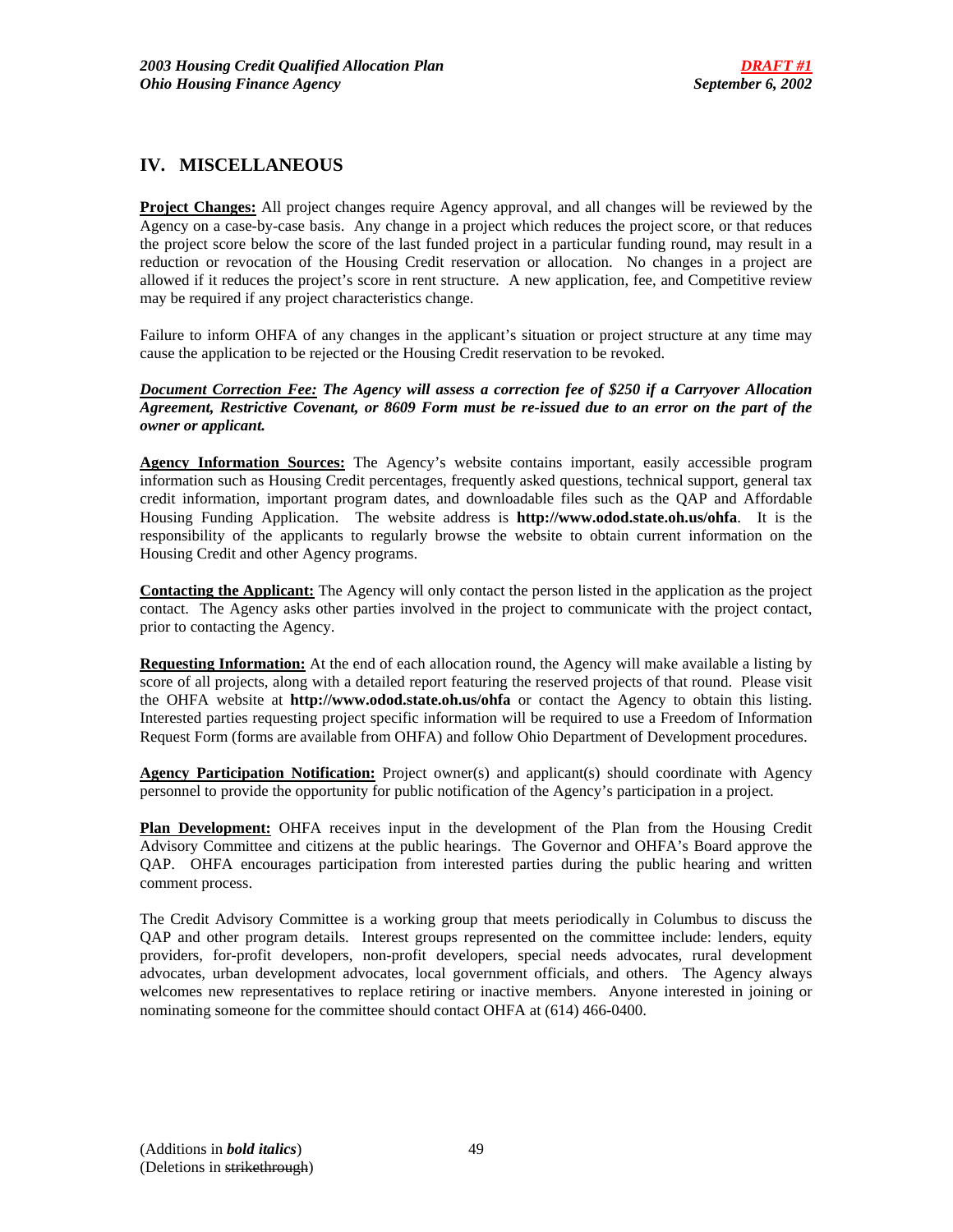# **V. 2003 QAP EXHIBITS**

NOTE: Updated Exhibits A and B are not available at the time of this printing. In early 2003 these exhibits will be published separately. They will also be included in the final AHFA spreadsheet. Please contact OHFA or visit OHFA's website located at www.odod.state.oh.us/ohfa to receive the updated exhibits. *Exhibits C - H are not included with the first draft of the 2003 QAP. These will be updated if necessary and included with the final version of the QAP.*

| A.             | <b>RENT AND INCOME LIMITS</b>                                                    | 50 |
|----------------|----------------------------------------------------------------------------------|----|
| B.             | <b>INCOME ADJUSTMENT POINTS</b>                                                  | 59 |
| C.             | <b>MAXIMUM DEVELOPMENT COST PER UNIT</b>                                         | 60 |
| D.             | <b>QUALIFIED CENSUS TRACTS</b>                                                   | 66 |
| Е.             | <b>COMMUNITIES WITH A CONSOLIDATED PLAN</b>                                      | 69 |
| F.             | AREAS WITH A COMMUNITY HOUSING<br><b>IMPROVEMENT STRATEGY (CHIS)</b>             | 70 |
| G.             | RURAL DEVELOPMENT LIST OF DESIGNATED PLACES                                      | 71 |
| H.             | <b>HIGH INCOME CENSUS TRACTS</b>                                                 | 73 |
| T.             | MODEL LANGUAGE FOR LOCAL GOVERNMENT<br><b>NOTIFICATION</b>                       | 76 |
| $\mathbf{J}$ . | <b>GEOGRAPHIC POOL AREAS AND AMOUNTS</b>                                         | 78 |
| К.             | <b>MARKET STUDY INDEX</b>                                                        | 79 |
| L.             | <b>SUPPORTIVE SERVICE PLAN INDEX &amp; REQUIREMENTS</b>                          | 81 |
| <b>M.</b>      | <b>GOVERNOR'S REGIONAL ECONOMIC DEVELOPMENT</b><br><b>REPRESENTATIVES</b>        | 85 |
| N.             | <b>CAPITAL NEEDS ASSESSMENT STANDARDS</b>                                        | 87 |
| 0.             | <b>GUIDE TO FEDERAL ACCESSIBILITY REQUIREMENTS</b>                               | 88 |
| <b>P.</b>      | <b>LISTING OF AREA AGENCIES ON AGING AND</b><br><b>COMMUNITY ACTION AGENCIES</b> | 91 |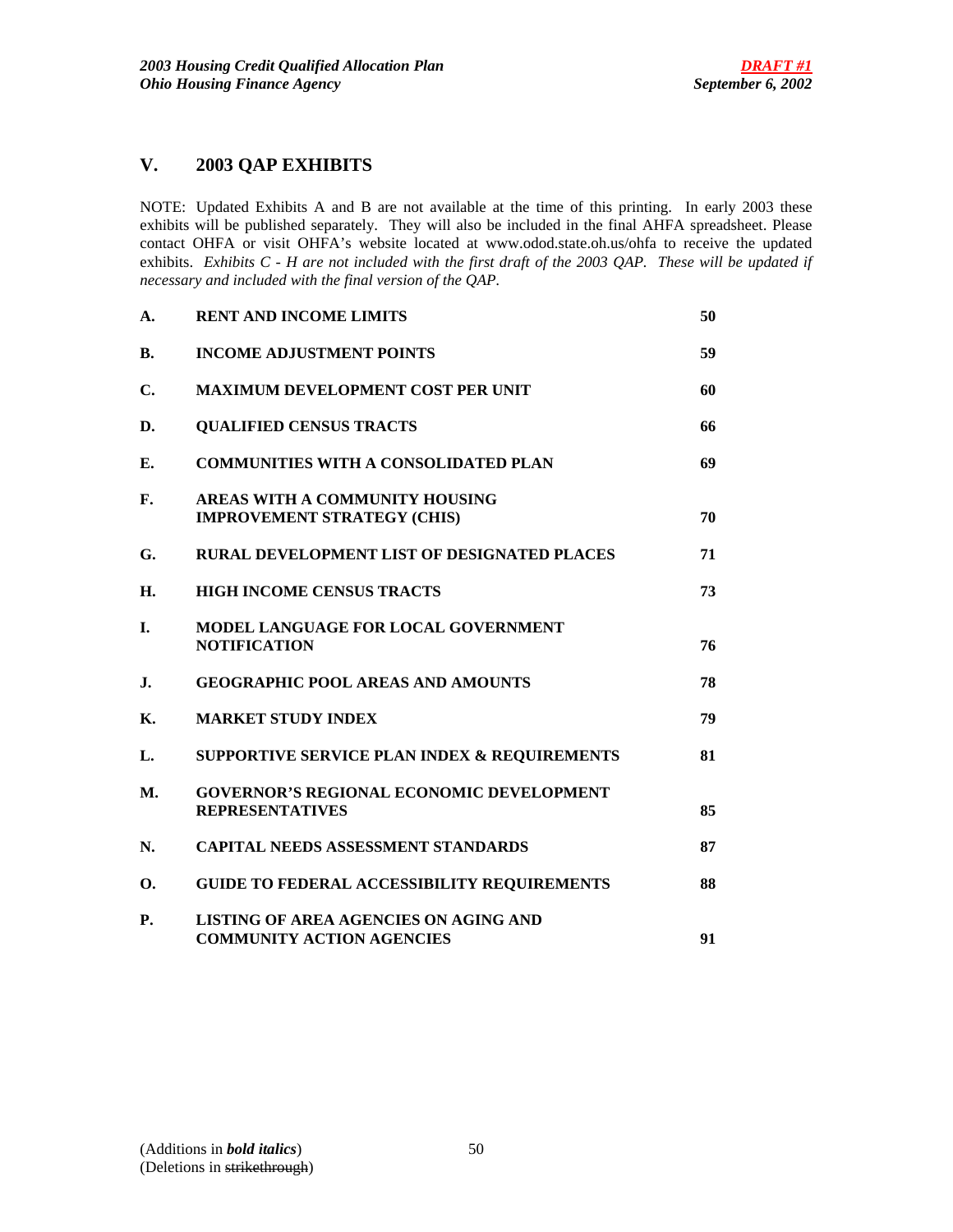# **A. RENT AND INCOME LIMITS**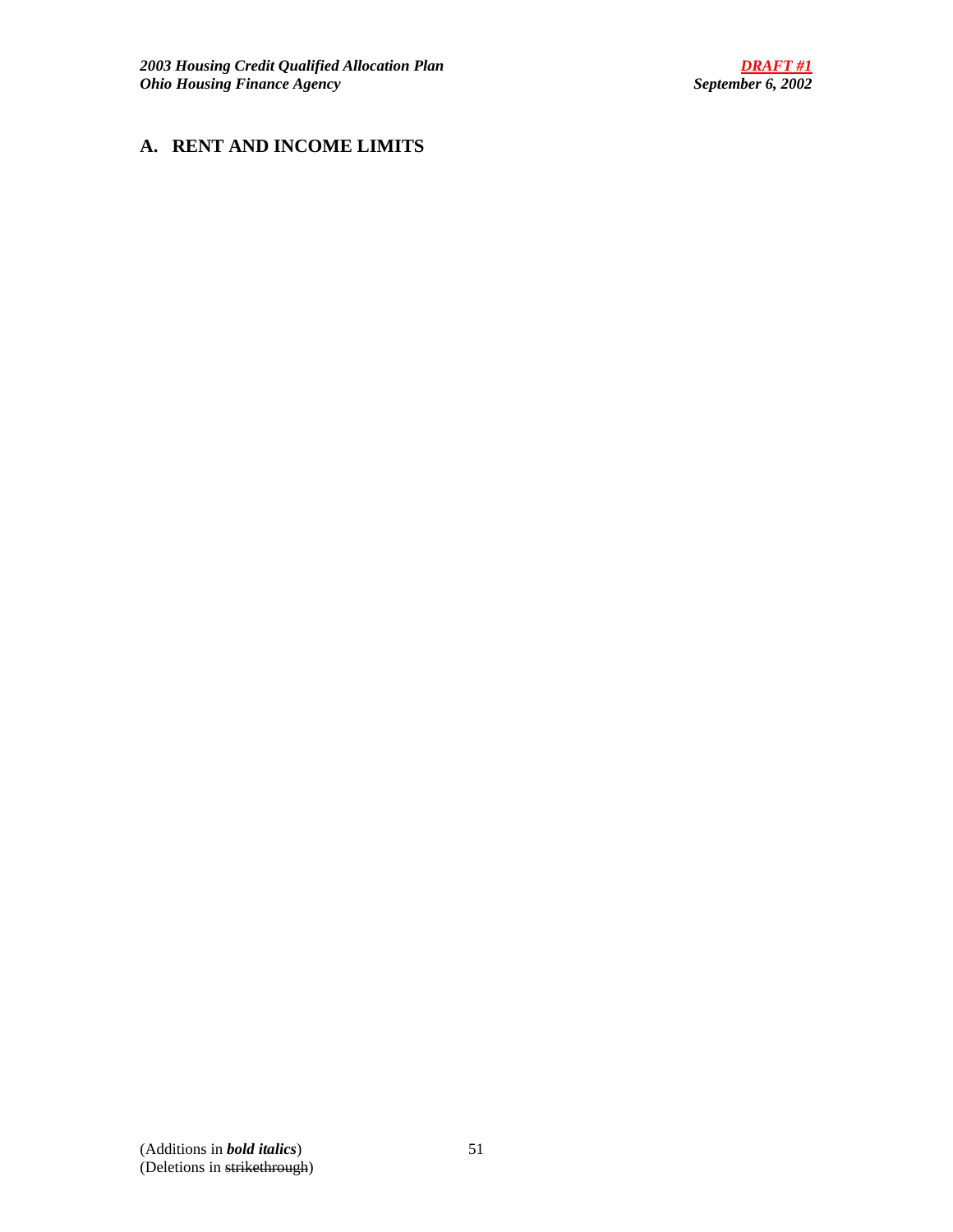# **B. INCOME ADJUSTMENT POINTS**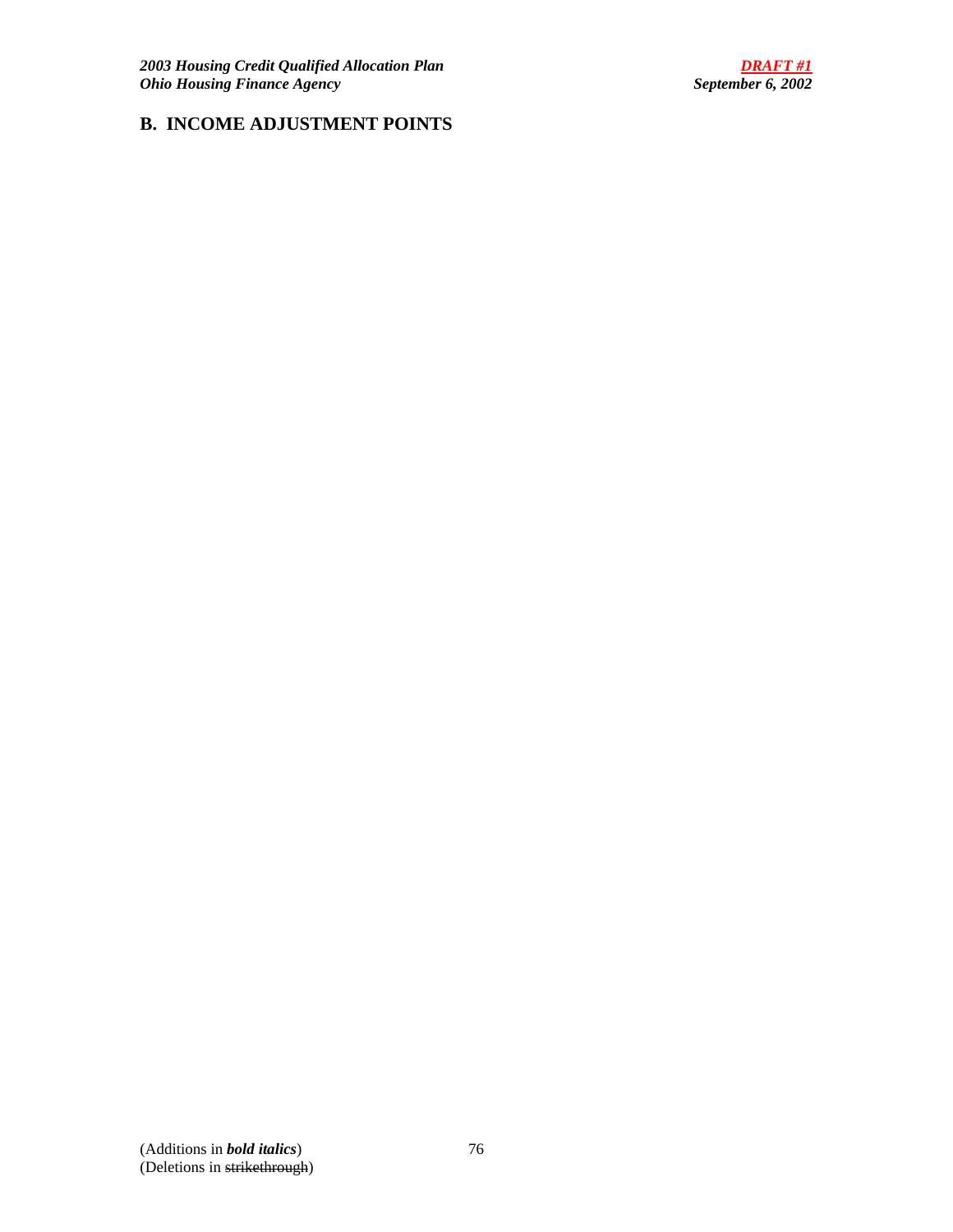# **C. MAXIMUM DEVELOPMENT COST PER UNIT**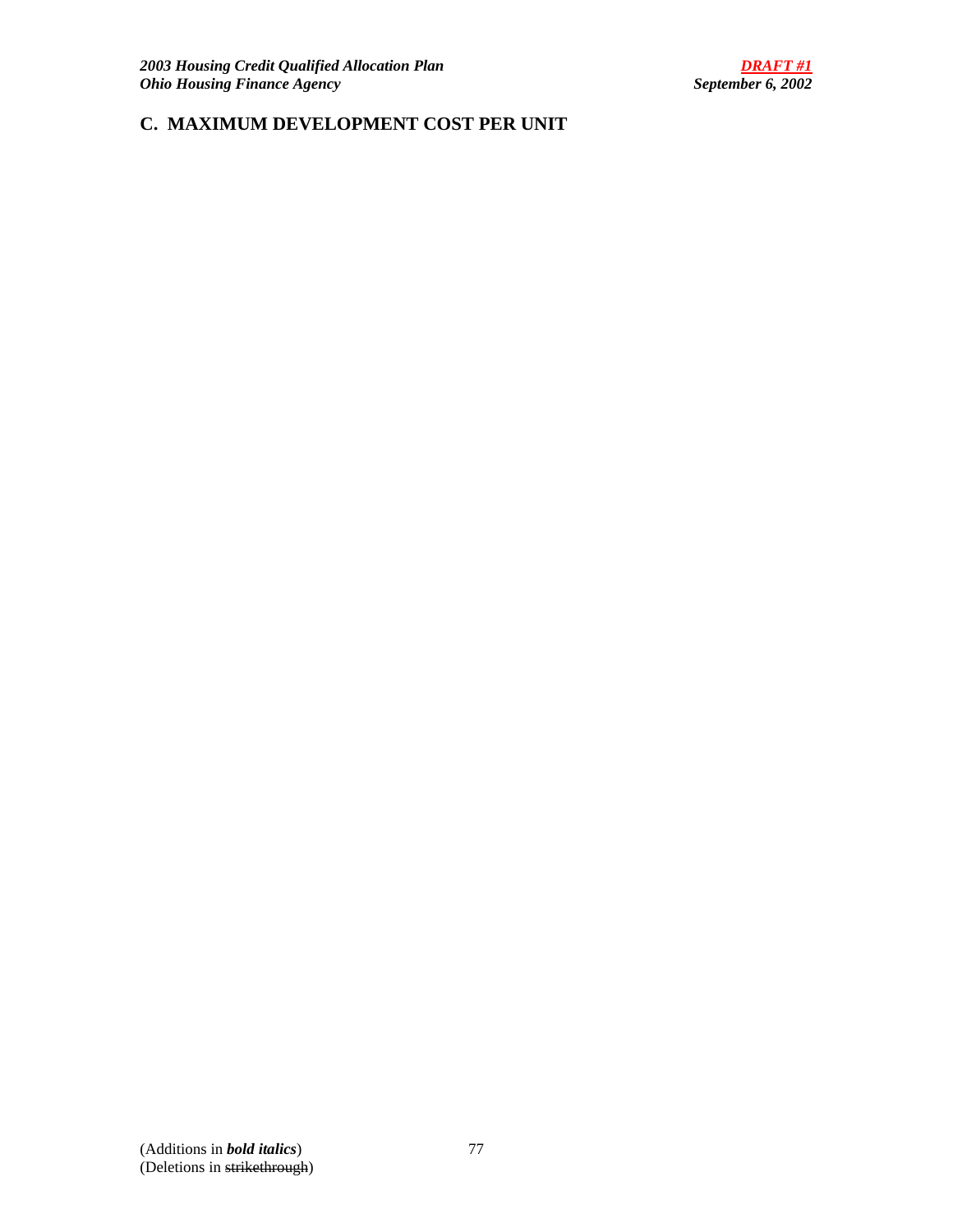# **D. QUALIFIED CENSUS TRACTS**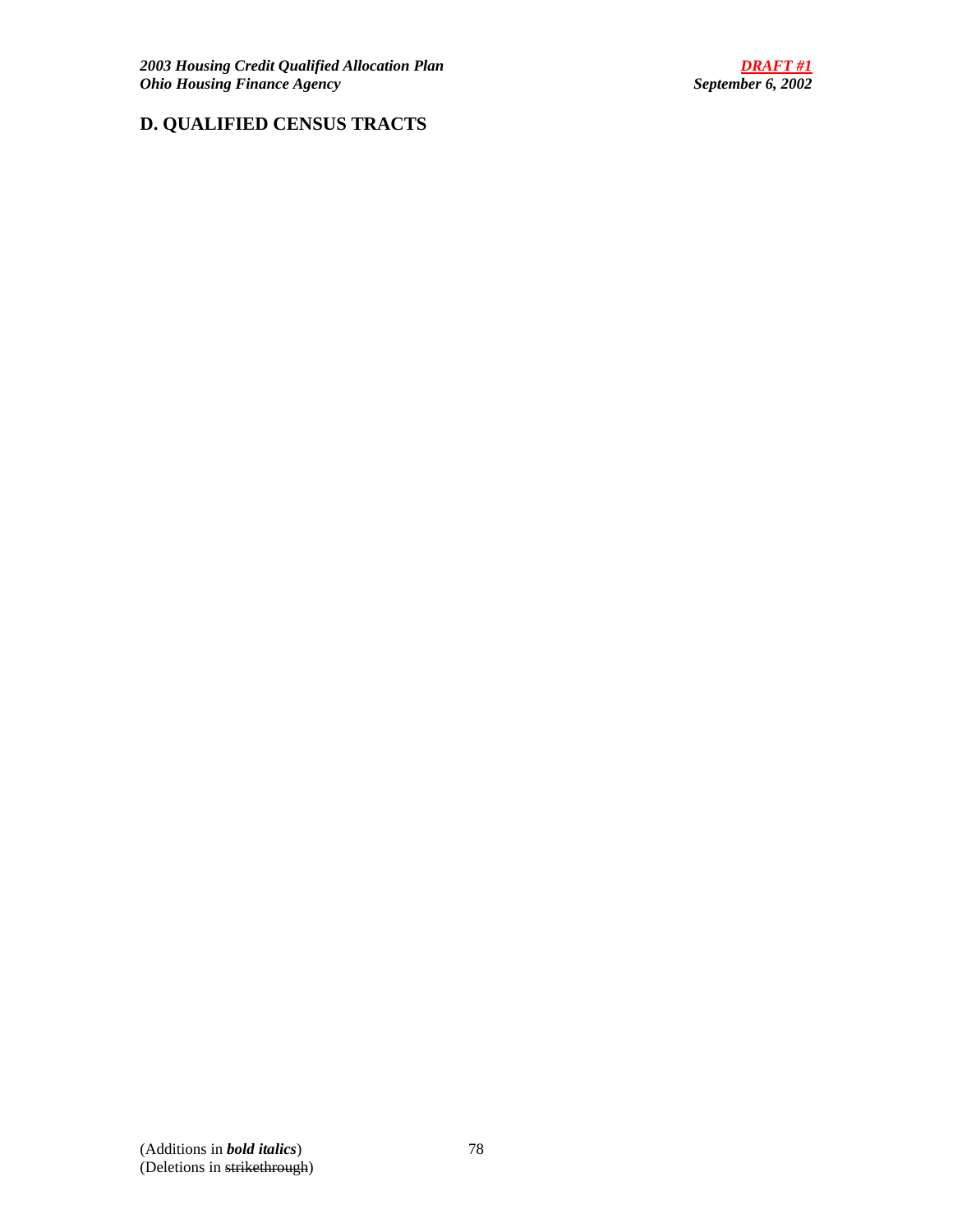# **E. COMMUNITIES WITH A CONSOLIDATED PLAN**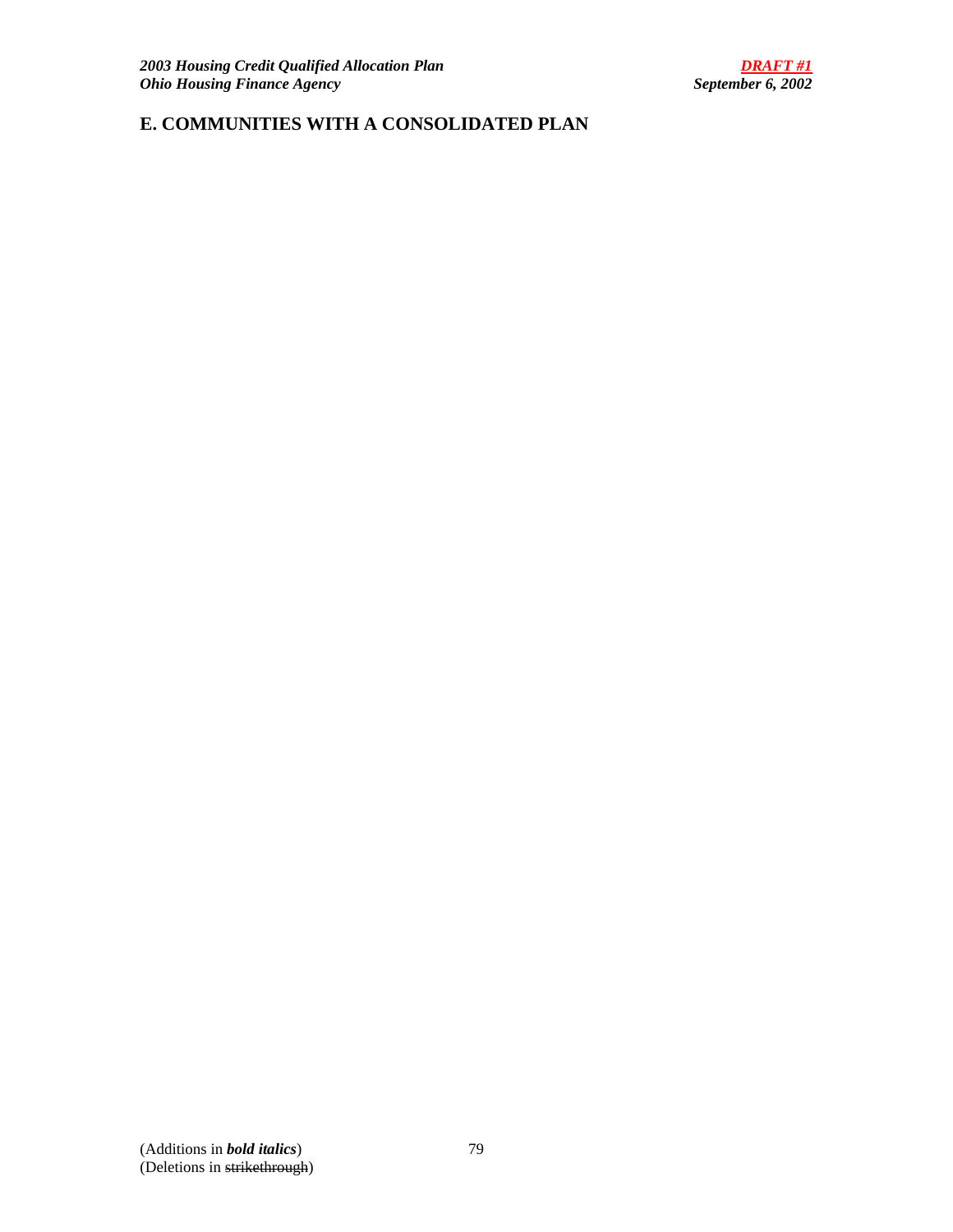**F. AREAS WITH A COMMUNITY HOUSING IMPROVEMENT STRATEGY (CHIS)**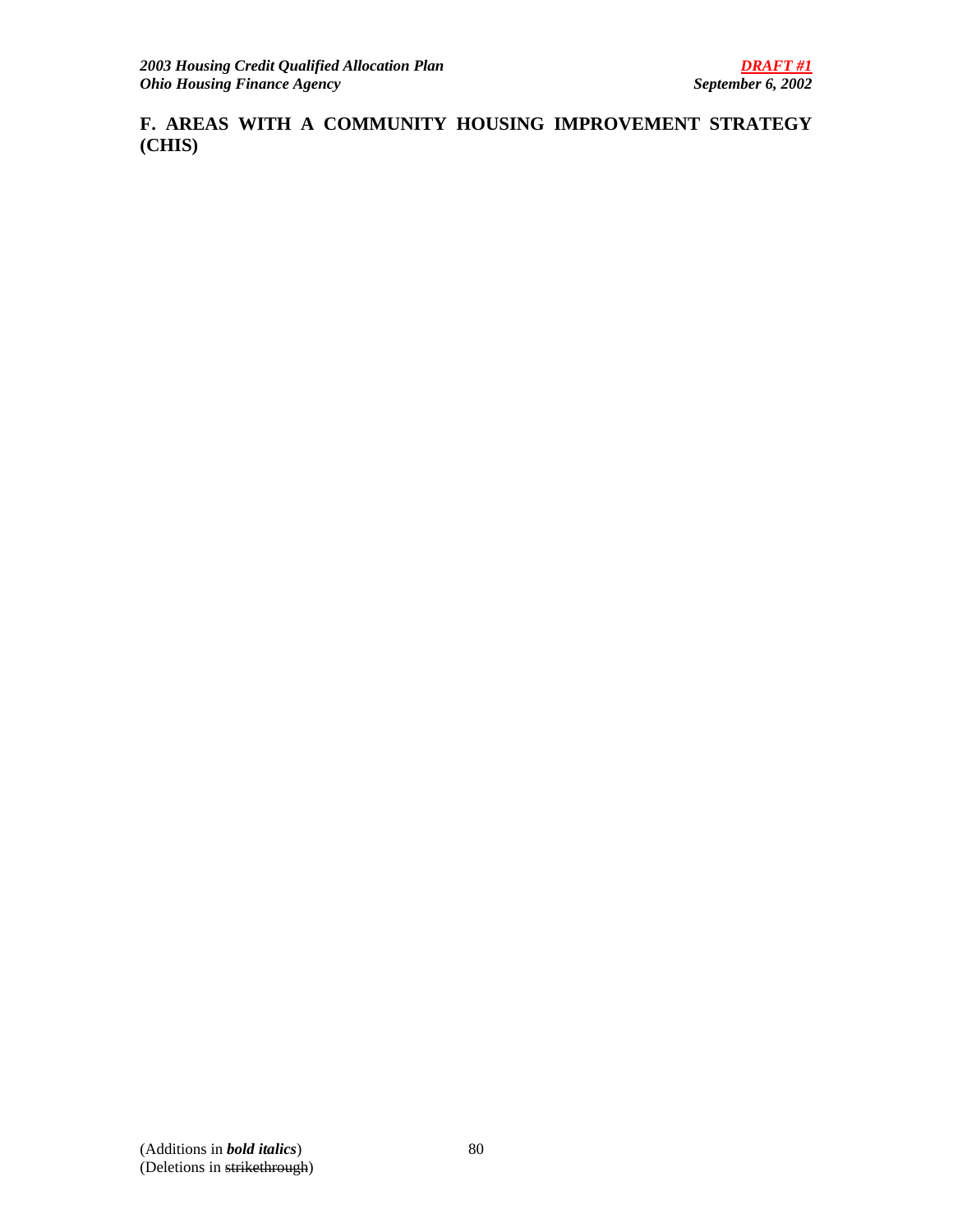# **G. RURAL DEVELOPMENT LIST OF DESIGNATED PLACES**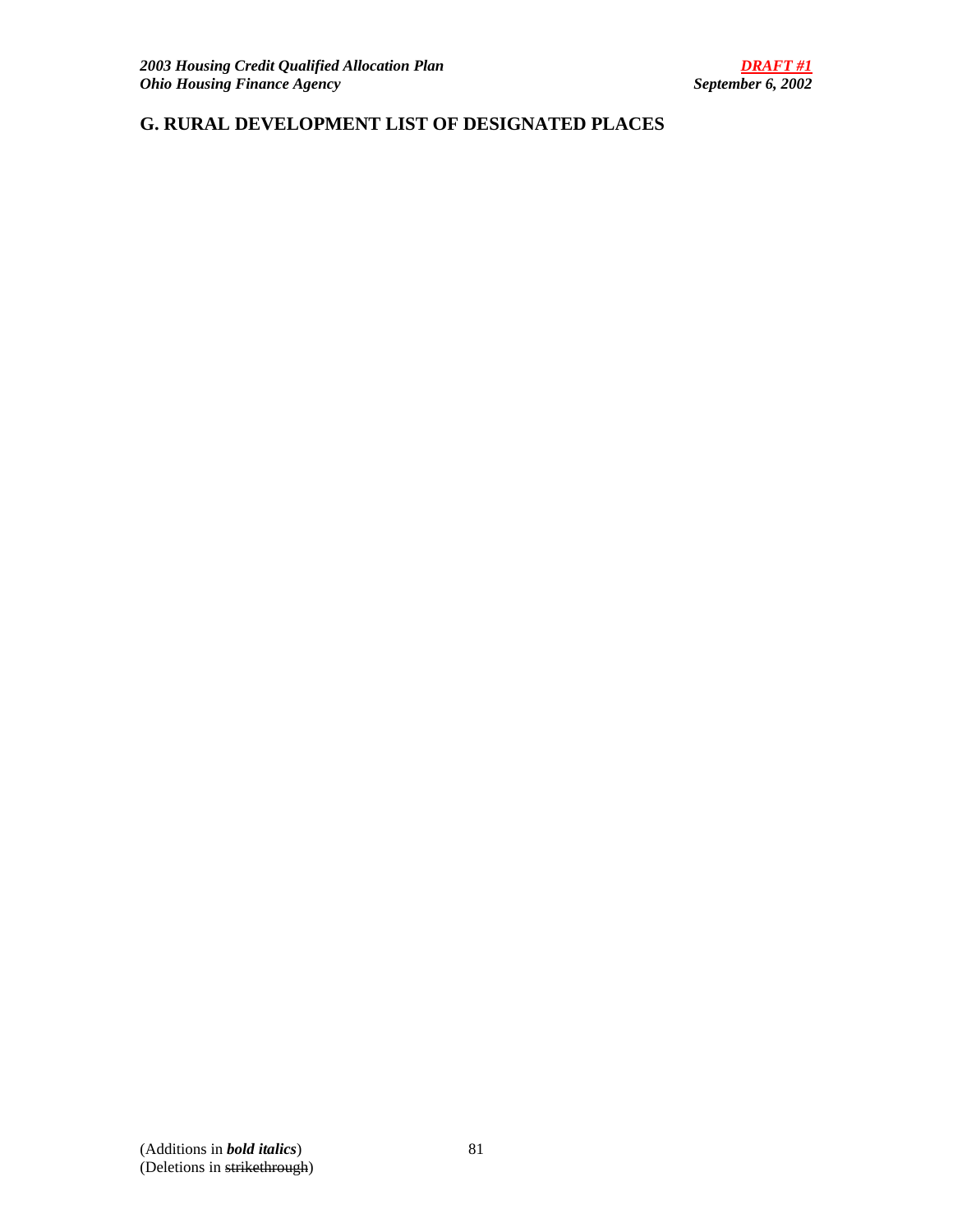# **H. HIGH INCOME CENSUS TRACTS**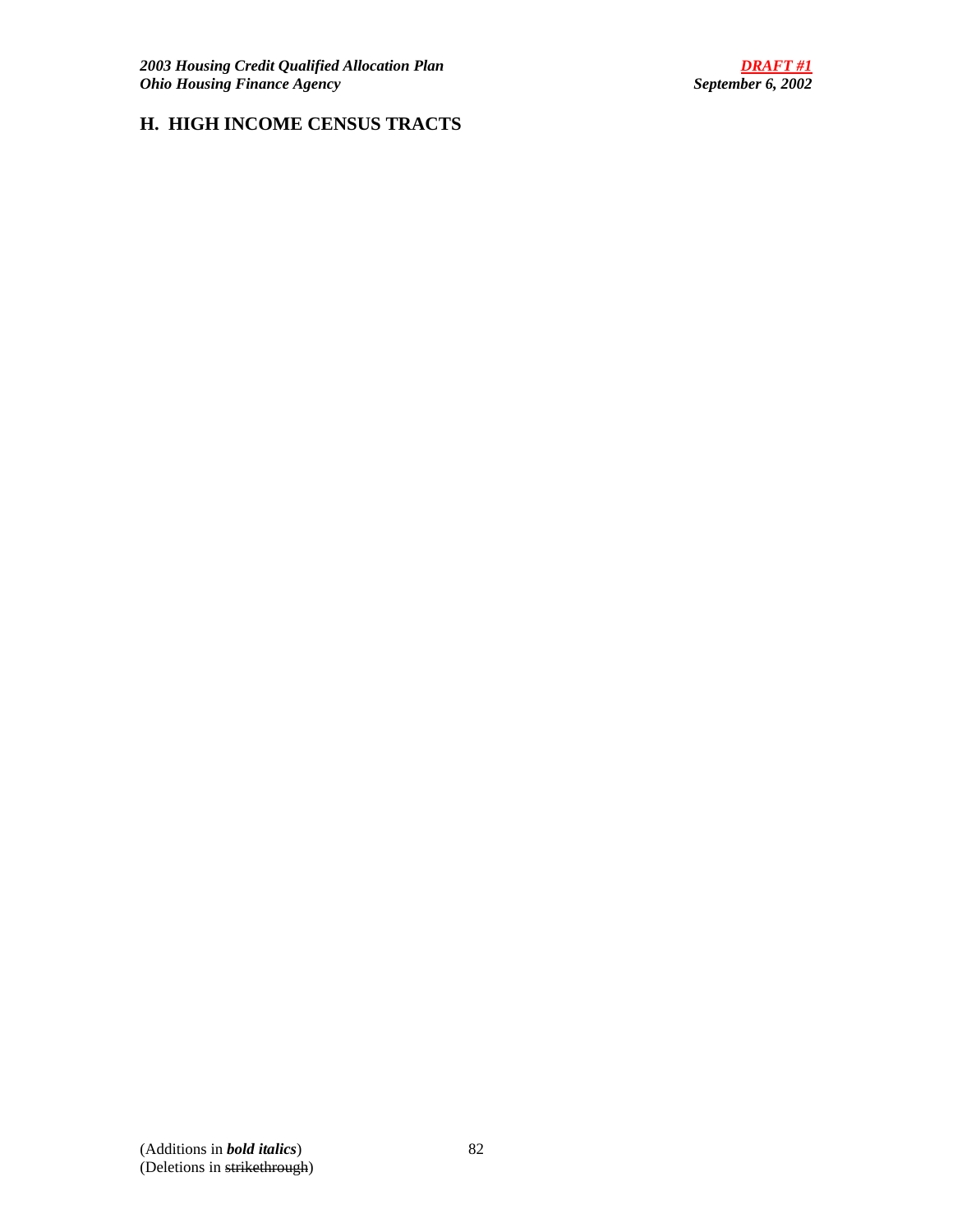# **I. MODEL LANGUAGE FOR LOCAL GOVERNMENT NOTIFICATION**

DATE

# CERTIFIED MAIL RETURN RECEIPT REQUESTED (Attach copies)

Applicable Person Title Name of Political Jurisdiction Address City, State Zip

RE: Name of Project

Dear Applicable Person:

The purpose of this letter is to apprise your office that (Name of General Partner, Managing Member, etc.) will be the (general partner, managing member, etc.) of a multifamily residential development located in or within a one-half mile radius of your political jurisdiction. The following describes the project and the multifamily funding programs of the Ohio Housing Finance Agency (OHFA) that will be utilized for the project and notifies you of your right to submit written comments to OHFA:

| Project Address:                       | Be as specific as possible; note city or township location as well as<br>county location.                                                                                                                                                                                                                                                                                                                                                                                           |
|----------------------------------------|-------------------------------------------------------------------------------------------------------------------------------------------------------------------------------------------------------------------------------------------------------------------------------------------------------------------------------------------------------------------------------------------------------------------------------------------------------------------------------------|
| Number of Units:                       | Total number of units; you may wish to do a breakdown on unit<br>types, i.e. 1BR, 2BR, 3BR.                                                                                                                                                                                                                                                                                                                                                                                         |
| Nature of Project:                     | Such as new construction, acquisition $\&$ rehabilitation, substantial<br>rehabilitation, adaptive reuse. Note any other distinguishing<br>characteristics.                                                                                                                                                                                                                                                                                                                         |
| Program(s) Utilized<br>in the Project: | Indicate that the project will utilize funding from the Housing<br>Credit, Affordable Housing Loans, and/or Multifamily Bond<br>Programs.                                                                                                                                                                                                                                                                                                                                           |
| <b>Right to Submit</b>                 |                                                                                                                                                                                                                                                                                                                                                                                                                                                                                     |
| Comments:                              | You have the right to submit comments to OHFA regarding the<br>project's impact on the community. If you intend to submit a<br>statement of disapproval or objection, you must submit a written<br>statement that is signed by a majority of the voting members of the<br>legislative body governing your jurisdiction. The written objection<br>must be forwarded separately to the Chairman of OHFA and to the<br>Agency's Executive Director and be delivered by certified mail, |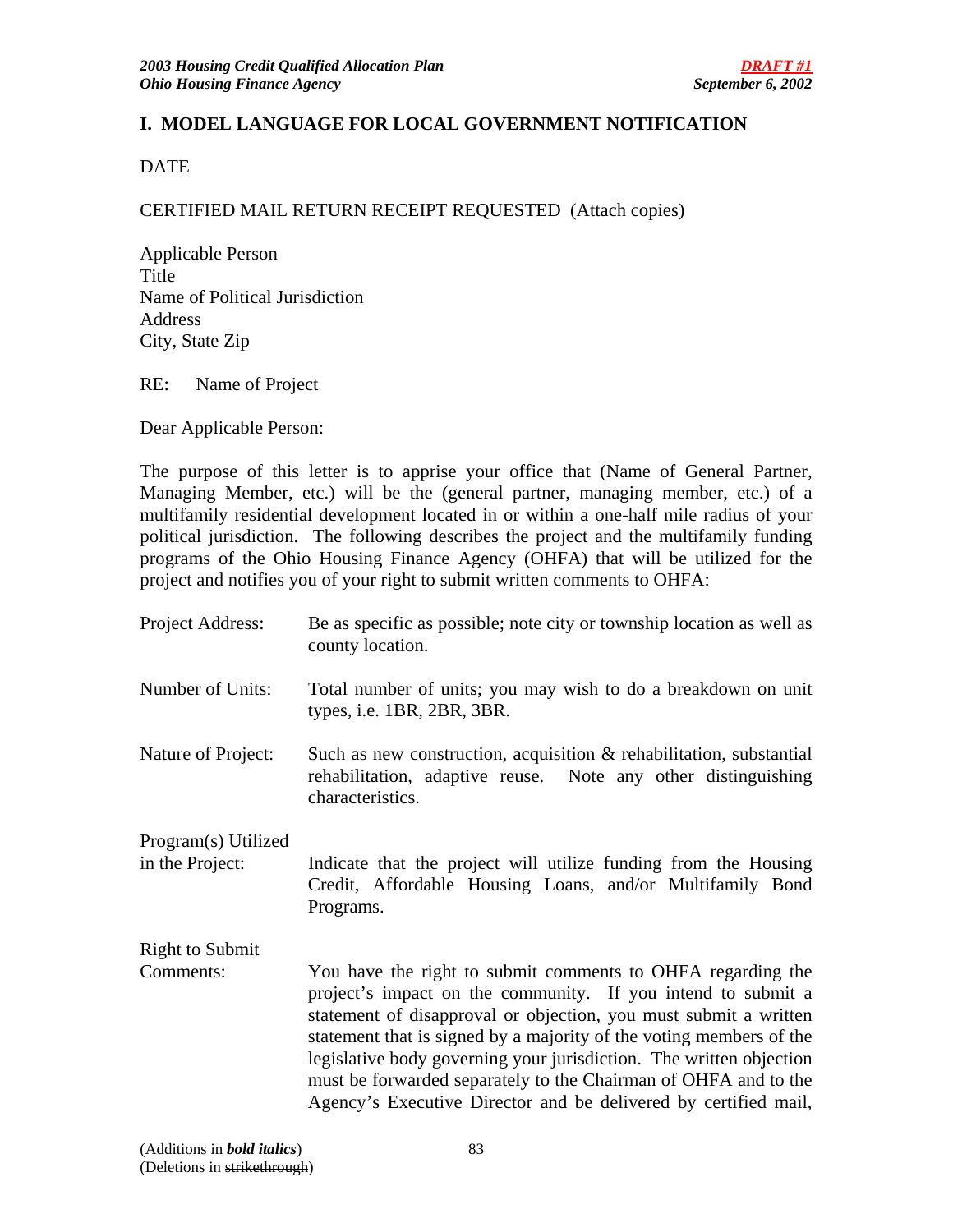return receipt requested. The persons and addresses to be notified at OHFA are:

Mr. Douglas A. Garver, Chairman Ohio Housing Finance Agency 77 S. High Street, 29th Floor Columbus, OH 43215

 Mr. Richard V. Everhart, Executive Director Ohio Housing Finance Agency 57 E. Main Street Columbus, OH 43215

The written objection must be submitted within 30 days of your receipt of this notice, and must be received by OHFA within 45 days of the date of the sponsor's or private developer's notice.

OHFA is required to respond to any written statement submitted by you under the terms outlined above.

Sincerely,

Name Title of Writer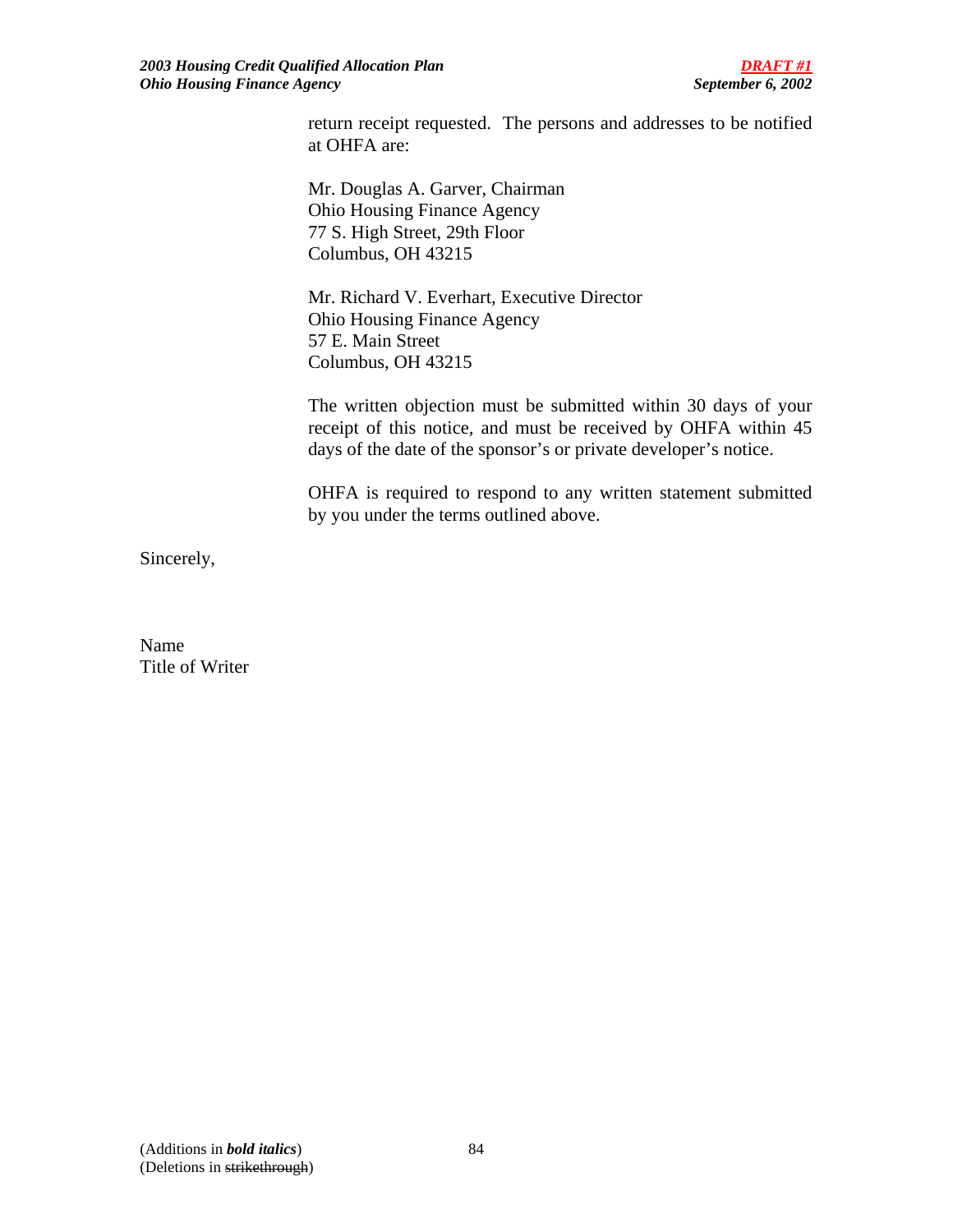# **J. GEOGRAPHIC POOL AREAS AND AMOUNTS**

| <b>Category A</b> | <b>Category B</b> | <b>Category C</b> | <b>Category C</b><br>(continued) |
|-------------------|-------------------|-------------------|----------------------------------|
| % of 2003         |                   |                   |                                  |
| Allocation*: 19%  | 17%               | 14%               |                                  |
| Akron             | Allen             | Adams             | Lawrence                         |
| Canton            | <b>Butler</b>     | Ashland           | Logan                            |
| Cincinnati        | Clark             | Ashtabula         | Madison                          |
| Cleveland         | Clermont          | Athens            | Marion                           |
| Columbus          | Cuyahoga          | Auglaize          | Meigs                            |
| Dayton            | Delaware          | Belmont           | Mercer                           |
| Toledo            | Fairfield         | <b>Brown</b>      | Monroe                           |
| Youngstown        | Franklin          | Carroll           | Morgan                           |
|                   | Geauga            | Champaign         | Morrow                           |
|                   | Greene            | Clinton           | Muskingum                        |
|                   | Hamilton          | Columbiana        | Noble                            |
|                   | Jefferson         | Coshocton         | Ottawa                           |
|                   | Lake              | Crawford          | Paulding                         |
|                   | Licking           | Darke             | Perry                            |
|                   | Lorain            | Defiance          | Pike                             |
|                   | Lucas             | Erie              | Preble                           |
|                   | Mahoning          | Fayette           | Putnam                           |
|                   | Medina            | Fulton            | Ross                             |
|                   | Miami             | Gallia            | Sandusky                         |
|                   | Montgomery        | Guernsey          | Seneca                           |
|                   | Pickaway          | Hancock           | Scioto                           |
|                   | Portage           | Hardin            | Shelby                           |
|                   | Richland          | Harrison          | Tuscarawas                       |
|                   | <b>Stark</b>      | Henry             | Union                            |
|                   | Summit            | Highland          | Van Wert                         |
|                   | Trumbull          | Hocking           | Vinton                           |
|                   | Warren            | Holmes            | Wayne                            |
|                   | Washington        | Huron             | Williams                         |
|                   | Wood              | Jackson           | Wyandot                          |
|                   |                   | Knox              |                                  |

*\* - Per Capita Credits Only - does not include returns or national pool credit.*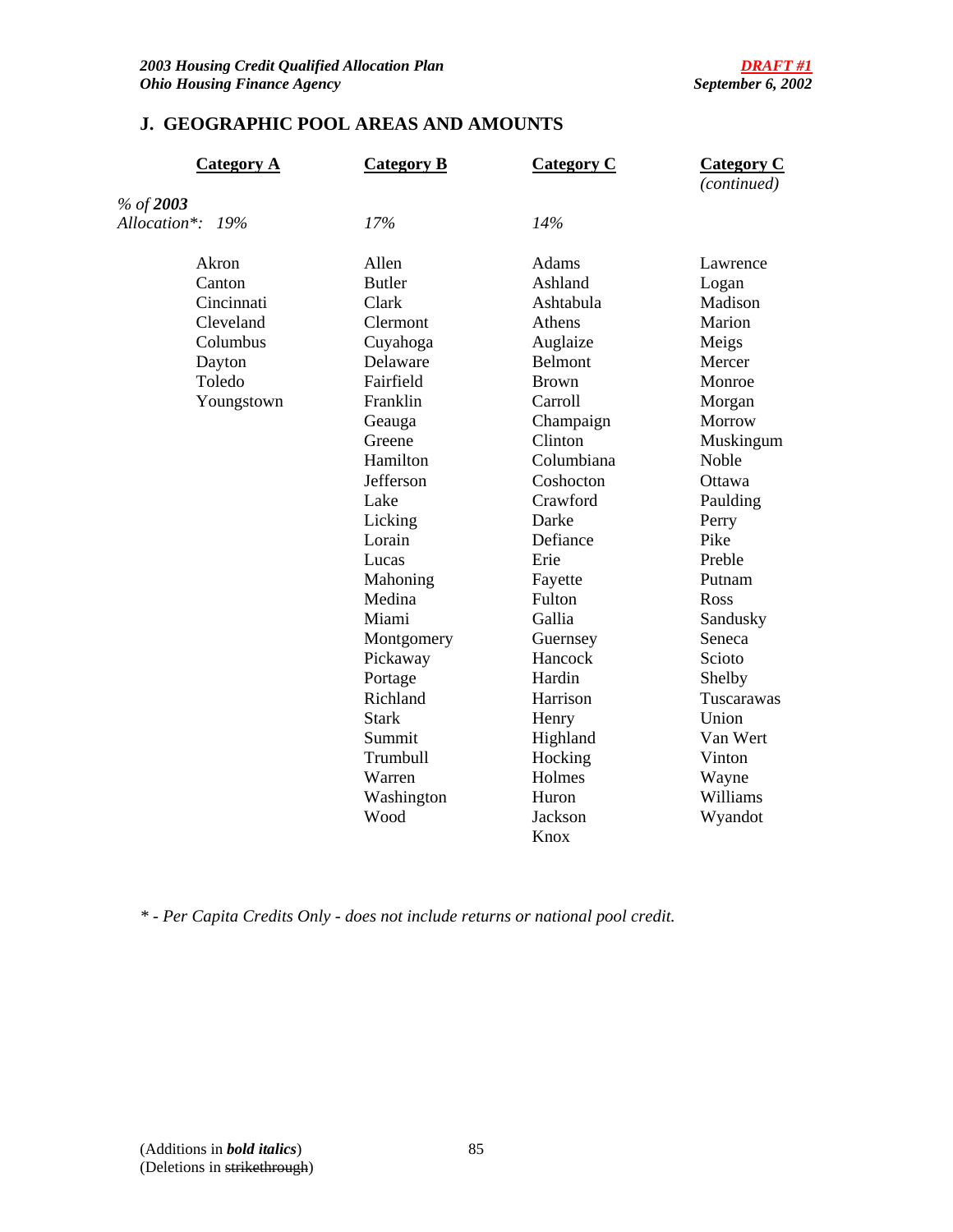# **K. MARKET STUDY INDEX**

The following information must be included in a market study. The market study author must organize the information using this index or provide the corresponding page number(s) for each item. Please refer to pages 14-15 of the 2003 QAP for more details.

- **I.** Executive summary
	- **A.** Statement that a market exists for the proposed project
	- **B.** Estimated stable year vacancy rate for the proposed project
		- **1.** Explanation if greater than 7%
	- **C.** Estimated lease-up time for the proposed project
		- **1.** Explanation if greater than one year
- **II.** Description of the proposed project including location, number of units, amenities, population served, number of bedrooms, unit sizes, etc.
- **III.** Description of the effective market area for the project
	- **A.** Map of the effective market area
	- **B.** Explanation if greater than five mile radius
- **IV.** Rent comparison table
	- **A.** Rents for the proposed project
	- **B.** Market rents and methodology for calculation of market rents
- **V.** Number of income-eligible renter households in the effective market area
	- **A.** Percentage required to fully lease-up the project
		- **1.** Explanation if greater than 10%
- **VI.** Description and evaluation of services, including approximate distance to project
	- **A.** Public services
	- **B.** Infrastructure
	- **C.** Community services
	- **D.** Employers
- **VII.** Number of income-eligible special needs households in the effective market area
	- **A.** Percentage required to meet the special needs set-aside
	- **B.** Source of information
- **VIII.** List of federally subsidized and Housing Credit projects (including projects under construction) in the effective market area
	- **A.** Brief description of each project including number of units, rents, amenities, bedroom sizes, population served, etc.
	- **B.** Current vacancy rate for each existing project
	- **C.** Contact name and method of contact for each project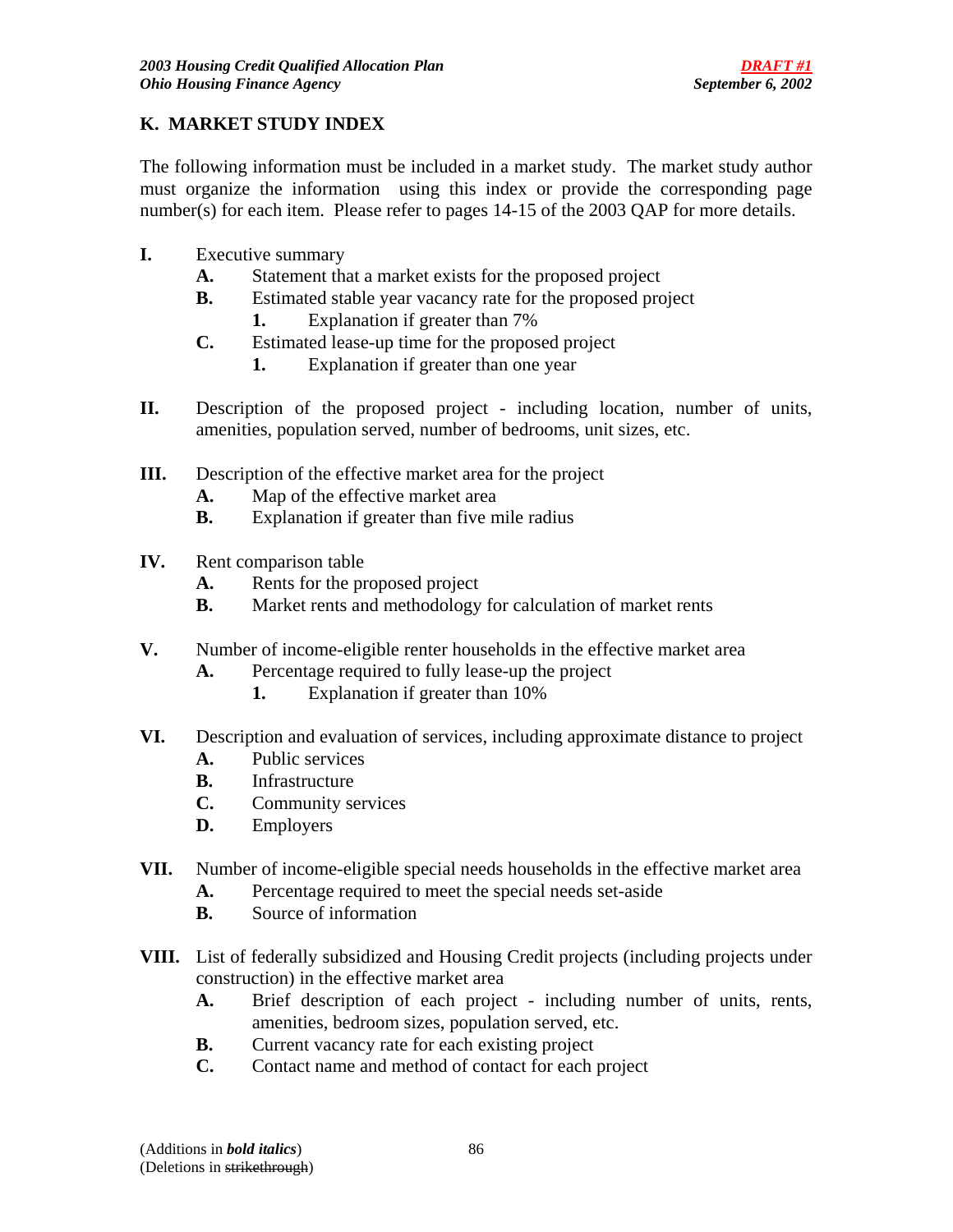- **D.** Ratio of all subsidized and Housing Credit units to the number of incomeeligible renter households in the effective market area
- **E.** For Housing Credit projects only, calculate the estimated vacancy rate for each project (except those under construction) during the first stabilized year of the proposed project
	- **1.** Explanation for estimated vacancy rates greater than 10%
- **IX.** List of comparable market rate developments in the effective market area
	- **A.** Brief description of each project including number of units, rents, amenities, bedroom sizes, population served, etc.
	- **B.** Current vacancy rate for each existing project
	- **C.** Contact name and method of contact for each project
- **X.** Analysis of Public Housing Authority (PHA) concerns and issues
	- **A.** Copy of letter and certified mail receipt or details of interview
	- **B.** Copy of response(s) from PHA or transcript of interview
	- **C.** Narrative that evaluates and addresses any issues or concerns raised by the PHA
- **XI.** Original signed copy of ODOD Form 008 Market Study Certification
- **XII.** Listing of all data sources used in the study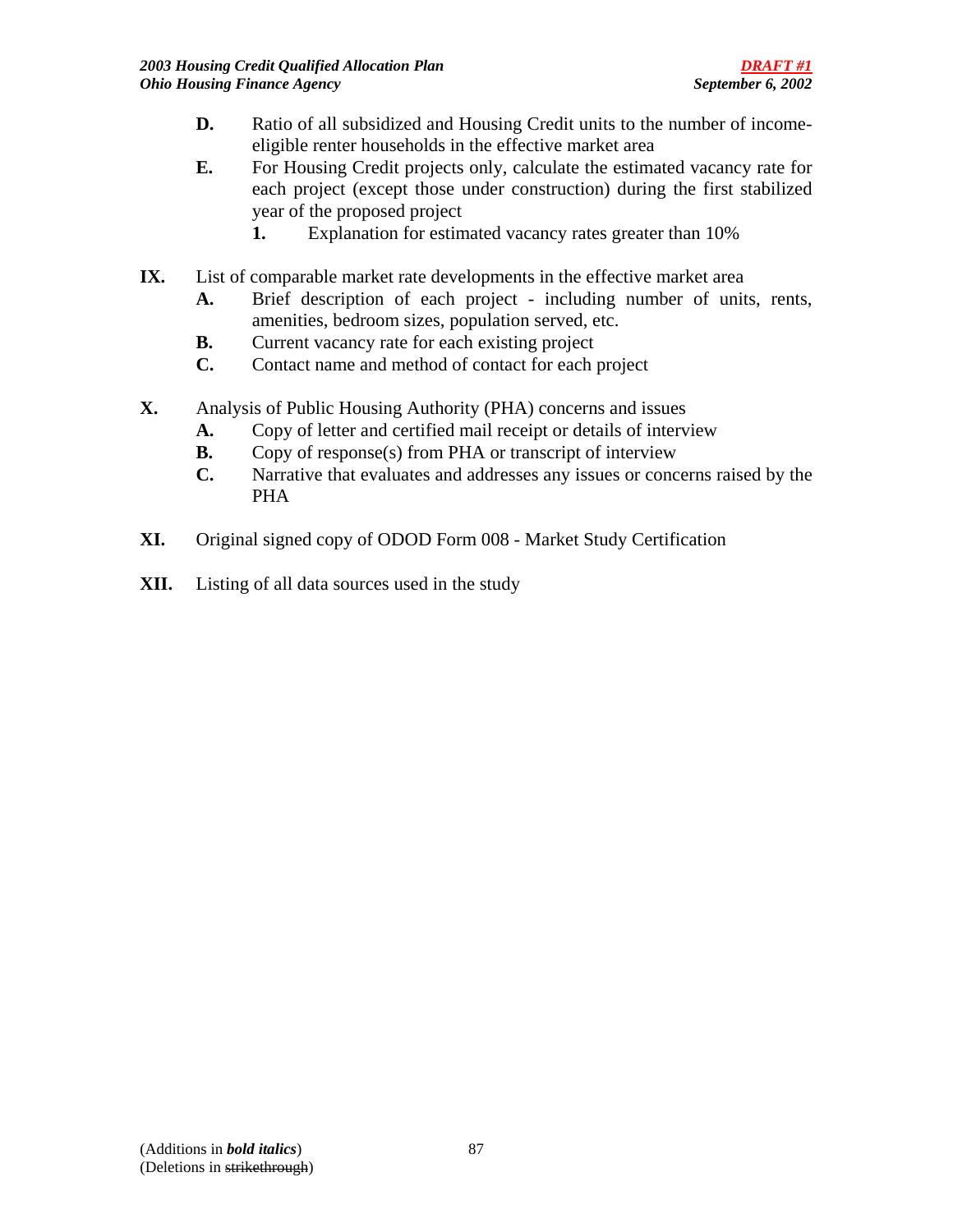## **L. SUPPORTIVE SERVICE PLAN INDEX & REQUIREMENTS**

Applicants for projects designed to serve a special needs population must submit a supportive services plan in order to qualify for competitive points. The supportive service plan must include the following elements in the order listed:

**I. Population Served -** Describe the population to be served and indicate the number of units to be set-aside for this population.

**II. Service Coordinator -** Describe the role of the supportive service coordinator. Include a copy of the coordinator's resume or if the coordinator is not known at application, a copy the coordinator's job description. List the experience in providing supportive services, including trainings that the coordinator may have attended. Identify the budget line item for the service coordinator's salary or document in-kind assistance with commitment letters per section **VI**. Detail the number of hours that the coordinator will spend at the site and working with residents from the project.

**III. Annual Budget -** List in detail the estimated annual costs of providing services including the coordinator's salary and equipment.

**IV. Description of Services -** Provide specific descriptions of the following services and explain how they will be made available to residents (see below for required services for each population).

**V. Support Letters -** (see below for required support letters for each population)

**VI. Commitment Letters -** Attach signed letters from agencies/organizations that have committed to provide or refer services to residents. Also, where services have been contracted, provide a signed letter from an agency/organization providing contracted service coordination. Commitment letters should contain a brief description and history of the agency/organization, a description of the services to be provided, and details of any funding to be provided to the project for services. Commitment letters must be provided for all agencies/organizations referred to in **IV. Description of Services**.

The supportive service plan must be specific to the proposed project. All requirements, including all population specific service requirements, must be listed in the plan. The descriptions of services must include enough details and information so that OHFA can determine what services are being provided, how are the services being provided, and who is providing the services.

#### **Population Specific Requirements**

#### **A. Persons age 55 and Over - (for both 30 and 35 point categories)**

#### **Requirements**

- 1. 100% of total units minimum set-aside.
- 2. All buildings must contain only one story unless an elevator is provided.
- 3. The project cannot be lease-purchase.

#### **Description of Services**

- 1. Make meals available at or accessible to housing facility.
- 2. Make light housekeeping services available.
- 3. Ensure the availability to adequate transportation services for residents.
- 4. Provide information and referral to home health services.
- 5. Provide evidence of regularly scheduled activity programs reflecting the cultural, social, recreational, and health and wellness aspects of resident lives.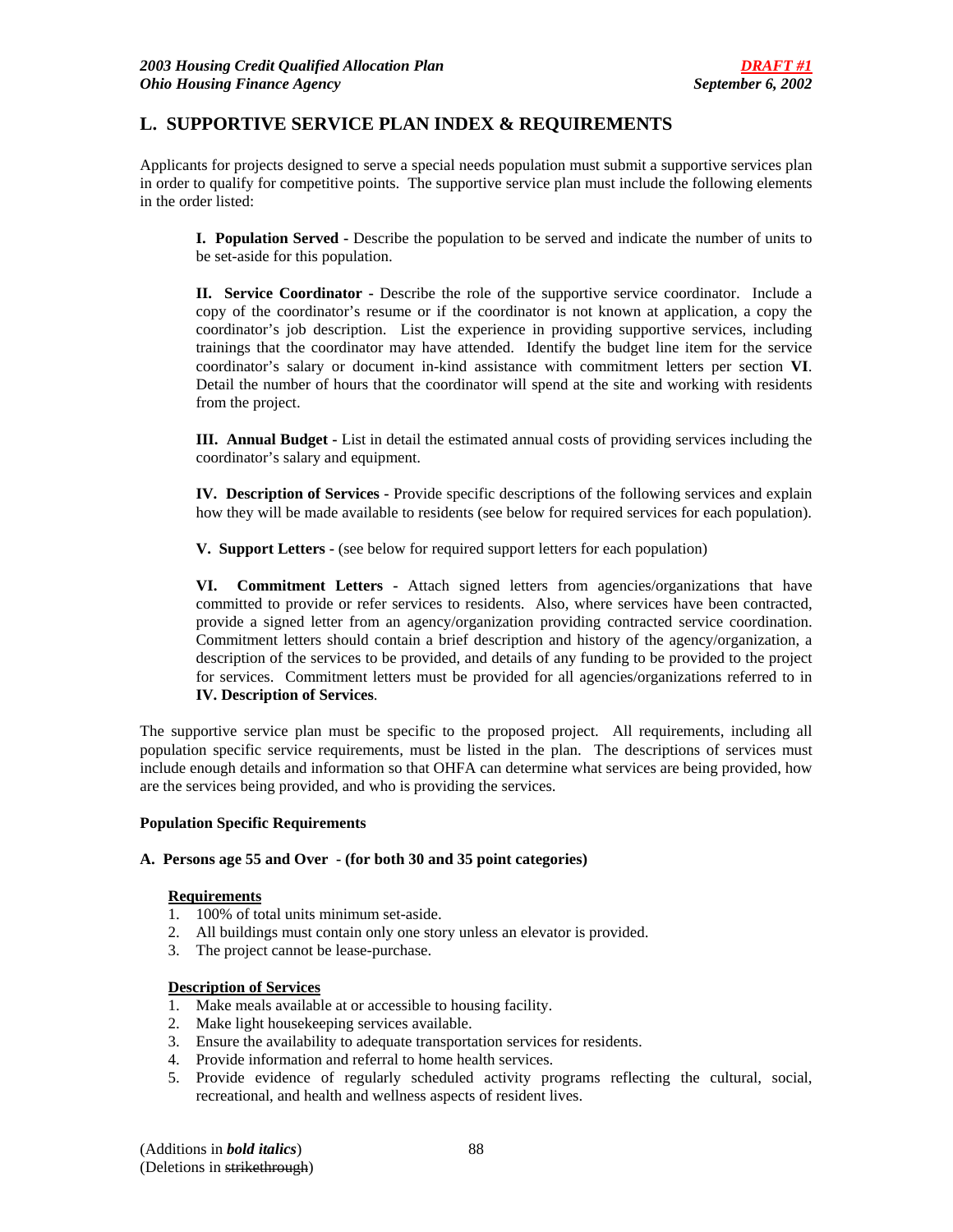6. Provide accommodations for and support of a Resident Association.

### **Support Letters**

1. Submit a letter of support from local Area Agency on Aging (AAA). If a letter of support is unavailable from the AAA provide an explanation as to why, and then provide letters of support from local senior citizens centers, the public housing authority, or the Department of Aging.

### **Additional Requirements - 35 point category**

- 1. All units and buildings must contain at least 20 universal design features as described on ODOD Form 005 in addition to grab bars in the bathrooms (in shower and around the toilet)
- 2. The project must contain common space equal to or greater than 5% of the total residential square footage for the entire project
- 3. Project must annually set-aside at least \$100 per unit for service coordination.

#### **B. Persons with Severe and Persistent Mental Illness**

#### **Requirements**

- 1. OHFA requires a maximum target set-aside of 20% of the total units for this population in order to work toward the goal of integration. The final set-aside determined in collaboration with local ADAMHS or Mental Health Board must be greater than or equal to 10% of the total units. However, OHFA recognizes that circumstances may require projects to exceed the 20% target. In such instances, exceeding the 20% target set-aside will not be considered a non-compliance issue.
- 2. Acceptance of services should not be a condition of occupancy.

#### **Description of Services**

- 1. The level of services and service coordination to be provided must be approved by the local ADAMHS or Mental Health Board. Projects targeting persons with severe and persistent mental illness have the option to not provide on-site services and service coordination if a local case management and community support services system are already in place. A service coordinator would not be required in these circumstances.
- 2. Demonstration of input from people with mental illness in the Housing Credit application and design and development of the project.
- 3. Residents must have control over the assistance they receive and who provides that assistance. Service coordinators must work directly with the local county board case management system.
- 4. Residents may choose to seek mental health services through public or private mental health providers. (All local mental health systems are required to have 24-hour mobile case management and crisis intervention services available and accessible to all people with mental illness; such services need not be housing project based).

### **Support Letters**

- 1. Letters of support from local Alliance for the Mentally Ill (AMI) and/or qualified consumer groups including their mission statement, agency goals, and a *specific* statement of support for the proposed project.
- 2. Written support from the Executive Director of the local ADAMHS or Mental Health Board. The support letter must describe how the number of set-aside units was determined and how this setaside will benefit the special needs population.
- 3. A copy of a letter from the applicant to the local ADAMHS or Mental Health Board stating that up to 20% of the units can be set-aside for persons with severe or persistent mental illness. The exact set-aside will be determined by the local ADAMHS or Mental Health Board. A copy of the certified mail receipt must be included.

#### **C. Persons with Mental Retardation/Developmental Disabilities**

#### **Requirements**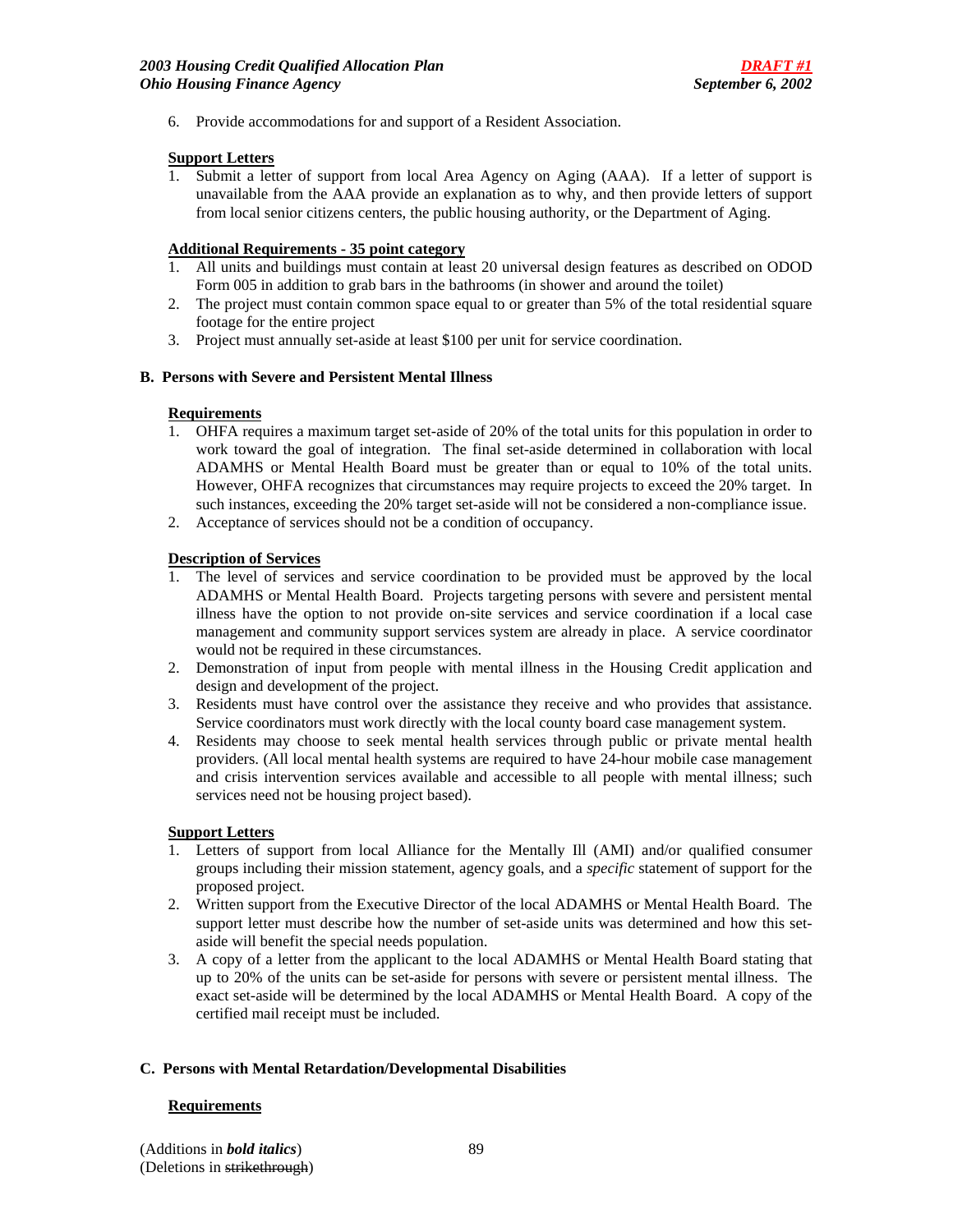1. The percentage of units set-aside must be established in collaboration with the local MR/DD agency but cannot exceed 20% of the total units. However, OHFA recognizes that circumstances may require projects to exceed the 20% target. The final set-aside determined in collaboration with local MR/DD agency must be greater than or equal to 10% of the total units. In such instances, exceeding the 20% target set-aside will not be considered a non-compliance issue.

### **Description of Services**

- 1. The level of services and service coordination to be provided must be approved by the local MR/DD agency . Projects targeting persons with mental retardation/developmental disabilities have the option to not provide on-site services and service coordination if a local case management and community support services system are already in place. A service coordinator would not be required in these circumstances.
- 2. Ensure adequate education and awareness of community resources, intervention and support for residents experiencing a crisis, referral to resources and services in the community, development and support for resident participation with management.
- 3. Assistance to residents in identifying and accessing local resources and services.
- 4. Development and support of resident participation in the development of services, programs and activities.
- 5. Crisis intervention and short-term support or referral to outside resources.
- 6. Longer-term support for residents pursuing goals related to social and/or economic selfsufficiency.
- 7. Intervention and prevention of problems related to substance abuse, criminal activity, destruction of property or other issues harmful to residents.
- 8. Provide a continually updated notebook or bulletin board of neighborhood and community programs and resources.

### **Support Letters**

- 1. Letter from the local MR/DD agency indicating *specific* support and evidencing collaboration with the project related to the projected percentage of set-aside units for this population. The support letter must describe how the number of set-aside units was determined and how this setaside will benefit the special needs population.
- 2. A copy of a certified letter from the applicant to the local MR/DD agency stating that up to 20% of the units can be set-aside for persons with severe or persistent mental illness. The exact setaside will be determined by the local MR/DD agency. A copy of the certified mail receipt must be included.

### **D. Persons with a Mobility or Sensory Impairment**

### **Requirements**

- 1. Twenty (20) percent of total units minimum set-aside.
- 2. Projects must meet all ADA requirements.
- 3. All units and buildings must contain at least 20 universal design features as described on ODOD Form 005.

### **Description of Services**

- 1. Assistance to residents in identifying and accessing local resources and services.
- 2. Development and support of resident participation in the development of services, programs and activities.
- 3. Support for residents pursuing goals related to social and/or economic self-sufficiency.

### **Support Letters**

1. Letter of support from a local qualified consumer/social services group including their mission statement, agency goals, and a *specific* statement of support for the proposed project.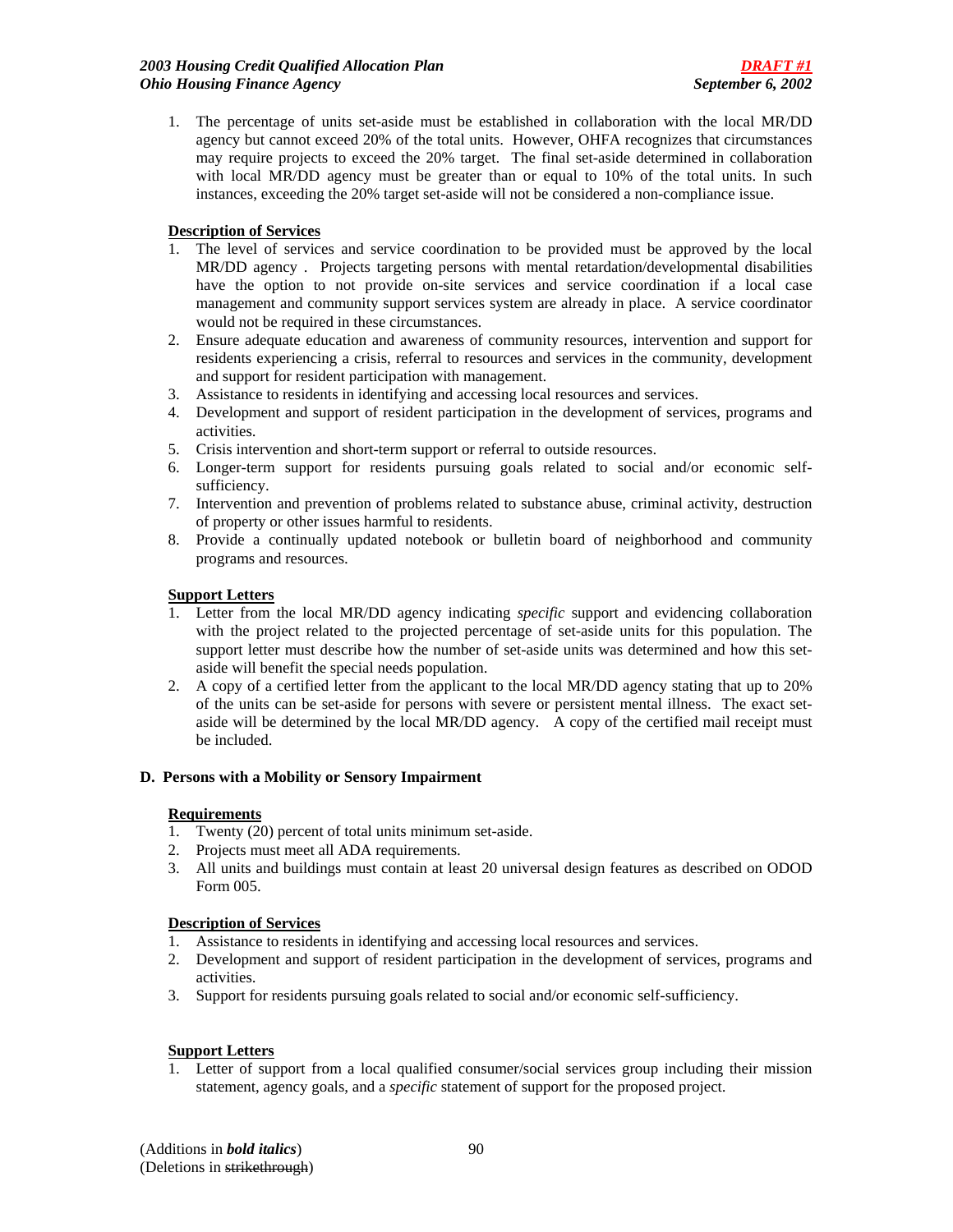#### **E. Extremely Low-Income Persons/Households**

### **Requirements**

- 1. 20% of total units minimum set-aside.
- 2. Rents must be affordable to extremely low-income households (at or below 35% of AMGI) and must be evidenced in Section B (1) of the AHFA.

### **Description of Services**

- 1. Credit Counseling.
- 2. Personal finance training/planning.
- 3. Continuing Education/Job Training Opportunities.
- 4. Life Skills Training.
- 5. Healthcare- Prevention and Community Outreach (i.e. drug/alcohol prevention, stress/anger management, AIDS awareness etc.).

### **Support Letters**

- 1. Letter of support from a local qualified consumer/social services group including their mission statement, agency goals, and a *specific* statement of support for the proposed project.
- 2. Provide a letter from the county Human Service/OBES Department or a designated Welfare-to-Work agency indicating a linkage with the county's Welfare-to-Work initiative.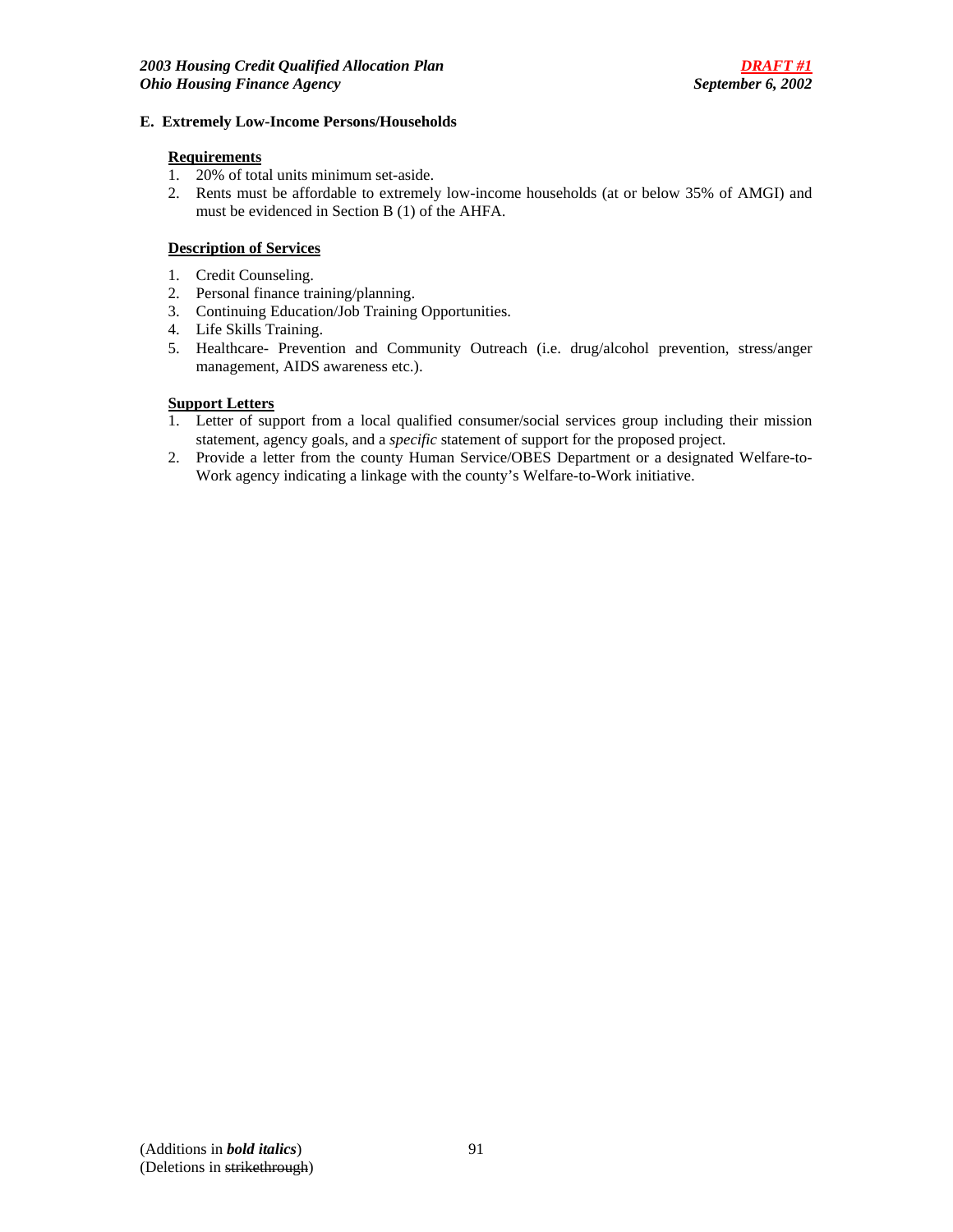#### **M. GOVERNOR'S REGIONAL ECONOMIC DEVELOPMENT REPRESENTATIVES**

Deputy Director Jean Carter Ryan Phone: 614- 466-9627 Fax: 614-752-4858 Riffe Center 77 S. High Street, 29<sup>th</sup> Floor Columbus, OH 43215

Region 1 - Columbus Tonya Barnett Phone: 614-466-9627 Fax: 614-752-4858 Riffe Center 77 S. High Street, 29<sup>th</sup> Floor Columbus, OH 43215 Counties Represented: Delaware, Fairfield, Fayette, Franklin, Licking, Logan, Madison, Pickaway and Union

Region 2 - Toledo Wesley R. Fahrbach Phone: 419-245-2445 Fax: 419-245-2448 One Government Center, Suite 1520 Toledo, OH 43604-2205 Counties Represented: Defiance, Erie, Fulton, Henry, Lucas, Ottawa, Sandusky, Williams and Wood

Region 3 - Lima Judith M. Crawford Phone: 419-229-5320 Fax: 419-229-5424 Perry Building 545 W. Market Street, Suite 305 Lima, OH 45801-4717 Counties Represented: Allen, Auglaize, Hancock, Hardin, Mercer, Paulding, Putnam and Van Wert

Phone: 937-285-6185 Fax: 937-285-6187 One Dayton Centre 1 S. Main Street, Suite 2060 Dayton, OH 45402-2016 Counties Represented: Champaign, Clark, Clinton, Darke, Greene, Miami, Montgomery, Preble and Shelby

Region 5 - Cincinnati Rose Vesper Phone: 513-852-2826 Fax: 513-852-2840 414 Walnut Street, Suite 505 Cincinnati, OH 45202-3109 Counties Represented: Butler, Clermont, Hamilton and Warren

Region 6 - Mansfield David L. Williamson Phone: 419-522-2029 Fax: 419-522-2203 Walnut Building 24 W. Third Street, Suite 301 Mansfield, OH 44902-1235 Counties Represented: Ashland, Crawford, Huron, Knox, Marion, Morrow, Richland, Seneca and Wyandot

Region 4 - Dayton Anthony B. Whitmore

Region 7 - Chillicothe T.J. Justice Phone: 740-775-0612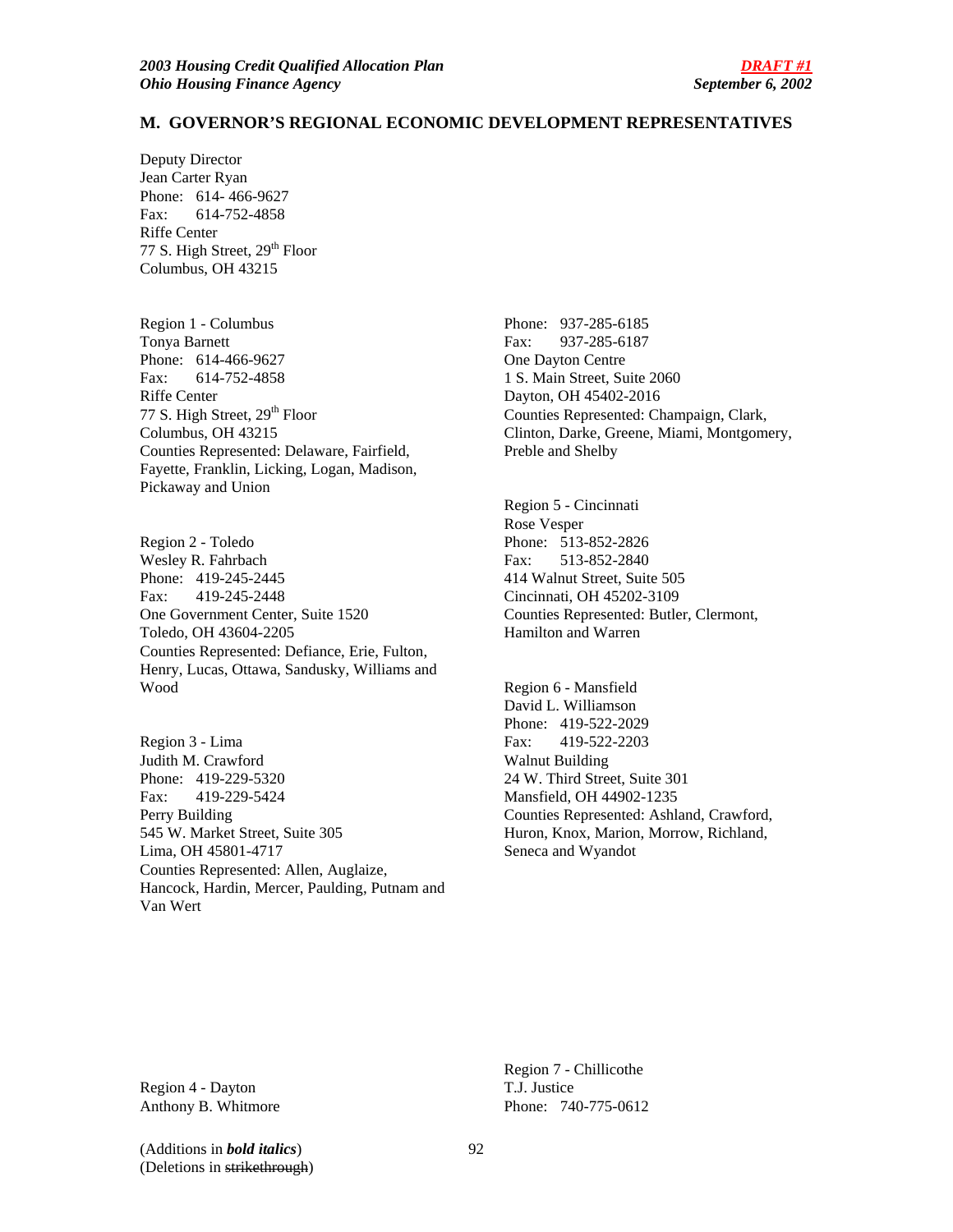#### *2003 Housing Credit Qualified Allocation Plan DRAFT #1 Ohio Housing Finance Agency September 6, 2002*

Fax: 740-775-0604 15 N. Paint Street, Suite 102 Chillicothe, OH 45601-3116 Counties Represented: Adams, Brown, Gallia, Highland, Jackson, Lawrence, Pike, Ross, Scioto and Vinton

Region 8 - Cleveland Fran Migliorino Phone: 216-787-3240 Fax: 216-787-3244 615 W. Superior Avenue,  $12<sup>th</sup>$  Floor Cleveland, OH 44113-1187 Counties Represented: Cuyahoga, Geauga, Lake and Lorain

Region 9 - Akron Daryl Revoldt Phone: 330-643-3392 Fax: 330-643-3391 Ocasek Government Office Building 161 S. High Street, Room 404 Akron, OH 44308-1615 Counties Represented: Medina, Portage, Stark, Summit and Wayne

Region 10 - Cambridge

William Gotschall Phone: 740-439-2263 Fax: 740-439-1524 2146 Southgate Parkway Cambridge, OH 43725-3082 Counties Represented: Belmont, Carroll, Columbiana, Coshocton, Guernsey, Harrison, Holmes, Jefferson, Muskingum and Tuscarawas

Region 11 - Marietta Michael Jacoby Phone: 740-373-5150 Fax: 740-373-2984 308 Front Street Marietta, OH 45750-2922 Counties Represented: Athens, Hocking, Meigs, Monroe, Morgan, Noble, Perry and Washington

Region 12 - Youngstown Julie Michael Phone: 330-797-6301 Fax: 330-797-6305 George V. Voinovich Government Center 242 Federal Plaza West, Suite 401 Youngstown, OH 44503 Counties Represented: Ashtabula, Mahoning and Trumbull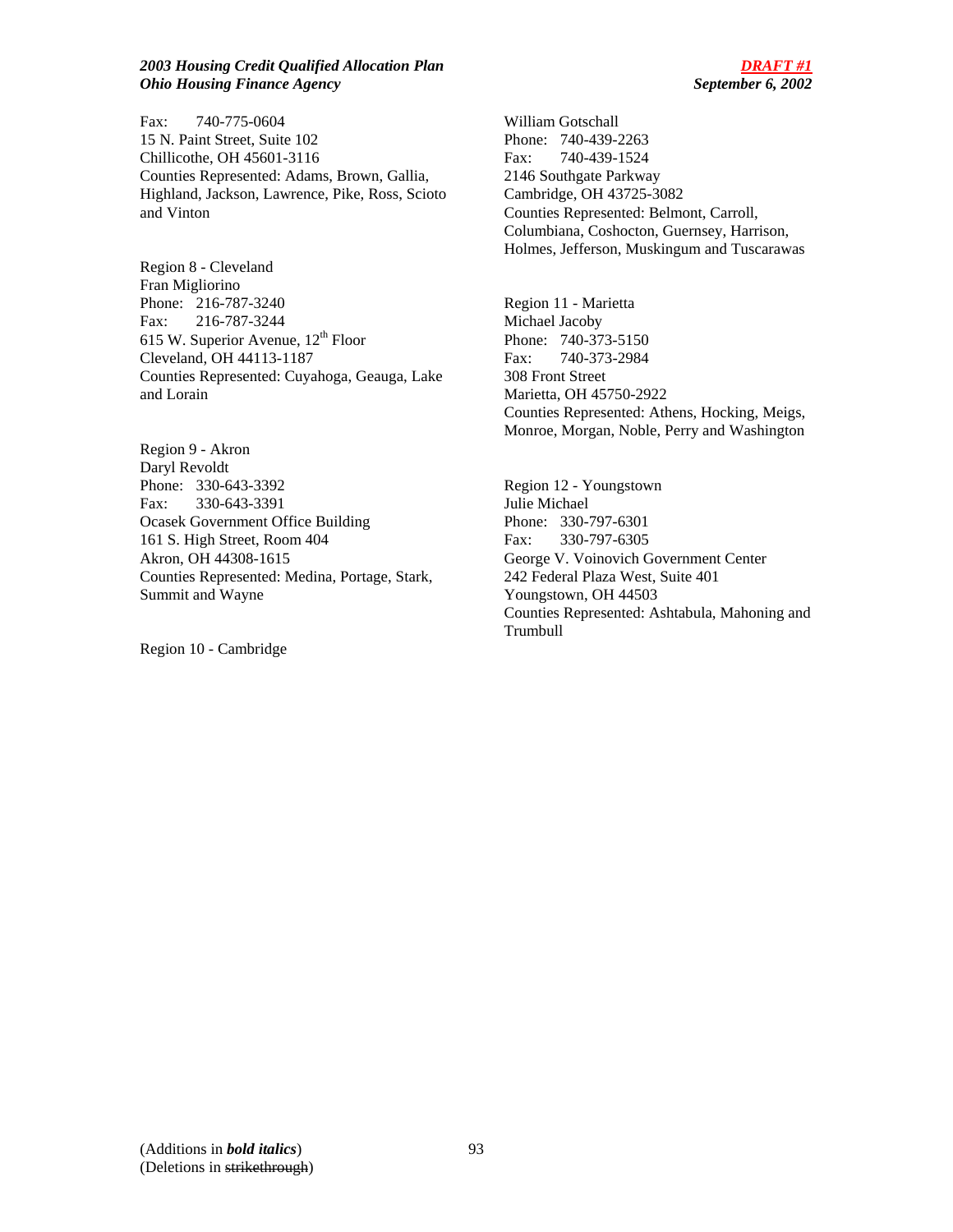# **N. CAPITAL NEEDS ASSESSMENT STANDARDS**

#### **Purpose**

A capital needs assessment represents a qualified professional's opinion of a property's current overall physical condition and identifies significant deferred maintenance, existing deficiencies, and material building code violations that affect the property's use and its structural and mechanical integrity. The assessment should include an opinion as to the proposed budget for recommended improvements and should identify critical building systems or components that have reached or exceeded their expected useful lives.

The assessment should include a projection of recurring probable expenditures for significant systems and components impacting use and tenancy, which are not considered operation or maintenance expenses, in order to determine the appropriate replacement reserve deposits on a per unit per year basis.

#### **Process**

- 1. Conduct site visit and physical inspection of interior and exterior of units and structures
- 2. Interview available on-site property management and maintenance personnel and inquire about past repairs/improvements, pending repairs and existing or chronic physical deficiencies

#### **Components**

Components which should be examined and analyzed in order to prepare a comprehensive property condition report or capital needs assessment for rehabilitation projects:

Site, including:

- Topography and drainage
- Pavement, curbing, sidewalks and parking
- Landscaping and amenities
- Water, sewer, storm drainage, gas and electric utilities and lines

Structural system, both substructure and superstructure, including:

- Exterior walls and balconies
- Exterior doors and windows
- Roofing system and drainage

Interiors, including:

- Unit and common area finishes (carpeting, vinyl tile, plaster walls, paint condition)
- Unit kitchen finishes and appliances
- Unit bathroom finishes and fixtures
- Common area lobbies and corridors

Mechanical systems, including:

- Plumbing and domestic hot water
- HVAC
- Electrical and fire protection
- **Elevators**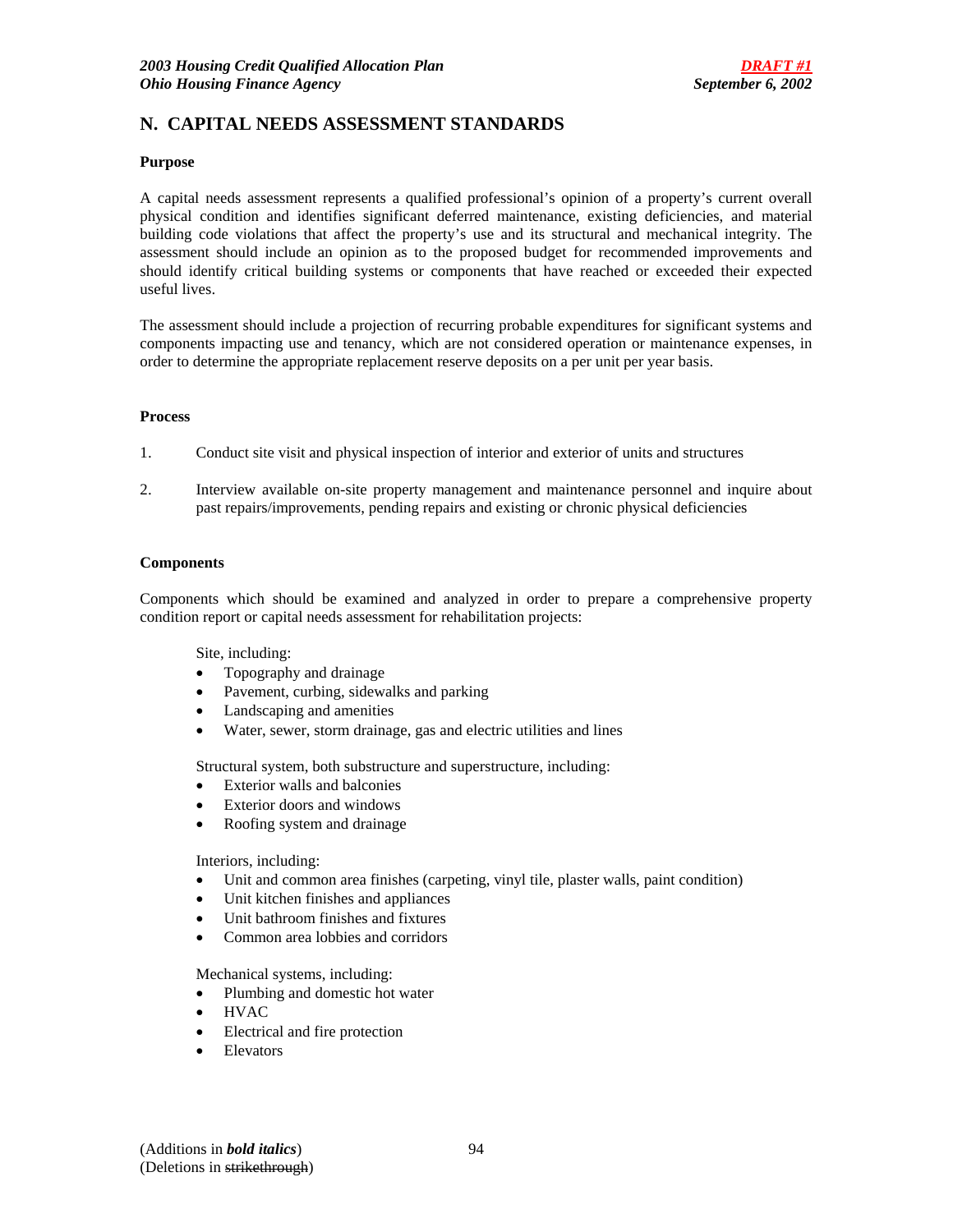# **O. GUIDE TO FEDERAL ACCESSIBILITY REQUIREMENTS**

The following is a checklist of design and construction requirements of the Fair Housing Act. This checklist represents many, but not all, of the requirements to the Act. This checklist is not intended to be exhaustive, rather, it is a helpful guide in determining if the major requirements of the Act have been met in designing and constructing a particular multifamily development. Projects may also be required to meet additional requirements included in Section 504 of the Rehabilitation Act of 1973, the Americans With Disabilities Act as well as any state and local Civil Rights legislation along with any required related codes and laws.

### General Requirements

- Affected projects are developments with buildings containing four (4) or more units that were designed and constructed for first occupancy on or after March 13, 1991.
- If it is an elevator building, all units are "covered units."
	- All units in buildings with elevators must have features required by the Act.
- If it is a non-elevator building, all ground-floor units are "covered units."
	- All ground-floor units in buildings without elevators must have features required by the Act.

**NOTE:** There in a narrow exception which provides that a non-elevator building in a development need not meet all of the Act's requirements if it is impractical to have an accessible entrance to the non-elevator building because of hilly terrain or other unusual characteristics of the site.

### *FEATURES REQUIRED BY THE FAIR HOUSING ACT*

### 1. ACCESSIBLE BUILDING ENTRANCE ON AN ACCESSIBLE ROUTE

- The accessible route is a continuous, unobstructed path (no stairs) through the development that connects all buildings containing covered units and all other amenities.
- The accessible route also connects to parking lots, public streets, public sidewalks, and to public transportation stops.
- All slopes are no steeper than 8.33%.
- All slopes between 5% and 8.33% have handrails.
- Covered units have at least one entrance on an accessible route.
- There are sufficient curb cuts for a person using a wheelchair to reach every building in the development.

### 2. COMMON AND PUBLIC USE AREAS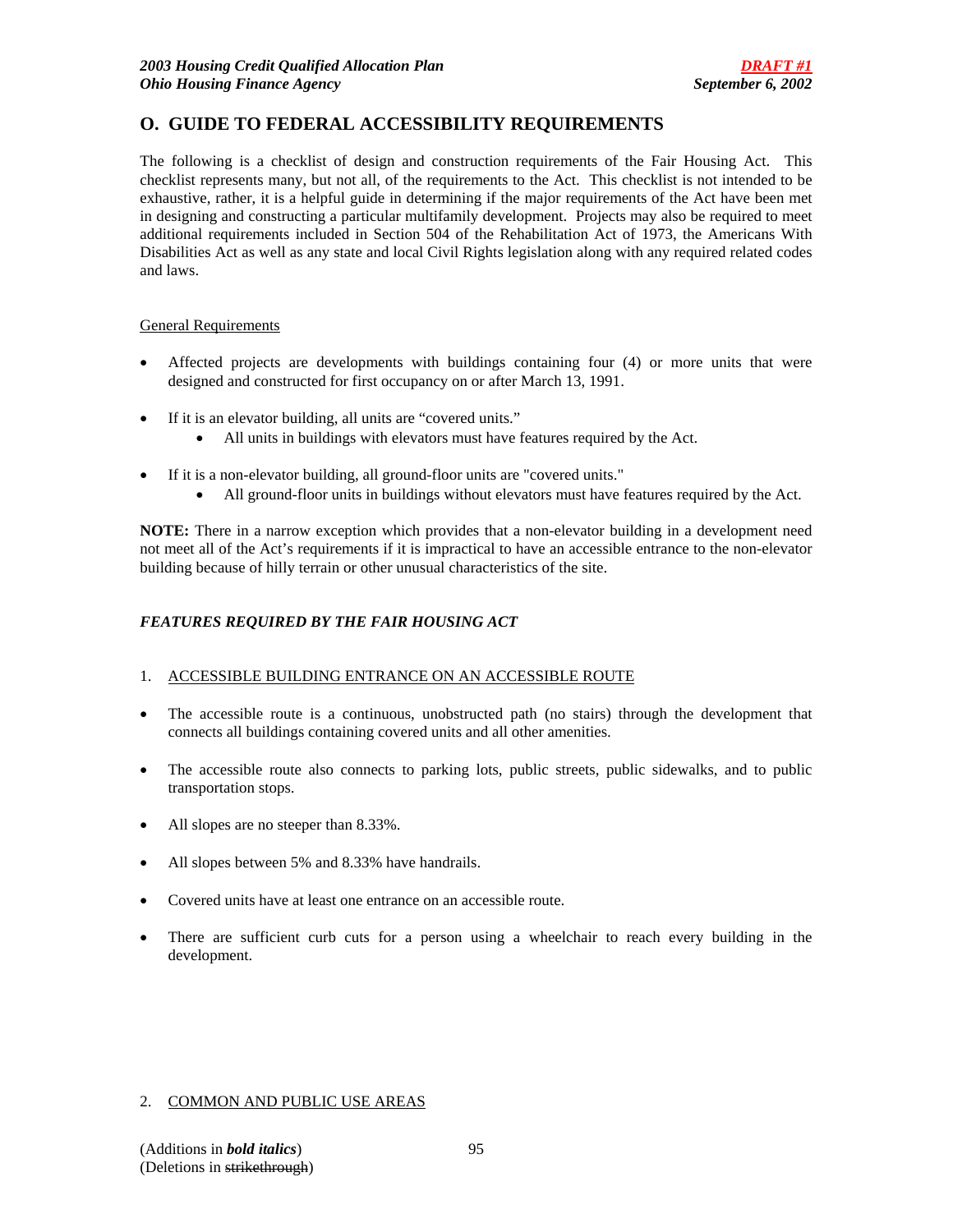- At least two percent (2%) of all parking spaces are designated as handicapped parking.
- At least one (1) parking space at each common and public use amenity is designated as handicapped parking.
- All handicapped parking spaces are properly marked.
- All handicapped parking spaces are at least 96 inches wide with a 60-inch wide access aisle that can be shared between two spaces.
- The accessible aisle connects to a curb ramp and the accessible route.
- The rental or sales office is readily accessible and usable by persons with disabilities.
- All mailboxes, swimming pools, tennis courts, clubhouses, rest rooms, showers, laundry facilities, trash facilities, drinking fountains, public telephones, and other common and public use amenities offered by the development are readily accessible and usable by persons with disabilities.

### 3. USABLE DOORS

- All doors into and through covered units and common use facilities provide a clear opening of at least 32 inches nominal width.
- All doors leading into common use facilities have lover door handles that do not require grasping and twisting.
- Thresholds at doors to common use facilities are no greater than one-half  $(1/2)$  inch.
- All primary entrance doors to covered units have lever door handles that do not require grasping and twisting.
- Thresholds at primary entrance doors to covered units are no greater than three-quarter  $(3/4)$  inches and beveled.

### 4. ACCESSIBLE ROUTE INTO AND THROUGH THE COVERED UNIT

• All routes through the covered units are no less than 36 inches wide.

### 5. ACCESSIBLE ENVIORMENTAL CONTROLS

• All light switches, electrical outlets, thermostats, and other environmental controls must be no less than 15 inches and no greater than 48 inches from the floor.

### 6. REINFORCED BATHROOM WALLS FOR GRAB BARS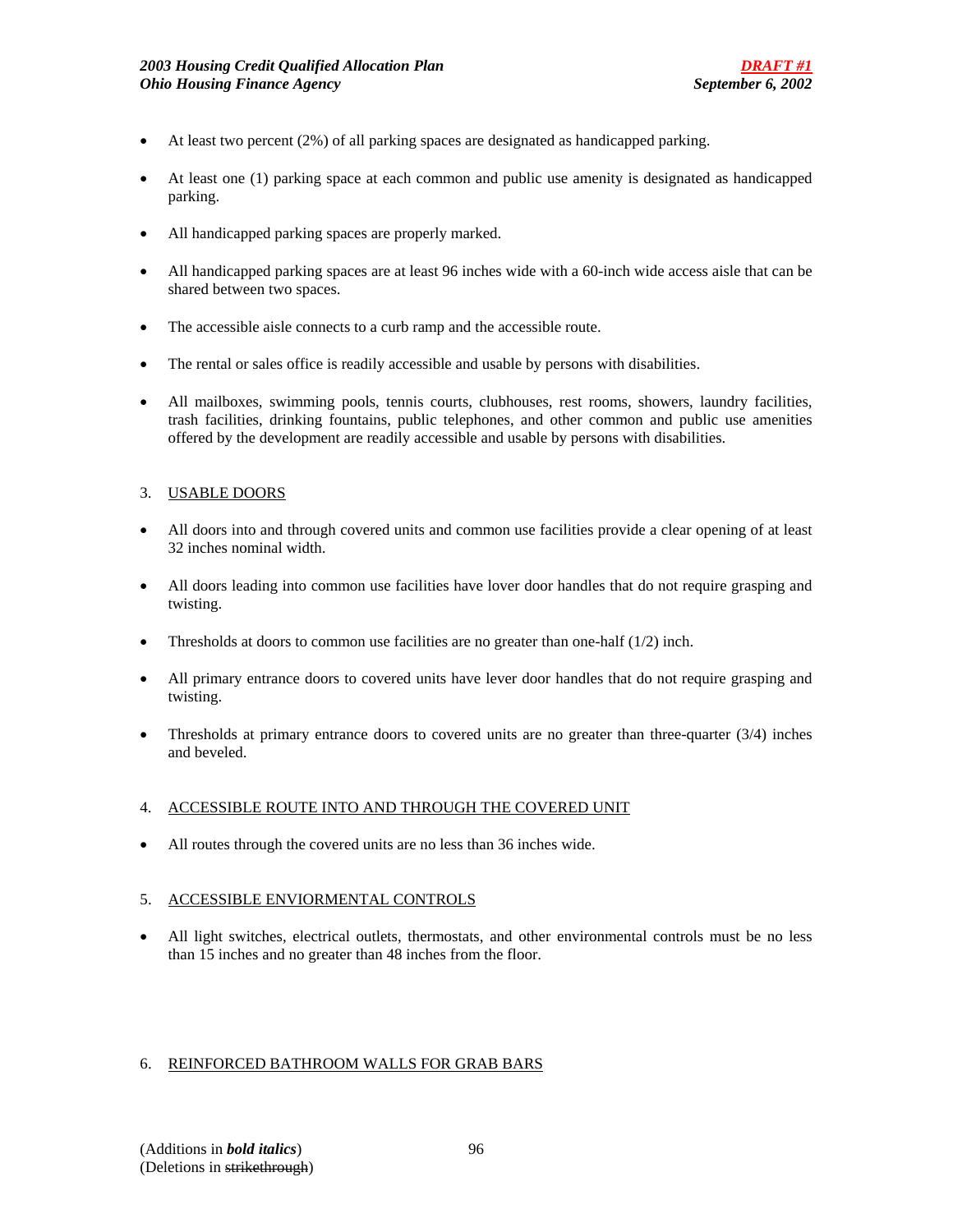• Reinforcements are built into the bathroom walls surrounding toilets, showers, and bathtubs for the later installation of grab bars.

# 7. USABLE KITCHENS AND BATHROOMS

- At least 30" x 48" of clear floor space at each kitchen fixture and appliance.
- At least 40 inches between opposing cabinets and appliances.
- At least a 60-inch diameter turning circle in U-shaped kitchens unless the cooktop or sink at end of Ushaped kitchen has removable cabinets beneath for knee space.
- In bathroom, at least 30" x 48" of clear floor space outside swing of bathroom door.
- Sufficient clear floor space in front of and around sink, toilet, and bathtub for use by persons using wheelchairs.

### *For additional information, please visit the following web sites:*

| $\bullet$ | Accessible Home Page        | http://www.homemods.org                  |
|-----------|-----------------------------|------------------------------------------|
| $\bullet$ | Access Board                | http://www.access-board.gov              |
| $\bullet$ | ADA                         | http://www.usdoj.gov/crt/ada/adahom1.htm |
| $\bullet$ | Center for Universal Design | http://www.ncsu.edu/ncsu/design/cud      |
|           | • HUD information           | http://www.hud.goc/fhe/fheacss.html      |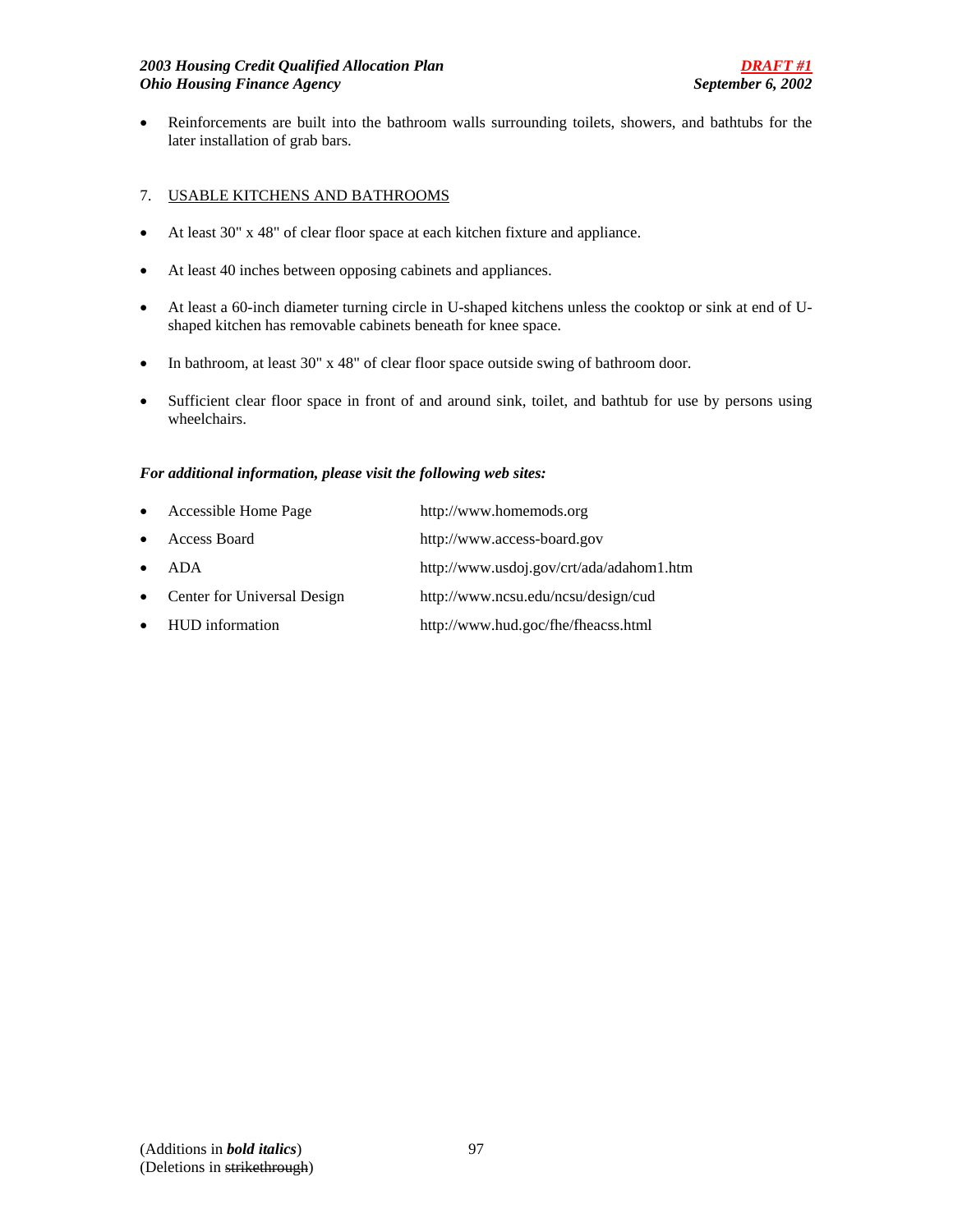# **P. LISTING OF AREA AGENCIES ON AGING & COMMUNITY ACTION AGENCIES**

### *Area Agencies on Aging*

District 1 (Cincinnati Area) Butler, Clermont, Clinton, Hamilton, Warren Council on Aging of Southwestern Ohio, Inc.

Area Agency on Aging, PSA 2 Montgomery, Preble, Shelby

Area Agency on Aging, PSA 3 Van Wert

District 4 (Toledo Area) Defiance, Erie, Fulton, Henry, Lucas, Ottawa, Area Office on Aging of Northwestern Ohio, Inc. Paulding, Sandusky, Williams, Wood

Ohio District 5 Area Agency on Aging, Inc. Richland, Seneca, Wyandot

Central Ohio Area Agency on Aging Madison, Pickaway, Union

Area Agency on Aging District 7, Inc. Lawrence, Pike, Ross, Scioto, Vinton

Area Agency on Aging Buckeye Hills-Hocking Perry, Washington Valley Regional Development District

District 10A (Cleveland Area) Cuyahoga, Geauga, Lake, Lorain, Medina Western Reserve Area Agency on Aging

District 10B (Akron Area) Portage, Stark, Summit, Wayne Area Agency on Aging, PSA 10B

District XI Area Agency on Aging

### **Name** Counties Served

District 2 (Dayton Area) Champaign, Clark, Darke, Greene, Logan, Miami,

District 3 (Lima Area) Allen, Auglaize, Hancock, Hardin, Mercer, Putnam,

District 5 (Mansfield Area) Ashland, Crawford, Huron, Knox, Marion, Morrow,

District 6 (Columbus Area) Delaware, Fairfield, Fayette, Franklin, Licking,

District 7 (Rio Grande Area) Adams, Brown, Gallia, Highland, Jackson,

District 8 (Marietta Area) Athens, Hocking, Meigs, Monroe, Morgan, Noble,

District 9 (Cambridge Area) Belmont, Carroll, Coshocton, Guernsey, Harrison, Area Agency on Aging Region 9 Holmes, Jefferson, Muskingum, Tuscarawas

District 11 (Youngstown Area) Ashtabula, Columbiana, Mahoning, Trumbull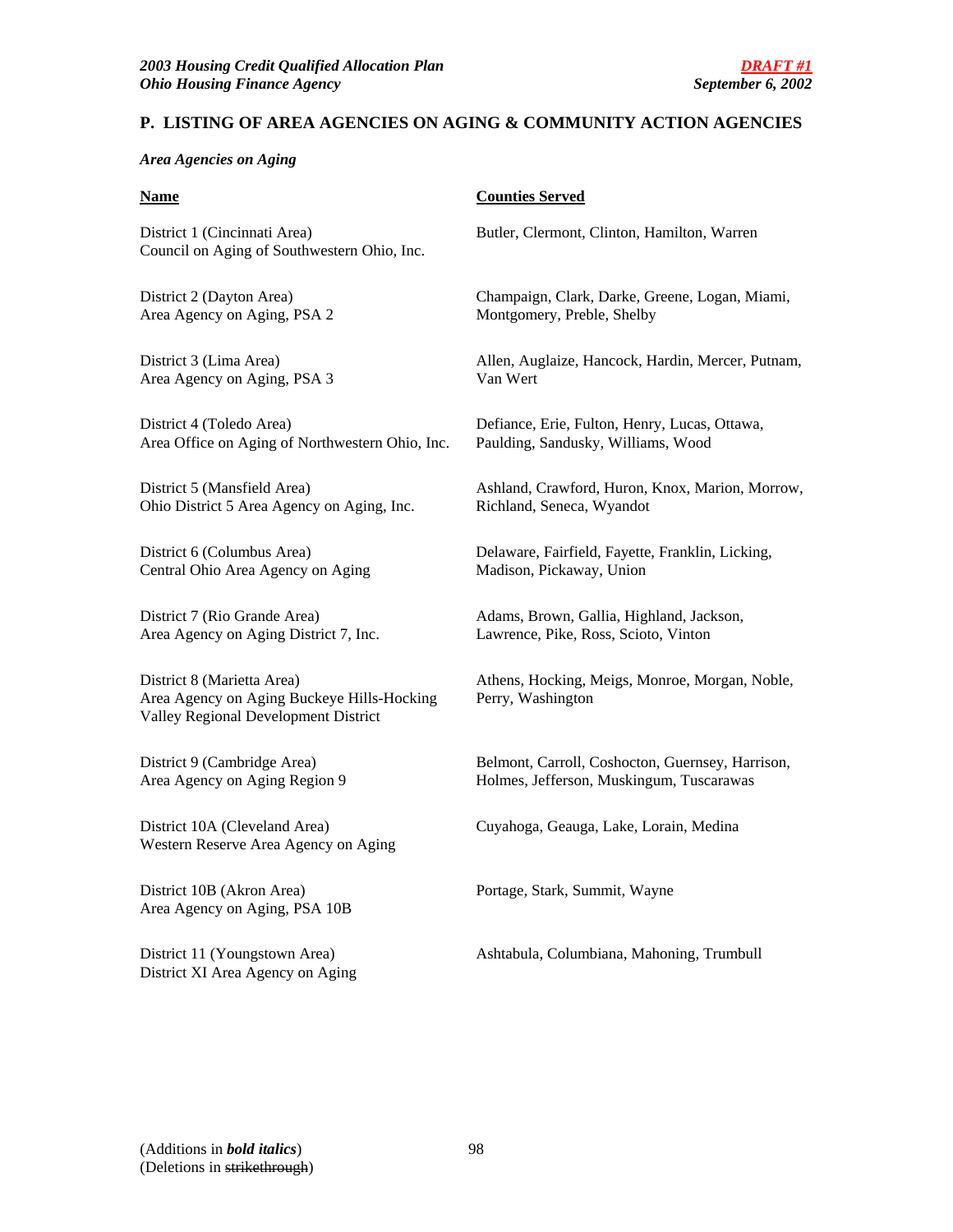# *Community Action Agencies*

|    | <b>Name</b>                                                                   | <b>Counties Served</b>                         |
|----|-------------------------------------------------------------------------------|------------------------------------------------|
| 1. | Adams-Brown Counties Economic Opportunities, Inc.                             | Adams, Brown                                   |
| 2. | Lima/Allen Council on Community Affairs                                       | Allen                                          |
| 3. | Kno-Ho-Co Community Action Commission                                         | Ashland, Coshocton, Holmes,<br>Knox            |
| 4. | Ashtabula County Community Action Agency                                      | Ashtabula                                      |
| 5. | Tri-County (Hocking-Athens-Perry)<br><b>Community Action Agency</b>           | Athens, Hocking, Perry                         |
| 6. | <b>SOURCES Community Network Services</b>                                     | Auglaize, Mercer                               |
| 7. | Community Action Commission of Belmont County                                 | <b>Belmont</b>                                 |
| 8. | Supports to Encourage Low-Income Families (SELF)                              | <b>Butler</b>                                  |
| 9. | Har-Ca-Tus Tri-County Community Action Organization                           | Carroll, Harrison, Tuscarawas                  |
|    | 10. Tri-County Community Action Agency of<br>Champaign-Logan-Shelby Counties  | Champaign, Logan, Shelby                       |
|    | 11. Opportunities Industrialization Center of Clark County                    | Clark                                          |
|    | 12. Clermont County Community Services                                        | Clermont                                       |
|    | 13. Clinton County Community Action Program                                   | Clinton                                        |
|    | 14. Community Action Agency of Columbiana County                              | Columbiana                                     |
|    | 15. Ohio Heartland (Marion-Crawford)<br><b>Community Action Commission</b>    | Crawford, Marion                               |
|    | 16. Council for Economic Opportunities in Greater Cleveland<br>(CEOGC)        | Cuyahoga                                       |
|    | 17. Supportive Council of Preventive Effort (SCOPE)                           | Darke, Greene, Montgomery,<br>Preble, Warren   |
|    | 18. Northwestern Ohio Community Action Commission, Inc.                       | Defiance, Fulton, Henry, Paulding,<br>Williams |
|    | 19. Community Action Organization of<br>Delaware/Madison/Union Counties, Inc. | Delaware, Madison, Union                       |
|    | 20. Erie-Huron Counties Community Action Commission                           | Erie, Huron                                    |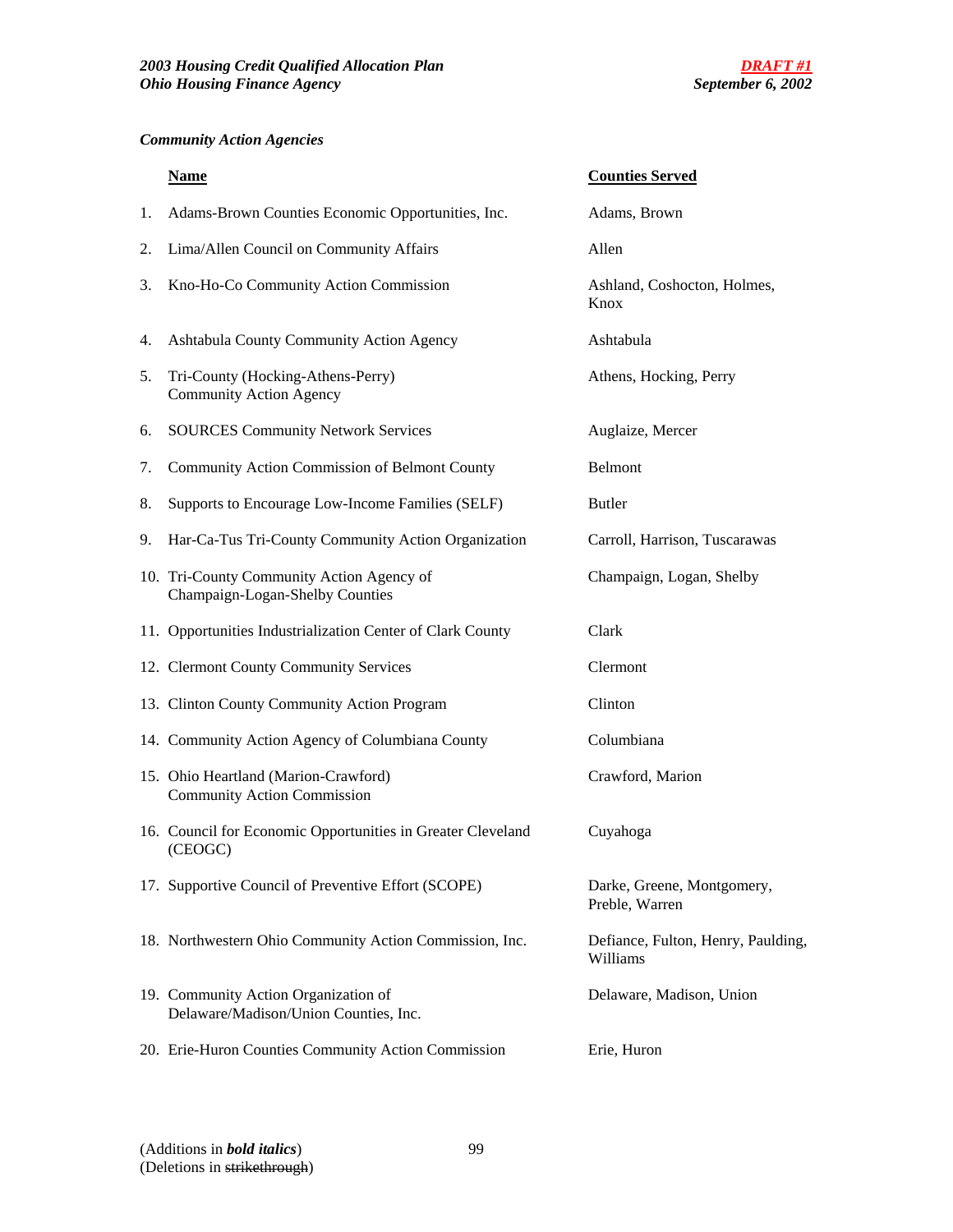# *Community Action Agencies* (continued)

| <b>Name</b>                                                                     | <b>Counties Served</b>              |
|---------------------------------------------------------------------------------|-------------------------------------|
| 21. Community Action Program Commission of the<br>Lancaster-Fairfield Area      | Fairfield                           |
| 22. Community Action Commission of Fayette County                               | Fayette                             |
| 23. Columbus Metropolitan Area Community Action<br>Organization (CMACAO)        | Franklin                            |
| 24. Community Action Program Committee of<br>Meigs & Gallia Counties, Inc.      | Gallia, Meigs                       |
| 25. Geauga Community Action, Inc.                                               | Geauga                              |
| 26. G-M-N Tri-County Community Action Committee                                 | Guernsey, Monroe, Noble             |
| 27. Cincinnati/Hamilton County Community Action Agency                          | Hamilton                            |
| 28. HHWP Community Action Commission                                            | Hancock, Hardin, Putnam,<br>Wyandot |
| 29. Highland County Community Action Organization                               | Highland                            |
| 30. Jackson-Vinton Community Action, Inc.                                       | Jackson, Vinton                     |
| 31. Jefferson County Community Action Council                                   | Jefferson                           |
| 32. Lifeline for the Empowerment and Development of<br>Consumers, Inc.          | Lake                                |
| 33. Ironton-Lawrence County Area Community Action<br>Organization               | Lawrence                            |
| 34. Licking County Economic Action Development Study<br>(LEADS)                 | Licking                             |
| 35. Lorain County Community Action Agency, Inc.                                 | Lorain                              |
| 36. Economic Opportunity Planning Association of<br>Greater Toledo, Inc. (EOPA) | Lucas                               |
| 37. Youngstown Area Community Action Council                                    | Mahoning                            |
| 38. Wayne-Medina Community Action Agency                                        | Medina, Wayne                       |
| 39. Miami County Community Action Council                                       | Miami                               |
| 40. Community Action Program Corporation of<br>Washington-Morgan Counties, Inc. | Morgan, Washington                  |